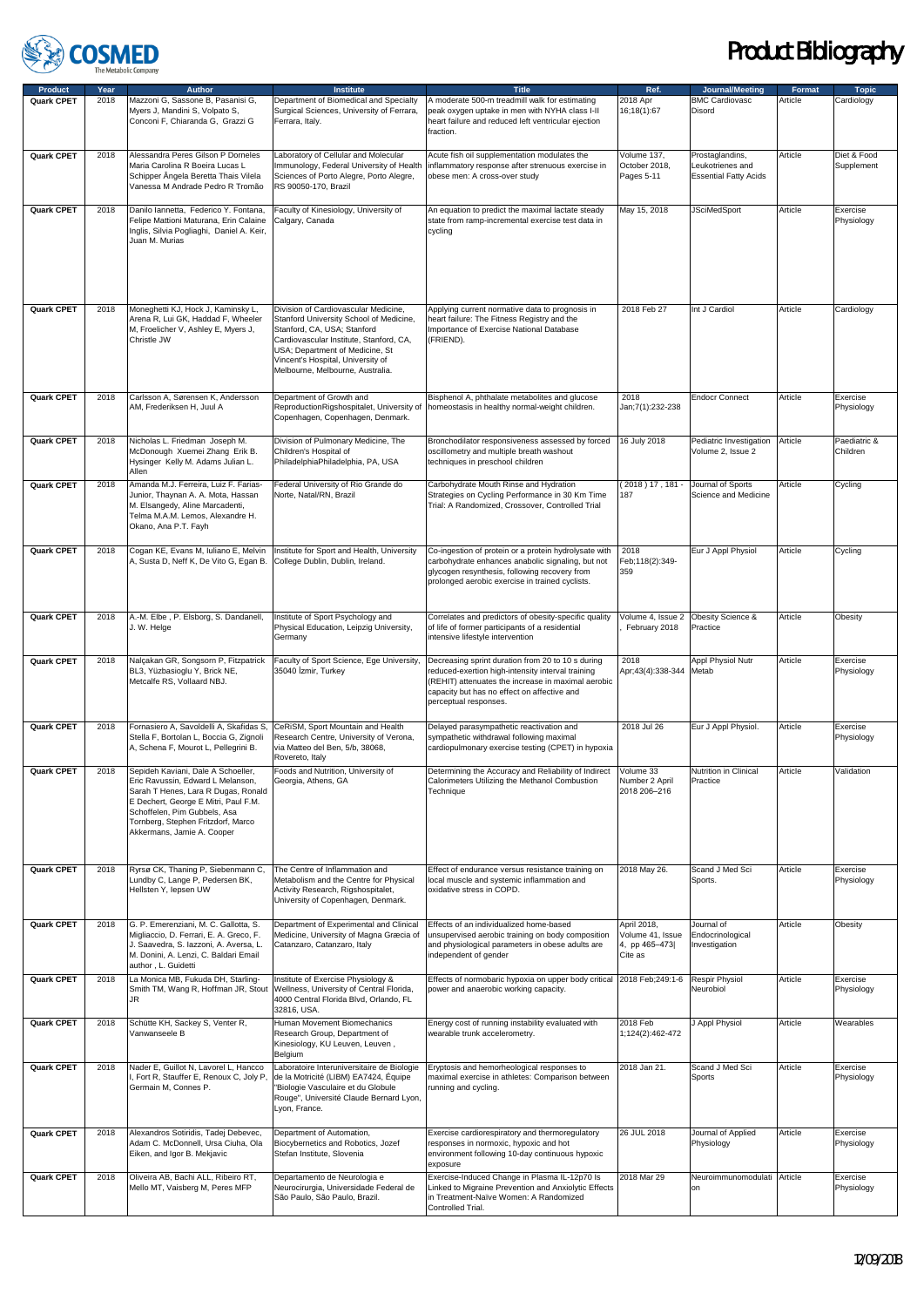

| <b>Product</b>    | Year | <b>Author</b>                                                                                                                                                                                                                                                                                                           | <b>Institute</b>                                                                                                                                                                                                            | <b>Title</b>                                                                                                                                                                                     | Ref.                                            | Journal/Meeting                                   | Format  | <b>Topic</b>              |
|-------------------|------|-------------------------------------------------------------------------------------------------------------------------------------------------------------------------------------------------------------------------------------------------------------------------------------------------------------------------|-----------------------------------------------------------------------------------------------------------------------------------------------------------------------------------------------------------------------------|--------------------------------------------------------------------------------------------------------------------------------------------------------------------------------------------------|-------------------------------------------------|---------------------------------------------------|---------|---------------------------|
| Quark CPET        | 2018 | Kim YH, So WY                                                                                                                                                                                                                                                                                                           | Health and Exercise Science Laboratory,<br>Institute of Sports Science, Seoul<br>National University, Seoul, Republic of<br>Korea.                                                                                          | Gender differences in home-based cardiac<br>rehabilitation of post-percutaneous coronary<br>intervention patients.<br>uthor information                                                          | 2018 Apr 20                                     | Aging Clin Exp Res                                | Article | Cardiology                |
| Quark CPET        | 2018 | Sasa Semeredi, Valdemar Stajer,<br>Jelena Ostojic, Milan Vranes, Sergej<br>M. Ostojic                                                                                                                                                                                                                                   | Faculty of Sport and Physical Education,<br>University of Novi Sad, Novi Sad, Serbia                                                                                                                                        | Guanidinoacetic acid with creatine compared with<br>creatine alone for tissue creatine content,<br>hyperhomocysteinemia and exercise performance:<br>a randomized double-blind superiority trial | 17 May 2018                                     | Nutrition                                         | Article | Exercise<br>Physiology    |
| Quark CPET        | 2018 | Durk RP, Castillo E, Márquez-Magaña<br>L, Grosicki GJ, Bolter ND, Lee CM,<br>Bagley JR                                                                                                                                                                                                                                  | Department of Kinesiology, San<br>Francisco State University, San<br>Francisco, CA.                                                                                                                                         | Gut Microbiota Composition is Related to<br>Cardiorespiratory Fitness in Healthy Young Adults.                                                                                                   | 2018 Jul 10:1-15                                | J Sport Nutr Exerc<br>Metab.                      | Article | Exercise<br>Physiology    |
| Quark CPET        | 2018 | Wallace A. Silva, Claudio Andre B. de<br>Lira, Rodrigo L. Vancini, and Marilia S.<br>Andrade                                                                                                                                                                                                                            | Departamento de Fisiologia,<br>Universidade Federal de São Paulo, São<br>Paulo, São Paulo, Brazil                                                                                                                           | Hip muscular strength balance is associated with<br>running economy in recreationally-trained<br>endurance runners                                                                               | 2018; 6: e5219.                                 | PeerJ.                                            | Article | Running                   |
| Quark CPET        | 2018 | Brianna Larsen, Amanda J. Cox,<br>Karlee Quinn, Rhiannon Fisher, Clare<br>Minahan                                                                                                                                                                                                                                       | Griffith Sports Physiology and<br>Performance, School of Allied Health<br>Sciences, Griffith University, Gold Coast,<br>Australia                                                                                           | Immune Response in Women during Exercise in the<br>Heat: A Spotlight on Oral Contraception                                                                                                       | (2018)17,229<br>236                             | Journal of Sports<br>Science and Medicine         | Article | Exercise<br>Physiology    |
| Quark CPET        | 2018 | Turnes T, de Aguiar RA, de Oliveira<br>Cruz RS, Salvador AF, Lisbôa FD,<br>Pereira KL, Raimundo JAG, Caputo F.                                                                                                                                                                                                          | Physical Effort Laboratory, Sports<br>Center, Federal University of Santa<br>Catarina, Florianópolis, SC, Brazil.                                                                                                           | Impact of ischaemia-reperfusion cycles during<br>ischaemic preconditioning on 2000-m rowing<br>ergometer performance.                                                                            | 2018 May 23.                                    | Eur J Appl Physiol.                               | Article | Cardiology                |
| Quark CPET        | 2018 | Samantha Maurotti, Elisa M, Daniele<br>DB, Francesco P, Cristina R and<br>Yvelise F                                                                                                                                                                                                                                     | Department of Medical and Surgical<br>Science, Nutrition Unit, University Magna<br>Grecia, Catanzaro, Italy                                                                                                                 | Impaired Fat Oxidation and Reduced Resting<br>Energy Expenditure after a Fat Load in Individuals<br>with Liver Steatosis                                                                         | 2018, Vol 8(1):<br>665                          | J Nutr Food Sci                                   | Article | Nephrology                |
| Quark CPET        | 2018 | Lindlein K, Zech A, Zoch A, Braumann<br>KM, Hollander K                                                                                                                                                                                                                                                                 | Department of Sports and Exercise<br>Medicine, Institute of Human Movement<br>Science, University of Hamburg.<br>Germany; Department of Cardiology,<br>Internal Medicine I, Helios Albert-<br>Schweitzer-Hospital, Germany. | Improving Running Economy by Transitioning to<br>Minimalist Footwear: A Randomised Controlled Trial                                                                                              | 2018 May 25. pii:<br>S1440-<br>2440(18)30146-4. | J Sci Med Sport.                                  | Article | Ergonomics                |
| Quark CPET        | 2018 | Montero D, Oberholzer L, Haider T,<br>Breenfeldt Andersen A, Dandanell S,<br>Meinild-Lundby AK, Maconochie H,<br>Lundby C                                                                                                                                                                                               | Department of Cardiology, University<br>Hospital of Zurich, Zurich, Switzerland                                                                                                                                             | Increased capillary density in skeletal muscle is not<br>associated with impaired insulin sensitivity induced<br>by bed rest in healthy young men.                                               | Appl Physiol Nutr<br>Metab                      | 2018 Jun 19.                                      | Article | Cardiology                |
| <b>Quark CPET</b> | 2018 | Nieman DC, Goodman CL, Capps<br>CR1, Shue ZL, Arnot R                                                                                                                                                                                                                                                                   | Appalachian State University                                                                                                                                                                                                | Influence of 2-Weeks Ingestion of High Chlorogenic<br>Acid Coffee on Mood State, Performance, and<br>Postexercise Inflammation and Oxidative Stress: A<br>Randomized, Placebo-Controlled Trial.  | 2018 Jan<br>1:28(1):55-65                       | Int J Sport Nutr Exerc<br>Metab                   | Article | Diet & Food<br>Supplement |
| Quark CPET        | 2018 | Daniela Ciprandi, Matteo Zago,<br>Filippo Bertozzi, Chiarella Sforza,<br>Christel Galvani                                                                                                                                                                                                                               | Movement Analysis Laboratory,<br>Department of Biomedical Sciences for<br>Health, Università degli Studi di Milano                                                                                                          | Influence of energy cost and physical fitness on the<br>preferred walking speed and gait variability in<br>elderly women                                                                         | Volume 43,<br>December 2018,<br>Pages 1-6       | Journal of<br>Electromyography and<br>Kinesiology | Article | Geriatrics                |
| Quark CPET        | 2018 | Finger D, Lanferdini FJ, Farinha JB,<br>Brusco CM, Helal L, Boeno FP,<br>Cadore EL, Pinto RS                                                                                                                                                                                                                            | Universidade Federal do Rio Grande do<br>Sul, 28124, Physical Education, Porto<br>Alegre, RS, Brazil                                                                                                                        | Ingestion of carbohydrate or carbohydrate plus<br>protein does not enhance performance during<br>endurance exercise: a randomized cross-over<br>placebo-controlled clinical trial.               | 2018 Mar 15.                                    | Appl Physiol Nutr<br>Metab                        | Article | Diet & Food<br>Supplement |
| Quark CPET        | 2018 | Gorjanc J, Morrison SA, McDonnell<br>AC, Mekjavic IB.                                                                                                                                                                                                                                                                   | St. John of God Hospital, Spitalgasse 26,<br>9300, St. Veit/Glan, Austria.                                                                                                                                                  | Koroška 8000 Himalayan expedition: digit<br>responses to cold stress following ascent to<br>Broadpeak (Pakistan, 8051 m).                                                                        | 2018 May 24.                                    | Eur J Appl Physiol.                               | Article | Altitude                  |
| <b>Quark CPET</b> | 2018 | Milanese C, Cavedon V, Sandri M,<br>Tam E, Piscitelli F, Boschi F,<br>Zancanaro C                                                                                                                                                                                                                                       | Department of Neurosciences,<br>Biomedicine and Movement Sciences,<br>University of Verona, Verona, Italy.                                                                                                                  | Metabolic effect of bodyweight whole-body vibration<br>in a 20-min exercise session: A crossover study<br>using verified vibration stimulus.                                                     | 2018 Jan<br>31;13(1):e0192046                   | PLoS One                                          | Article | Exercise<br>Physiology    |
| Quark CPET        | 2018 | Tang Y, Yao L, Liu Z, Xie W, Ma X,<br>Yu X, Xiong C, Ni X, Yan Y, Qi W                                                                                                                                                                                                                                                  | Luo Q. Zhao Z. Huang Z. Gao L. Jin Q.   Fuwai Hospital. National Center for<br>Cardiovascular Diseases, Chinese<br>Academy of Medical Sciences and<br>Peking Union Medical College, Beijing,<br>China                       | Center for Pulmonary Vascular Diseases, Peak circulatory power is a strong prognostic factor<br>in patients with idiopathic pulmonary arterial<br>hypertension.                                  | 2018 Feb; 135:29-<br>34.                        | Respir Med.                                       | Article | Pneumology                |
| Quark CPET        | 2018 | Gianni Mazzoni Giorgio Chiaranda<br>Jonathan Myers Biagio Sassone<br>Giovanni Pasanisi Simona Mandini<br>Stefano Volpato Francesco Conconi<br>Giovanni Grazzi                                                                                                                                                           | Department of Biomedical and Specialty<br>Surgical Sciences University of Ferrara<br>Ferrara Italy                                                                                                                          | Peak oxygen uptake estimation from a moderate<br>500-m treadmill walk in older women with<br>cardiovascular disease                                                                              | 11 July 2018                                    | Sport Sciences for<br>Health                      | Article | Geriatrics                |
| Quark CPET        | 2018 | Al-Lamee R, Thompson D, Dehbi HM,<br>Sen S, Tang K, Davies J, Keeble T,<br>Mielewczik M, Kaprielian R, Malik IS,<br>Nijjer SS, Petraco R, Cook C, Ahmad<br>Y, Howard J, Baker C, Sharp A,<br>Gerber R, Talwar S, Assomull R,<br>Mayet J, Wensel R, Collier D, Shun-<br>Shin M, Thom SA, Davies JE, Francis<br><b>DP</b> | Imperial College London, London, UK;<br>Imperial College Healthcare NHS Trust,<br>London, UK                                                                                                                                | Percutaneous coronary intervention in stable angina<br>(ORBITA): a double-blind, randomised controlled<br>trial.                                                                                 | 2018 Jan<br>6;391(10115):31-<br>40              | Lancet                                            | Article | Cardiology                |
| Quark CPET        | 2018 | Mariam Assaad, Carla El Mallah,<br>Omar Obeid                                                                                                                                                                                                                                                                           | Department of Nutrition and Food<br>Sciences, American University of Beirut,<br>Beirut, Lebanon                                                                                                                             | Phosphorus ingestion with a high carbohydrate<br>meal increased postprandial energy expenditure of<br>obese and lean subjects                                                                    | June<br>2018 with 11<br>Reads                   | Nutrition                                         | Article | Diet & Food<br>Supplement |
| Quark CPET        | 2018 | Rick de Klerk, Thijs Lutjeboer, Riemer<br>J. K. Vegter, and Lucas H. V. van der<br>Woude                                                                                                                                                                                                                                | Center for Human Movement Sciences,<br>University Medical Center Groningen,<br>University of Groningen, Groningen, The<br>Netherlands                                                                                       | Practice-based skill acquisition of pushrim-activated<br>power-assisted wheelchair propulsion versus<br>regular handrim propulsion in novices                                                    | 2018; 15: 56.                                   | J Neuroeng Rehabil.                               | Article | Ergonomics                |
| Quark CPET        | 2018 | Emerenziani GP, Ferrari D, Vaccaro<br>MG, Gallotta MC, Migliaccio S, Lenzi<br>A, Baldari C, Guidetti L.                                                                                                                                                                                                                 | Department of Experimental and Clinical<br>Medicine, University of Catanzaro<br>"Magna Græcia", Catanzaro, Italy.                                                                                                           | Prediction equation to estimate heart rate at<br>individual ventilatory threshold in female and male<br>obese adults.                                                                            | 2018 May<br>11;13(5):e0197255                   | PLoS One.                                         | Article | Obesity                   |
| Quark CPET        | 2018 | Emerenziani GP, Ferrari D, Vaccaro<br>MG, Gallotta MC, Migliaccio S, Lenzi<br>A, Baldari C, Guidetti L                                                                                                                                                                                                                  | Department of Experimental and Clinical<br>Medicine, University of Catanzaro<br>"Magna Græcia", Catanzaro, Italy                                                                                                            | Prediction equation to estimate heart rate at<br>individual ventilatory threshold in female and male<br>obese adults.                                                                            | 2018 May<br>11;13(5):e0197255                   | PLoS One.                                         | Article | Exercise<br>Physiology    |
| Quark CPET        | 2018 | Marcos MA, Koulla PM, Anthos ZI.                                                                                                                                                                                                                                                                                        | Department of Sport and Exercise<br>Science, University of Central<br>Lancashire, Larnaca, Cyprus.                                                                                                                          | Preseason Maximal Aerobic Power in Professional<br>Soccer Players Among Different Divisions.                                                                                                     | 2018<br>Feb;32(2):356-<br>363.                  | J Strength Cond Res                               | Article | Football                  |
| Quark CPET        | 2018 | Yong Hwan Kim, Dong Hyun Yoon,<br>Hong Kyu Kim, Wook Song                                                                                                                                                                                                                                                               | Health and Exercise Science Laboratory,<br>Institute of Sports Science, Seoul<br>National University, Seoul                                                                                                                 | Prevalence of Osteopenia According to Physical<br>Fitness in Men: A Cross-Sectional Study                                                                                                        | 2017;21(4):182-<br>187                          | Annals of Geriatric<br>Medicine and<br>Research   | Article | Exercise<br>Physiology    |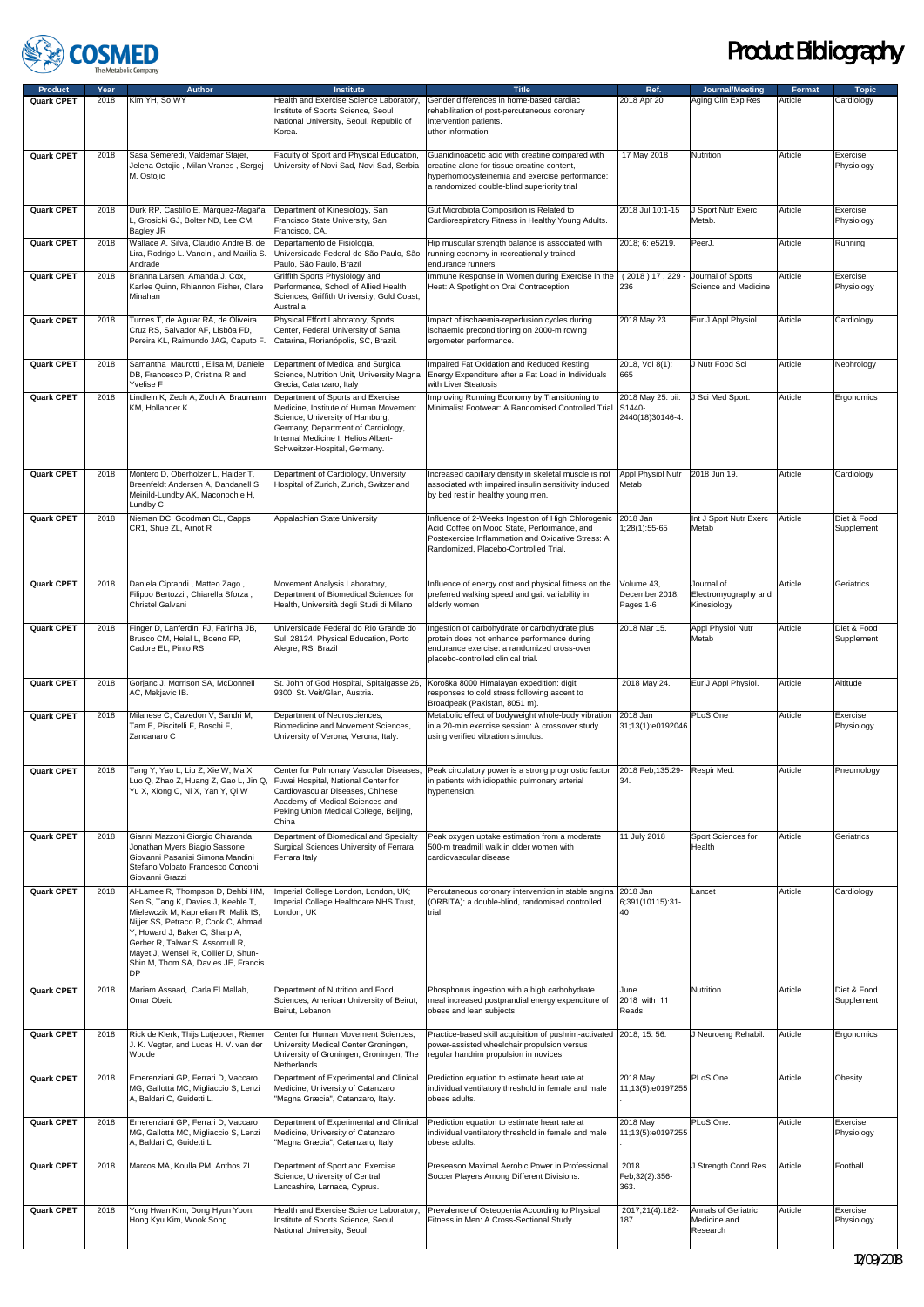

| Protocol, and practical challenges, for a randomised 2018 Jun<br>Munro F, Thomas K, Gray A, Baldi J.<br>Otago, Dunedin, New Zealand.<br>controlled trial comparing the impact of high<br>25:19(1):331.<br>Physiology<br>john.woodfield@otago.ac.nz.<br>intensity interval training against standard care<br>before major abdominal surgery: study protocol for<br>a randomised controlled trial<br>2018<br>Keene D, Arnold A, Shun-Shin MJ,<br>2018 Jul 9.<br>ESC Heart Fail.<br>Article<br>Quark CPET<br>Imperial College London, London, UK.<br>Rationale and design of the randomized multicentre<br>Cardiology<br>Howard JP, Sohaib SA, Moore P,<br>His Optimized Pacing Evaluated for Heart Failure<br>Tanner M, Quereshi N, Muthumala A,<br>(HOPE-HF) trial.<br>Chandresekeran B, Foley P, Leyva F,<br>Adhya S, Falaschetti E, Tsang H,<br>Vijayaraman P, Cleland JGF,<br>Stegemann B, Francis DP, Whinnett ZI,<br>Quark CPET<br>2018<br>Groot S, van de Westelaken LH,<br>Recovery of Cycling Gross Efficiency After Time-<br>2018 Feb 21:1-21<br>Int J Sports Physiol<br>Department of Human Movement<br>Article<br>Cycling<br>Perform<br>Noordhof DA, Levels K, de Koning JJ<br>Sciences, Faculty of Behavioural and<br>Trial Exercise.<br>Movement Sciences, Vrije Universiteit<br>Amsterdam, Amsterdam Movement<br>Sciences, The Netherlands.<br>Quark CPET<br>2018<br>Rafael Alves de Aguiar, Amadeo Felix<br>Universidade do Estado de Santa<br>Reliability and validity of the 3-min all-out running<br>Available online 4<br>Revista Brasileira de<br>Article<br>Exercise<br>Salvador, Rafael Penteado, Henrique<br>Ciências do Esporte<br>Catarina (Udesc), Centro de Ciências da<br>May 2018<br>Physiology<br>test<br>Cabral Faraco, Robert W. Pettitt,<br>Saúde e do Esporte, Programa de Pós-<br>Fabrizio Caputo<br>Graduação em Ciências do Movimento<br>Humano, Florianópolis, SC, Brazil<br>Quark CPET<br>2018<br>Angelo Cataldo, Antonino Bianco,<br>Sport and Exercise Sciences Research<br>Resting sympatho-vagal balance is related to 10 km<br>Volume 28 (1)<br>Eur J Transl Myol<br>Article<br>Running<br>2018<br>Antonio Paoli, Dario Cerasola, Saverio<br>Unit, University of Palermo, Italy<br>running performance in master endurance athletes<br>Alagna, Giuseppe Messina, Daniele<br>Zangla, Marcello Traina<br>2018<br>Tam N, Tucker R, Santos-Concejero J,<br>Division of Exercise Science and Sports<br>Running Economy: Neuromuscular and Joint<br>2018 May 29:1-22<br>Int J Sports Physiol<br>Article<br>Quark CPET<br>Running<br>Medicine, Department of Human Biology,<br>Stiffness Contributions in Trained Runners.<br>Perform.<br>Prins D, Lamberts RP<br>Faculty of Health Sciences, University of<br>Cape Town, Cape Town, South Africa.<br>Quark CPET<br>2018<br>Louise D. Clamp, David J. Hume,<br>Division of Exercise Science and Sports<br>2018; 7: e20.<br>J Nutr Sci.<br>Diet & Food<br>Successful and unsuccessful weight-loss<br>Article<br>Estelle V. Lambert, and Jacolene Kroff<br>Medicine, Department of Human Biology,<br>maintainers: strategies to counteract metabolic<br>Supplement<br>Faculty of Health Sciences, University of<br>compensation following weight loss<br>Cape Town, South Africa<br>Louise D. Clamp, David J. Hume,<br>Successful and unsuccessful weight-loss<br>Journal of Nutritional<br>Article<br>Diet & Food<br>Quark CPET<br>2018<br>Division of Exercise Science and Sports<br>28 June 2018<br>Estelle V. Lambert and Jacolene Kroff<br>Medicine, Department of Human Biology,<br>maintainers: strategies to counteract metabolic<br>Science<br>Supplement<br>Faculty of Health Sciences, University of<br>compensation following weight loss<br>Cape Town, South Africa<br>Quark CPET<br>2018<br>Twomey R, Martin T, Temesi J, Culos-<br>Faculty of Kinesiology, University of<br>2018 Jul<br><b>BMC Cancer.</b><br>Tailored exercise interventions to reduce fatigue in<br>Article<br>Oncology<br>Reed SN, Millet GY.<br>Calgary, 2500 University Dr NW,<br>cancer survivors: study protocol of a randomized<br>24;18(1):757<br>Calgary, AB, T2N 1N4, Canada<br>controlled trial.<br>2018<br>De Carvalho FG, Barbieri RA,<br>Department of Food and Nutrition,<br>Taurine supplementation can increase lipolysis and<br>2018<br>Amino Acids<br>Article<br>Diet & Food<br>Quark CPET<br>Carvalho MB, Dato CC, Campos EZ,<br>School of Pharmaceutical Sciences of<br>affect the contribution of energy systems during<br>Jan;50(1):189-198<br>Supplement<br>Gobbi RB, Papoti M, Silva ASR, de<br>Araraquara, State University of São<br>front crawl maximal effort.<br>Freitas EC<br>Paulo-FCFAR/UNESP, Araraquara-Jaú<br>Highway, km 1, Araraquara, SP, 14801-<br>902, Brazil.<br>Quark CPET<br>Centre of Inflammation and Metabolism,<br>The "Interval Walking in Colorectal Cancer" (I-<br>Volume 9, March<br>Contemporary Clinical<br>2018<br>Anna Banck-Petersen a. Cecilie K.<br>Article<br>Oncology<br>WALK-CRC) study: Design, methods and<br>2018, Pages 143-<br>Olsen a, Sissal S. Djurhuus a, Anita<br>Centre for Physical Activity Research<br><b>Trials Communications</b><br>(CIM/CFAS), Rigshospitalet,<br>recruitment results of a randomized controlled<br>Herrstedt a, Sarah Thorsen-Streit a,<br>150<br>Mathias Ried-Larsen a, Kell Østerlind<br>Copenhagen, Denmark<br>feasibility trial<br>b, Jens Osterkamp c, Peter-Martin<br>Krarup d, e, Kirsten Vistisen f, Camilla<br>S. Mosgaard f, Bente K. Pedersen a,<br>Pernille Højman a, Jesper F.<br>Christensen a<br>2018<br>2018, Volume<br>Dis Disord<br>Article<br>Disabled<br>Quark CPET<br>Hiroshi Goda, Mariko Nakai, Hirotoshi<br>Department of Occupational Therapy,<br>The effect of a wheelchair with pelvic support belt<br>Faculty of Health Sciences, Japan Health<br>Kishigami, Tatsuo Hatta,<br>on respiratory function<br>$2(1): 1-4$<br>Care College, Japan<br>Quark CPET<br>2018<br>Park HY, Kim J, Park M, Chung N, Lim Physical Activity and Performance<br>2018 Mar<br>J Exerc Nutrition<br>Diet & Food<br>The effect of additional carbohydrate supplements<br>Article<br>Institute, Konkuk University, Seoul,<br>30;22(1):29-34.<br>Biochem.<br>Κ.<br>for 7 days after prolonged interval exercise on<br>Supplement<br>Republic of Korea<br>exercise performance and energy metabolism<br>during submaximal exercise in team-sports athletes.<br><b>Quark CPET</b><br>2018<br>Park HY, Kim J, Park M, Chung N, Lim Physical Activity and Performance<br>2018 Mar<br>J Exerc Nutrition<br>Article<br>Diet & Food<br>The effect of additional carbohydrate supplements<br>Institute, Konkuk University, Seoul,<br>for 7 days after prolonged interval exercise on<br>30;22(1):29-34.<br>Biochem.<br>Supplement<br>Κ.<br>Republic of Korea<br>exercise performance and energy metabolism<br>during submaximal exercise in team-sports athletes.<br>Quark CPET<br>2018<br>2018 May 2;15:23. J Int Soc Sports Nutr.<br>Article<br>Ferreira AMJ, Farias-Junior LF, Mota<br>1Graduate Progrtam in Physical<br>The effect of carbohydrate mouth rinse on<br>Cycling<br>Education, Federal University of Rio<br>TAA, Elsangedy HM, Marcadenti A,<br>performance, biochemical and psychophysiological<br>Lemos TMAM, Okano AH, Fayh APT.<br>Grande do Norte, Avenida senador<br>variables during a cycling time trial: a crossover<br>Salgado Filho 3000, Campus<br>randomized trial.<br>Universitário, Lagoa Nova, Natal, RN<br>Brazil.<br>Quark CPET<br>2018<br>Yanaoka T, Kashiwabara K, Masuda<br>The Effect of Half-time Re-Warm up Duration on<br>2018 May<br>J Sports Sci Med.<br>Graduate School of Sport Sciences,<br>Article<br>Exercise<br>14;17(2):269-278.<br>Y, Yamagami J, Kurata K, Takagi S,<br>Waseda University, Saitama, Japan.<br>Intermittent Sprint Performance.<br>Physiology<br>eCollection 2018<br>Miyashita M, Hirose N<br>Jun.<br>Quark CPET<br>2018<br>Soileau J, Judge LW and Bellar D<br>The Effects of 10 Days of a Multi- Ingredient<br>May 18, 2018 Vol: J Athl Enhanc<br>Article<br>Pennington Biomedical Research Center,<br>Diet & Food<br>Supplement on Performance Lactate during<br>Baton Rouge, LA, USA<br>7 Issue: 2<br>Supplement<br>Exercise and Post Exercise Muscle Damage,<br>Oxidative Stress and Inflammation<br>Quark CPET<br>2018<br>Jéssica S. Giolo, Juliene G. Costa,<br>Laboratory of Cardiorespiratory and<br>The Effects of Isoflavone Supplementation Plus<br>2018, 10(4), 424<br>Nutrients<br>Article<br>Diet & Food<br>Jair P. da Cunha-Junior, Ana Cláudia<br>Metabolic Physiology, Federal University<br>Combined Exercise on Lipid Levels, and<br>Supplement<br>A. M. Pajuaba, Ernesto A. Taketomi,<br>of Uberlândia, Uberlândia-MG 38400-<br>Inflammatory and Oxidative Stress Markers in<br>Adriele V. de Souza, Douglas C.<br>678, Brazil<br>Postmenopausal Women<br>Caixeta, Leonardo G. Peixoto, Erick<br>P. de Oliveira, Sarah Everman, Foued<br>S. Espindola and Guilherme M. Puga<br>Quark CPET<br>2018<br>Faculty of Physical Education & Sport<br>2018; 19(2): 75-<br>HUMAN MOVEMENT<br>Article<br>Vasiliki Manou, Athanasios A.<br>Variations in important aerobic fitness parameters<br>Football<br>Sciences, School of Physical Education<br>Dalamitros, Spiros Kellis<br>and physical characteristics during two consecutive<br>181<br>& Sport Sciences,<br>preseason periods in adolescent soccer players<br>Aristotle University of Thessaloniki,<br>Greece<br>12/09/2018 | Product    | Year | <b>Author</b>                       | <b>Institute</b>                     | <b>Title</b> | Ref. | Journal/Meeting | Format  | <b>Topic</b> |
|-------------------------------------------------------------------------------------------------------------------------------------------------------------------------------------------------------------------------------------------------------------------------------------------------------------------------------------------------------------------------------------------------------------------------------------------------------------------------------------------------------------------------------------------------------------------------------------------------------------------------------------------------------------------------------------------------------------------------------------------------------------------------------------------------------------------------------------------------------------------------------------------------------------------------------------------------------------------------------------------------------------------------------------------------------------------------------------------------------------------------------------------------------------------------------------------------------------------------------------------------------------------------------------------------------------------------------------------------------------------------------------------------------------------------------------------------------------------------------------------------------------------------------------------------------------------------------------------------------------------------------------------------------------------------------------------------------------------------------------------------------------------------------------------------------------------------------------------------------------------------------------------------------------------------------------------------------------------------------------------------------------------------------------------------------------------------------------------------------------------------------------------------------------------------------------------------------------------------------------------------------------------------------------------------------------------------------------------------------------------------------------------------------------------------------------------------------------------------------------------------------------------------------------------------------------------------------------------------------------------------------------------------------------------------------------------------------------------------------------------------------------------------------------------------------------------------------------------------------------------------------------------------------------------------------------------------------------------------------------------------------------------------------------------------------------------------------------------------------------------------------------------------------------------------------------------------------------------------------------------------------------------------------------------------------------------------------------------------------------------------------------------------------------------------------------------------------------------------------------------------------------------------------------------------------------------------------------------------------------------------------------------------------------------------------------------------------------------------------------------------------------------------------------------------------------------------------------------------------------------------------------------------------------------------------------------------------------------------------------------------------------------------------------------------------------------------------------------------------------------------------------------------------------------------------------------------------------------------------------------------------------------------------------------------------------------------------------------------------------------------------------------------------------------------------------------------------------------------------------------------------------------------------------------------------------------------------------------------------------------------------------------------------------------------------------------------------------------------------------------------------------------------------------------------------------------------------------------------------------------------------------------------------------------------------------------------------------------------------------------------------------------------------------------------------------------------------------------------------------------------------------------------------------------------------------------------------------------------------------------------------------------------------------------------------------------------------------------------------------------------------------------------------------------------------------------------------------------------------------------------------------------------------------------------------------------------------------------------------------------------------------------------------------------------------------------------------------------------------------------------------------------------------------------------------------------------------------------------------------------------------------------------------------------------------------------------------------------------------------------------------------------------------------------------------------------------------------------------------------------------------------------------------------------------------------------------------------------------------------------------------------------------------------------------------------------------------------------------------------------------------------------------------------------------------------------------------------------------------------------------------------------------------------------------------------------------------------------------------------------------------------------------------------------------------------------------------------------------------------------------------------------------------------------------------------------------------------------------------------------------------------------------------------------------------------------------------------------------------------------------------------------------------------------------------------------------------------------------------------------------------------------------------------------------------------------------------------------------------------------------------------------------------------------------------------------------------------------------------------------------------------------------------------------------------------------------------------------------------------------------------------------------------------------------------------------------------------------------------------------------------------------------------------------------------------------------------------------------------------------------------------------------------------------------------------------------------------------------------------------------------------------------------------------------------------------------------------------------------------------------------------------------------------------------------------------------------------------------------------------------------------------------------------------------------------------------------------------------------------------------------------------------------------------------------------------------------------------------------------------------------------------------------------------------------------------------------------------------------------------------------------------------------------------------------------------------------------------------------------------------------------------------------------------------------------------------------------------------------------------------------------------------------------------------------------------------------------------------------------------------------------------------------------------------------------------------------------------------------------------------------------------------------------------------------------------------------------------------------------------------------------------------------------------------------------------------------------------------------------------------------------------------------------------------------------------------------------------------------------------------------------------------------------------------------------------------------------------------------------------------------------------------------------|------------|------|-------------------------------------|--------------------------------------|--------------|------|-----------------|---------|--------------|
|                                                                                                                                                                                                                                                                                                                                                                                                                                                                                                                                                                                                                                                                                                                                                                                                                                                                                                                                                                                                                                                                                                                                                                                                                                                                                                                                                                                                                                                                                                                                                                                                                                                                                                                                                                                                                                                                                                                                                                                                                                                                                                                                                                                                                                                                                                                                                                                                                                                                                                                                                                                                                                                                                                                                                                                                                                                                                                                                                                                                                                                                                                                                                                                                                                                                                                                                                                                                                                                                                                                                                                                                                                                                                                                                                                                                                                                                                                                                                                                                                                                                                                                                                                                                                                                                                                                                                                                                                                                                                                                                                                                                                                                                                                                                                                                                                                                                                                                                                                                                                                                                                                                                                                                                                                                                                                                                                                                                                                                                                                                                                                                                                                                                                                                                                                                                                                                                                                                                                                                                                                                                                                                                                                                                                                                                                                                                                                                                                                                                                                                                                                                                                                                                                                                                                                                                                                                                                                                                                                                                                                                                                                                                                                                                                                                                                                                                                                                                                                                                                                                                                                                                                                                                                                                                                                                                                                                                                                                                                                                                                                                                                                                                                                                                                                                                                                                                                                                                                                                                                                                                                                                                                                                                                                                                                                                                                                                                                                                                                                                                                                                                                                                                                                                                                                                                                                                                                                                                                                                                                                                                     | Quark CPET | 2018 | Woodfield J, Zacharias M, Wilson G, | Department of Surgery, University of |              |      | Trials.         | Article | Exercise     |
|                                                                                                                                                                                                                                                                                                                                                                                                                                                                                                                                                                                                                                                                                                                                                                                                                                                                                                                                                                                                                                                                                                                                                                                                                                                                                                                                                                                                                                                                                                                                                                                                                                                                                                                                                                                                                                                                                                                                                                                                                                                                                                                                                                                                                                                                                                                                                                                                                                                                                                                                                                                                                                                                                                                                                                                                                                                                                                                                                                                                                                                                                                                                                                                                                                                                                                                                                                                                                                                                                                                                                                                                                                                                                                                                                                                                                                                                                                                                                                                                                                                                                                                                                                                                                                                                                                                                                                                                                                                                                                                                                                                                                                                                                                                                                                                                                                                                                                                                                                                                                                                                                                                                                                                                                                                                                                                                                                                                                                                                                                                                                                                                                                                                                                                                                                                                                                                                                                                                                                                                                                                                                                                                                                                                                                                                                                                                                                                                                                                                                                                                                                                                                                                                                                                                                                                                                                                                                                                                                                                                                                                                                                                                                                                                                                                                                                                                                                                                                                                                                                                                                                                                                                                                                                                                                                                                                                                                                                                                                                                                                                                                                                                                                                                                                                                                                                                                                                                                                                                                                                                                                                                                                                                                                                                                                                                                                                                                                                                                                                                                                                                                                                                                                                                                                                                                                                                                                                                                                                                                                                                                     |            |      |                                     |                                      |              |      |                 |         |              |
|                                                                                                                                                                                                                                                                                                                                                                                                                                                                                                                                                                                                                                                                                                                                                                                                                                                                                                                                                                                                                                                                                                                                                                                                                                                                                                                                                                                                                                                                                                                                                                                                                                                                                                                                                                                                                                                                                                                                                                                                                                                                                                                                                                                                                                                                                                                                                                                                                                                                                                                                                                                                                                                                                                                                                                                                                                                                                                                                                                                                                                                                                                                                                                                                                                                                                                                                                                                                                                                                                                                                                                                                                                                                                                                                                                                                                                                                                                                                                                                                                                                                                                                                                                                                                                                                                                                                                                                                                                                                                                                                                                                                                                                                                                                                                                                                                                                                                                                                                                                                                                                                                                                                                                                                                                                                                                                                                                                                                                                                                                                                                                                                                                                                                                                                                                                                                                                                                                                                                                                                                                                                                                                                                                                                                                                                                                                                                                                                                                                                                                                                                                                                                                                                                                                                                                                                                                                                                                                                                                                                                                                                                                                                                                                                                                                                                                                                                                                                                                                                                                                                                                                                                                                                                                                                                                                                                                                                                                                                                                                                                                                                                                                                                                                                                                                                                                                                                                                                                                                                                                                                                                                                                                                                                                                                                                                                                                                                                                                                                                                                                                                                                                                                                                                                                                                                                                                                                                                                                                                                                                                                     |            |      |                                     |                                      |              |      |                 |         |              |
|                                                                                                                                                                                                                                                                                                                                                                                                                                                                                                                                                                                                                                                                                                                                                                                                                                                                                                                                                                                                                                                                                                                                                                                                                                                                                                                                                                                                                                                                                                                                                                                                                                                                                                                                                                                                                                                                                                                                                                                                                                                                                                                                                                                                                                                                                                                                                                                                                                                                                                                                                                                                                                                                                                                                                                                                                                                                                                                                                                                                                                                                                                                                                                                                                                                                                                                                                                                                                                                                                                                                                                                                                                                                                                                                                                                                                                                                                                                                                                                                                                                                                                                                                                                                                                                                                                                                                                                                                                                                                                                                                                                                                                                                                                                                                                                                                                                                                                                                                                                                                                                                                                                                                                                                                                                                                                                                                                                                                                                                                                                                                                                                                                                                                                                                                                                                                                                                                                                                                                                                                                                                                                                                                                                                                                                                                                                                                                                                                                                                                                                                                                                                                                                                                                                                                                                                                                                                                                                                                                                                                                                                                                                                                                                                                                                                                                                                                                                                                                                                                                                                                                                                                                                                                                                                                                                                                                                                                                                                                                                                                                                                                                                                                                                                                                                                                                                                                                                                                                                                                                                                                                                                                                                                                                                                                                                                                                                                                                                                                                                                                                                                                                                                                                                                                                                                                                                                                                                                                                                                                                                                     |            |      |                                     |                                      |              |      |                 |         |              |
|                                                                                                                                                                                                                                                                                                                                                                                                                                                                                                                                                                                                                                                                                                                                                                                                                                                                                                                                                                                                                                                                                                                                                                                                                                                                                                                                                                                                                                                                                                                                                                                                                                                                                                                                                                                                                                                                                                                                                                                                                                                                                                                                                                                                                                                                                                                                                                                                                                                                                                                                                                                                                                                                                                                                                                                                                                                                                                                                                                                                                                                                                                                                                                                                                                                                                                                                                                                                                                                                                                                                                                                                                                                                                                                                                                                                                                                                                                                                                                                                                                                                                                                                                                                                                                                                                                                                                                                                                                                                                                                                                                                                                                                                                                                                                                                                                                                                                                                                                                                                                                                                                                                                                                                                                                                                                                                                                                                                                                                                                                                                                                                                                                                                                                                                                                                                                                                                                                                                                                                                                                                                                                                                                                                                                                                                                                                                                                                                                                                                                                                                                                                                                                                                                                                                                                                                                                                                                                                                                                                                                                                                                                                                                                                                                                                                                                                                                                                                                                                                                                                                                                                                                                                                                                                                                                                                                                                                                                                                                                                                                                                                                                                                                                                                                                                                                                                                                                                                                                                                                                                                                                                                                                                                                                                                                                                                                                                                                                                                                                                                                                                                                                                                                                                                                                                                                                                                                                                                                                                                                                                                     |            |      |                                     |                                      |              |      |                 |         |              |
|                                                                                                                                                                                                                                                                                                                                                                                                                                                                                                                                                                                                                                                                                                                                                                                                                                                                                                                                                                                                                                                                                                                                                                                                                                                                                                                                                                                                                                                                                                                                                                                                                                                                                                                                                                                                                                                                                                                                                                                                                                                                                                                                                                                                                                                                                                                                                                                                                                                                                                                                                                                                                                                                                                                                                                                                                                                                                                                                                                                                                                                                                                                                                                                                                                                                                                                                                                                                                                                                                                                                                                                                                                                                                                                                                                                                                                                                                                                                                                                                                                                                                                                                                                                                                                                                                                                                                                                                                                                                                                                                                                                                                                                                                                                                                                                                                                                                                                                                                                                                                                                                                                                                                                                                                                                                                                                                                                                                                                                                                                                                                                                                                                                                                                                                                                                                                                                                                                                                                                                                                                                                                                                                                                                                                                                                                                                                                                                                                                                                                                                                                                                                                                                                                                                                                                                                                                                                                                                                                                                                                                                                                                                                                                                                                                                                                                                                                                                                                                                                                                                                                                                                                                                                                                                                                                                                                                                                                                                                                                                                                                                                                                                                                                                                                                                                                                                                                                                                                                                                                                                                                                                                                                                                                                                                                                                                                                                                                                                                                                                                                                                                                                                                                                                                                                                                                                                                                                                                                                                                                                                                     |            |      |                                     |                                      |              |      |                 |         |              |
|                                                                                                                                                                                                                                                                                                                                                                                                                                                                                                                                                                                                                                                                                                                                                                                                                                                                                                                                                                                                                                                                                                                                                                                                                                                                                                                                                                                                                                                                                                                                                                                                                                                                                                                                                                                                                                                                                                                                                                                                                                                                                                                                                                                                                                                                                                                                                                                                                                                                                                                                                                                                                                                                                                                                                                                                                                                                                                                                                                                                                                                                                                                                                                                                                                                                                                                                                                                                                                                                                                                                                                                                                                                                                                                                                                                                                                                                                                                                                                                                                                                                                                                                                                                                                                                                                                                                                                                                                                                                                                                                                                                                                                                                                                                                                                                                                                                                                                                                                                                                                                                                                                                                                                                                                                                                                                                                                                                                                                                                                                                                                                                                                                                                                                                                                                                                                                                                                                                                                                                                                                                                                                                                                                                                                                                                                                                                                                                                                                                                                                                                                                                                                                                                                                                                                                                                                                                                                                                                                                                                                                                                                                                                                                                                                                                                                                                                                                                                                                                                                                                                                                                                                                                                                                                                                                                                                                                                                                                                                                                                                                                                                                                                                                                                                                                                                                                                                                                                                                                                                                                                                                                                                                                                                                                                                                                                                                                                                                                                                                                                                                                                                                                                                                                                                                                                                                                                                                                                                                                                                                                                     |            |      |                                     |                                      |              |      |                 |         |              |
|                                                                                                                                                                                                                                                                                                                                                                                                                                                                                                                                                                                                                                                                                                                                                                                                                                                                                                                                                                                                                                                                                                                                                                                                                                                                                                                                                                                                                                                                                                                                                                                                                                                                                                                                                                                                                                                                                                                                                                                                                                                                                                                                                                                                                                                                                                                                                                                                                                                                                                                                                                                                                                                                                                                                                                                                                                                                                                                                                                                                                                                                                                                                                                                                                                                                                                                                                                                                                                                                                                                                                                                                                                                                                                                                                                                                                                                                                                                                                                                                                                                                                                                                                                                                                                                                                                                                                                                                                                                                                                                                                                                                                                                                                                                                                                                                                                                                                                                                                                                                                                                                                                                                                                                                                                                                                                                                                                                                                                                                                                                                                                                                                                                                                                                                                                                                                                                                                                                                                                                                                                                                                                                                                                                                                                                                                                                                                                                                                                                                                                                                                                                                                                                                                                                                                                                                                                                                                                                                                                                                                                                                                                                                                                                                                                                                                                                                                                                                                                                                                                                                                                                                                                                                                                                                                                                                                                                                                                                                                                                                                                                                                                                                                                                                                                                                                                                                                                                                                                                                                                                                                                                                                                                                                                                                                                                                                                                                                                                                                                                                                                                                                                                                                                                                                                                                                                                                                                                                                                                                                                                                     |            |      |                                     |                                      |              |      |                 |         |              |
|                                                                                                                                                                                                                                                                                                                                                                                                                                                                                                                                                                                                                                                                                                                                                                                                                                                                                                                                                                                                                                                                                                                                                                                                                                                                                                                                                                                                                                                                                                                                                                                                                                                                                                                                                                                                                                                                                                                                                                                                                                                                                                                                                                                                                                                                                                                                                                                                                                                                                                                                                                                                                                                                                                                                                                                                                                                                                                                                                                                                                                                                                                                                                                                                                                                                                                                                                                                                                                                                                                                                                                                                                                                                                                                                                                                                                                                                                                                                                                                                                                                                                                                                                                                                                                                                                                                                                                                                                                                                                                                                                                                                                                                                                                                                                                                                                                                                                                                                                                                                                                                                                                                                                                                                                                                                                                                                                                                                                                                                                                                                                                                                                                                                                                                                                                                                                                                                                                                                                                                                                                                                                                                                                                                                                                                                                                                                                                                                                                                                                                                                                                                                                                                                                                                                                                                                                                                                                                                                                                                                                                                                                                                                                                                                                                                                                                                                                                                                                                                                                                                                                                                                                                                                                                                                                                                                                                                                                                                                                                                                                                                                                                                                                                                                                                                                                                                                                                                                                                                                                                                                                                                                                                                                                                                                                                                                                                                                                                                                                                                                                                                                                                                                                                                                                                                                                                                                                                                                                                                                                                                                     |            |      |                                     |                                      |              |      |                 |         |              |
|                                                                                                                                                                                                                                                                                                                                                                                                                                                                                                                                                                                                                                                                                                                                                                                                                                                                                                                                                                                                                                                                                                                                                                                                                                                                                                                                                                                                                                                                                                                                                                                                                                                                                                                                                                                                                                                                                                                                                                                                                                                                                                                                                                                                                                                                                                                                                                                                                                                                                                                                                                                                                                                                                                                                                                                                                                                                                                                                                                                                                                                                                                                                                                                                                                                                                                                                                                                                                                                                                                                                                                                                                                                                                                                                                                                                                                                                                                                                                                                                                                                                                                                                                                                                                                                                                                                                                                                                                                                                                                                                                                                                                                                                                                                                                                                                                                                                                                                                                                                                                                                                                                                                                                                                                                                                                                                                                                                                                                                                                                                                                                                                                                                                                                                                                                                                                                                                                                                                                                                                                                                                                                                                                                                                                                                                                                                                                                                                                                                                                                                                                                                                                                                                                                                                                                                                                                                                                                                                                                                                                                                                                                                                                                                                                                                                                                                                                                                                                                                                                                                                                                                                                                                                                                                                                                                                                                                                                                                                                                                                                                                                                                                                                                                                                                                                                                                                                                                                                                                                                                                                                                                                                                                                                                                                                                                                                                                                                                                                                                                                                                                                                                                                                                                                                                                                                                                                                                                                                                                                                                                                     |            |      |                                     |                                      |              |      |                 |         |              |
|                                                                                                                                                                                                                                                                                                                                                                                                                                                                                                                                                                                                                                                                                                                                                                                                                                                                                                                                                                                                                                                                                                                                                                                                                                                                                                                                                                                                                                                                                                                                                                                                                                                                                                                                                                                                                                                                                                                                                                                                                                                                                                                                                                                                                                                                                                                                                                                                                                                                                                                                                                                                                                                                                                                                                                                                                                                                                                                                                                                                                                                                                                                                                                                                                                                                                                                                                                                                                                                                                                                                                                                                                                                                                                                                                                                                                                                                                                                                                                                                                                                                                                                                                                                                                                                                                                                                                                                                                                                                                                                                                                                                                                                                                                                                                                                                                                                                                                                                                                                                                                                                                                                                                                                                                                                                                                                                                                                                                                                                                                                                                                                                                                                                                                                                                                                                                                                                                                                                                                                                                                                                                                                                                                                                                                                                                                                                                                                                                                                                                                                                                                                                                                                                                                                                                                                                                                                                                                                                                                                                                                                                                                                                                                                                                                                                                                                                                                                                                                                                                                                                                                                                                                                                                                                                                                                                                                                                                                                                                                                                                                                                                                                                                                                                                                                                                                                                                                                                                                                                                                                                                                                                                                                                                                                                                                                                                                                                                                                                                                                                                                                                                                                                                                                                                                                                                                                                                                                                                                                                                                                                     |            |      |                                     |                                      |              |      |                 |         |              |
|                                                                                                                                                                                                                                                                                                                                                                                                                                                                                                                                                                                                                                                                                                                                                                                                                                                                                                                                                                                                                                                                                                                                                                                                                                                                                                                                                                                                                                                                                                                                                                                                                                                                                                                                                                                                                                                                                                                                                                                                                                                                                                                                                                                                                                                                                                                                                                                                                                                                                                                                                                                                                                                                                                                                                                                                                                                                                                                                                                                                                                                                                                                                                                                                                                                                                                                                                                                                                                                                                                                                                                                                                                                                                                                                                                                                                                                                                                                                                                                                                                                                                                                                                                                                                                                                                                                                                                                                                                                                                                                                                                                                                                                                                                                                                                                                                                                                                                                                                                                                                                                                                                                                                                                                                                                                                                                                                                                                                                                                                                                                                                                                                                                                                                                                                                                                                                                                                                                                                                                                                                                                                                                                                                                                                                                                                                                                                                                                                                                                                                                                                                                                                                                                                                                                                                                                                                                                                                                                                                                                                                                                                                                                                                                                                                                                                                                                                                                                                                                                                                                                                                                                                                                                                                                                                                                                                                                                                                                                                                                                                                                                                                                                                                                                                                                                                                                                                                                                                                                                                                                                                                                                                                                                                                                                                                                                                                                                                                                                                                                                                                                                                                                                                                                                                                                                                                                                                                                                                                                                                                                                     |            |      |                                     |                                      |              |      |                 |         |              |
|                                                                                                                                                                                                                                                                                                                                                                                                                                                                                                                                                                                                                                                                                                                                                                                                                                                                                                                                                                                                                                                                                                                                                                                                                                                                                                                                                                                                                                                                                                                                                                                                                                                                                                                                                                                                                                                                                                                                                                                                                                                                                                                                                                                                                                                                                                                                                                                                                                                                                                                                                                                                                                                                                                                                                                                                                                                                                                                                                                                                                                                                                                                                                                                                                                                                                                                                                                                                                                                                                                                                                                                                                                                                                                                                                                                                                                                                                                                                                                                                                                                                                                                                                                                                                                                                                                                                                                                                                                                                                                                                                                                                                                                                                                                                                                                                                                                                                                                                                                                                                                                                                                                                                                                                                                                                                                                                                                                                                                                                                                                                                                                                                                                                                                                                                                                                                                                                                                                                                                                                                                                                                                                                                                                                                                                                                                                                                                                                                                                                                                                                                                                                                                                                                                                                                                                                                                                                                                                                                                                                                                                                                                                                                                                                                                                                                                                                                                                                                                                                                                                                                                                                                                                                                                                                                                                                                                                                                                                                                                                                                                                                                                                                                                                                                                                                                                                                                                                                                                                                                                                                                                                                                                                                                                                                                                                                                                                                                                                                                                                                                                                                                                                                                                                                                                                                                                                                                                                                                                                                                                                                     |            |      |                                     |                                      |              |      |                 |         |              |
|                                                                                                                                                                                                                                                                                                                                                                                                                                                                                                                                                                                                                                                                                                                                                                                                                                                                                                                                                                                                                                                                                                                                                                                                                                                                                                                                                                                                                                                                                                                                                                                                                                                                                                                                                                                                                                                                                                                                                                                                                                                                                                                                                                                                                                                                                                                                                                                                                                                                                                                                                                                                                                                                                                                                                                                                                                                                                                                                                                                                                                                                                                                                                                                                                                                                                                                                                                                                                                                                                                                                                                                                                                                                                                                                                                                                                                                                                                                                                                                                                                                                                                                                                                                                                                                                                                                                                                                                                                                                                                                                                                                                                                                                                                                                                                                                                                                                                                                                                                                                                                                                                                                                                                                                                                                                                                                                                                                                                                                                                                                                                                                                                                                                                                                                                                                                                                                                                                                                                                                                                                                                                                                                                                                                                                                                                                                                                                                                                                                                                                                                                                                                                                                                                                                                                                                                                                                                                                                                                                                                                                                                                                                                                                                                                                                                                                                                                                                                                                                                                                                                                                                                                                                                                                                                                                                                                                                                                                                                                                                                                                                                                                                                                                                                                                                                                                                                                                                                                                                                                                                                                                                                                                                                                                                                                                                                                                                                                                                                                                                                                                                                                                                                                                                                                                                                                                                                                                                                                                                                                                                                     |            |      |                                     |                                      |              |      |                 |         |              |
|                                                                                                                                                                                                                                                                                                                                                                                                                                                                                                                                                                                                                                                                                                                                                                                                                                                                                                                                                                                                                                                                                                                                                                                                                                                                                                                                                                                                                                                                                                                                                                                                                                                                                                                                                                                                                                                                                                                                                                                                                                                                                                                                                                                                                                                                                                                                                                                                                                                                                                                                                                                                                                                                                                                                                                                                                                                                                                                                                                                                                                                                                                                                                                                                                                                                                                                                                                                                                                                                                                                                                                                                                                                                                                                                                                                                                                                                                                                                                                                                                                                                                                                                                                                                                                                                                                                                                                                                                                                                                                                                                                                                                                                                                                                                                                                                                                                                                                                                                                                                                                                                                                                                                                                                                                                                                                                                                                                                                                                                                                                                                                                                                                                                                                                                                                                                                                                                                                                                                                                                                                                                                                                                                                                                                                                                                                                                                                                                                                                                                                                                                                                                                                                                                                                                                                                                                                                                                                                                                                                                                                                                                                                                                                                                                                                                                                                                                                                                                                                                                                                                                                                                                                                                                                                                                                                                                                                                                                                                                                                                                                                                                                                                                                                                                                                                                                                                                                                                                                                                                                                                                                                                                                                                                                                                                                                                                                                                                                                                                                                                                                                                                                                                                                                                                                                                                                                                                                                                                                                                                                                                     |            |      |                                     |                                      |              |      |                 |         |              |
|                                                                                                                                                                                                                                                                                                                                                                                                                                                                                                                                                                                                                                                                                                                                                                                                                                                                                                                                                                                                                                                                                                                                                                                                                                                                                                                                                                                                                                                                                                                                                                                                                                                                                                                                                                                                                                                                                                                                                                                                                                                                                                                                                                                                                                                                                                                                                                                                                                                                                                                                                                                                                                                                                                                                                                                                                                                                                                                                                                                                                                                                                                                                                                                                                                                                                                                                                                                                                                                                                                                                                                                                                                                                                                                                                                                                                                                                                                                                                                                                                                                                                                                                                                                                                                                                                                                                                                                                                                                                                                                                                                                                                                                                                                                                                                                                                                                                                                                                                                                                                                                                                                                                                                                                                                                                                                                                                                                                                                                                                                                                                                                                                                                                                                                                                                                                                                                                                                                                                                                                                                                                                                                                                                                                                                                                                                                                                                                                                                                                                                                                                                                                                                                                                                                                                                                                                                                                                                                                                                                                                                                                                                                                                                                                                                                                                                                                                                                                                                                                                                                                                                                                                                                                                                                                                                                                                                                                                                                                                                                                                                                                                                                                                                                                                                                                                                                                                                                                                                                                                                                                                                                                                                                                                                                                                                                                                                                                                                                                                                                                                                                                                                                                                                                                                                                                                                                                                                                                                                                                                                                                     |            |      |                                     |                                      |              |      |                 |         |              |
|                                                                                                                                                                                                                                                                                                                                                                                                                                                                                                                                                                                                                                                                                                                                                                                                                                                                                                                                                                                                                                                                                                                                                                                                                                                                                                                                                                                                                                                                                                                                                                                                                                                                                                                                                                                                                                                                                                                                                                                                                                                                                                                                                                                                                                                                                                                                                                                                                                                                                                                                                                                                                                                                                                                                                                                                                                                                                                                                                                                                                                                                                                                                                                                                                                                                                                                                                                                                                                                                                                                                                                                                                                                                                                                                                                                                                                                                                                                                                                                                                                                                                                                                                                                                                                                                                                                                                                                                                                                                                                                                                                                                                                                                                                                                                                                                                                                                                                                                                                                                                                                                                                                                                                                                                                                                                                                                                                                                                                                                                                                                                                                                                                                                                                                                                                                                                                                                                                                                                                                                                                                                                                                                                                                                                                                                                                                                                                                                                                                                                                                                                                                                                                                                                                                                                                                                                                                                                                                                                                                                                                                                                                                                                                                                                                                                                                                                                                                                                                                                                                                                                                                                                                                                                                                                                                                                                                                                                                                                                                                                                                                                                                                                                                                                                                                                                                                                                                                                                                                                                                                                                                                                                                                                                                                                                                                                                                                                                                                                                                                                                                                                                                                                                                                                                                                                                                                                                                                                                                                                                                                                     |            |      |                                     |                                      |              |      |                 |         |              |
|                                                                                                                                                                                                                                                                                                                                                                                                                                                                                                                                                                                                                                                                                                                                                                                                                                                                                                                                                                                                                                                                                                                                                                                                                                                                                                                                                                                                                                                                                                                                                                                                                                                                                                                                                                                                                                                                                                                                                                                                                                                                                                                                                                                                                                                                                                                                                                                                                                                                                                                                                                                                                                                                                                                                                                                                                                                                                                                                                                                                                                                                                                                                                                                                                                                                                                                                                                                                                                                                                                                                                                                                                                                                                                                                                                                                                                                                                                                                                                                                                                                                                                                                                                                                                                                                                                                                                                                                                                                                                                                                                                                                                                                                                                                                                                                                                                                                                                                                                                                                                                                                                                                                                                                                                                                                                                                                                                                                                                                                                                                                                                                                                                                                                                                                                                                                                                                                                                                                                                                                                                                                                                                                                                                                                                                                                                                                                                                                                                                                                                                                                                                                                                                                                                                                                                                                                                                                                                                                                                                                                                                                                                                                                                                                                                                                                                                                                                                                                                                                                                                                                                                                                                                                                                                                                                                                                                                                                                                                                                                                                                                                                                                                                                                                                                                                                                                                                                                                                                                                                                                                                                                                                                                                                                                                                                                                                                                                                                                                                                                                                                                                                                                                                                                                                                                                                                                                                                                                                                                                                                                                     |            |      |                                     |                                      |              |      |                 |         |              |
|                                                                                                                                                                                                                                                                                                                                                                                                                                                                                                                                                                                                                                                                                                                                                                                                                                                                                                                                                                                                                                                                                                                                                                                                                                                                                                                                                                                                                                                                                                                                                                                                                                                                                                                                                                                                                                                                                                                                                                                                                                                                                                                                                                                                                                                                                                                                                                                                                                                                                                                                                                                                                                                                                                                                                                                                                                                                                                                                                                                                                                                                                                                                                                                                                                                                                                                                                                                                                                                                                                                                                                                                                                                                                                                                                                                                                                                                                                                                                                                                                                                                                                                                                                                                                                                                                                                                                                                                                                                                                                                                                                                                                                                                                                                                                                                                                                                                                                                                                                                                                                                                                                                                                                                                                                                                                                                                                                                                                                                                                                                                                                                                                                                                                                                                                                                                                                                                                                                                                                                                                                                                                                                                                                                                                                                                                                                                                                                                                                                                                                                                                                                                                                                                                                                                                                                                                                                                                                                                                                                                                                                                                                                                                                                                                                                                                                                                                                                                                                                                                                                                                                                                                                                                                                                                                                                                                                                                                                                                                                                                                                                                                                                                                                                                                                                                                                                                                                                                                                                                                                                                                                                                                                                                                                                                                                                                                                                                                                                                                                                                                                                                                                                                                                                                                                                                                                                                                                                                                                                                                                                                     |            |      |                                     |                                      |              |      |                 |         |              |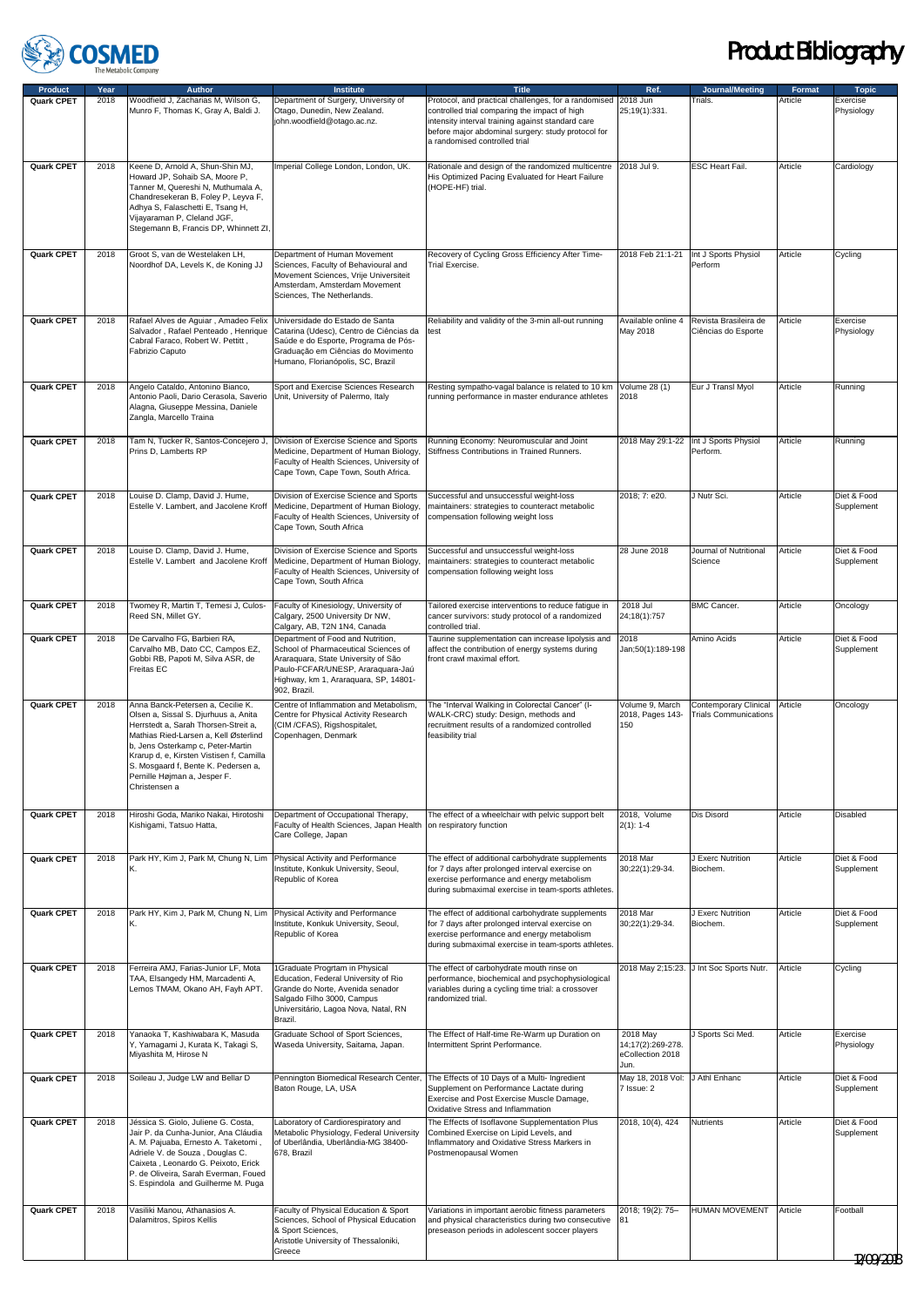

| <b>Product</b> | Year              | <b>Author</b>                                                                                                                                                                                                                                                                                                                                                                                                    | <b>Institute</b>                                                                                                                                                                             | <b>Title</b>                                                                                                                                                                   | Ref.                                                       | <b>Journal/Meeting</b>                          | <b>Format</b> | <b>Topic</b>                        |
|----------------|-------------------|------------------------------------------------------------------------------------------------------------------------------------------------------------------------------------------------------------------------------------------------------------------------------------------------------------------------------------------------------------------------------------------------------------------|----------------------------------------------------------------------------------------------------------------------------------------------------------------------------------------------|--------------------------------------------------------------------------------------------------------------------------------------------------------------------------------|------------------------------------------------------------|-------------------------------------------------|---------------|-------------------------------------|
| Quark CPET     | 2018              | Agha NH, Baker FL, Kunz HE, Graff R,<br>Azadan R, Dolan C, Laughlin MS,<br>Hosing C, Markofski MM, Bond RA,<br>Bollard CM, Simpson RJ                                                                                                                                                                                                                                                                            | Laboratory of Integrated Physiology,<br>Department of Health and Human<br>Performance, University of Houston,<br>3875 Holman Street, Houston, TX 77204,<br>USA.                              | Vigorous exercise mobilizes CD34+ hematopoietic<br>stem cells to peripheral blood via the ß2-adrenergic<br>receptor.                                                           |                                                            | 2018 Feb:68:66-75 Brain Behav Immun.            | Article       | Exercise<br>Physiology              |
| Quark CPET     | 2018              | Agha NH, Baker FL, Kunz HE, Graff R,<br>Azadan R, Dolan C, Laughlin MS,<br>Hosing C, Markofski MM, Bond RA,<br>Bollard CM, Simpson RJ.                                                                                                                                                                                                                                                                           | Laboratory of Integrated Physiology,<br>Department of Health and Human<br>Performance, University of Houston,<br>3875 Holman Street, Houston, TX 77204,<br>USA.                              | Vigorous exercise mobilizes CD34+ hematopoietic<br>stem cells to peripheral blood via the ß2-adrenergic<br>receptor.                                                           | 2018 Feb;68:66-<br>75.                                     | Brain Behav Immun                               | Article       | Exercise<br>Physiology              |
| Quark CPET     | 2017              | Anthony John "AJ" Mortara, Michael<br><b>Anthony Dalessio</b>                                                                                                                                                                                                                                                                                                                                                    | Berea College                                                                                                                                                                                | A Comparison of Optical Heart Rate Monitoring and<br>Electrical Heart Rate Monitoring During Low,<br>Medium, and High Intensity Interval Exercise.                             | Spring 2017, Vol.<br>54 Issue 2, p7-17.<br>11p.            | KAHPERD Journal.                                | Article       | Exercise<br>Physiology              |
| Quark CPET     | 2017              | Vainshelboim B, Amin A, Christle JW,<br>Hebbal S, Ashley EA, Myers J                                                                                                                                                                                                                                                                                                                                             | Cardiology Division, Veterans Affairs<br>Palo Alto Health Care System/Stanford<br>University, Palo Alto, CA, USA                                                                             | A method for determining exercise oscillatory<br>ventilation in heart failure: Prognostic value and<br>practical implications.                                                 | 2017 Dec<br>15:249:287-291.                                | Int J Cardiol.                                  | Article       | Cardiology                          |
| Quark CPET     | 2017              | Flavio Rosa Jr, Juan Pedro Fuentes,<br>Aline Pertile Remor, Paulo César Lock<br>Silveira, Vitor Costa, Débora da Luz<br>Scheffer, Aderbal Silva Aguiar Jr, Luiz<br>Guilherme Antonacci Guglielmo,<br>Alexandra Latini,                                                                                                                                                                                           | <b>Bioenergetics and Oxidative Stress</b><br>Laboratory - LABOX, Federal University<br>of Santa Catarina, Florianopolis, Brazil                                                              | A tennis-based health program for middle-aged men March2017<br>who are at risk for heart disease                                                                               |                                                            | <b>Integrative Obesity</b><br>and Diabetes      | Article       | Tennis                              |
| Quark CPET     | 2017              | Shcherbina A, Mattsson CM, Waggott<br>D, Salisbury H, Christle JW, Hastie T,<br>Wheeler MT, Ashley EA.                                                                                                                                                                                                                                                                                                           | Division of Cardiovascular Medicine,<br>Department of Medicine, Stanford<br>University, Stanford, CA 94305, USA.                                                                             | Accuracy in Wrist-Worn, Sensor-Based<br>Measurements of Heart Rate and Energy<br>Expenditure in a Diverse Cohort.                                                              | 2017 May 24;7(2). J Pers Med<br>pii: E3.                   |                                                 | Article       | Wearables                           |
| Quark CPET     | 2017              | P. Hebisz, R. Hebisz, E. Bakońska-<br>Pacoń, M. Zatoń                                                                                                                                                                                                                                                                                                                                                            | University School of Physical Education<br>in Wroclaw, Department of Physiology<br>and Biochemistry, 35J.I. Paderewski<br>Avenue, 51-612 Wroclaw, Poland                                     | Acute hematological response to a single dose of<br>sprint interval training in competitive cyclists                                                                           | Volume 32, Issue<br>6, December<br>2017, Pages 369-<br>375 | Science & Sports                                | Article       | Cycling                             |
| Quark CPET     | 2017              | Dorneles GP, Boeira MCR, Schipper<br>LL, Silva IRV, Elsner VR, Dal Lago P,<br>Peres A, Romão PRT                                                                                                                                                                                                                                                                                                                 | Graduate Program in Health Sciences,<br>Laboratory of Cellular and Molecular<br>Immunology, Federal University of Health<br>Sciences of Porto Alegre, 90050-170<br>Porto Alegre, RS, Brazil. | Acute Strenuous Exercise Induces an Imbalance on<br>Histone H4 Acetylation/Histone Deacetylase 2 and<br>Increases the Proinflammatory Profile of PBMC of<br>Obese Individuals. |                                                            | 2017;2017:153023 Oxid Med Cell Longev           | Article       | Obesity                             |
| Quark CPET     | 2017              | Del Re MP, Melo CM, Santos MVD,<br>Tufik S, Mello MT.                                                                                                                                                                                                                                                                                                                                                            | Universidade Federal de São Paulo<br>(Unifesp), Psicobiologia, São Paulo, SP,<br>Brasil.                                                                                                     | Applicability of predictive equations for resting<br>energy expenditure in obese patients with<br>obstructive sleep apnea.                                                     | 2017 May-<br>Jun;61(3):257-262                             | Arch Endocrinol Metab Article                   |               | Obesity                             |
| Quark CPET     | 2017              | Jean-Frederic Brun, Emmanuelle<br>Varlet-Marie, Marlène Fichou, François<br>Bughin, Eric Raynaud de Mauverger,<br>Christine Fédou, Jacques Mercier                                                                                                                                                                                                                                                               | State University of São Paulo - UNESP,<br>Brazil                                                                                                                                             | Balance of Substrates at Exercise in Athletes:<br>_ipodependent vs Glucodependent Sports [Version<br>1, Awaiting Peer Review].                                                 | $(2017)$ 1: 3.1                                            | Sports Medicine and<br>Rehabilitation           | Article       | Sport Science                       |
| Quark CPET     | 2017              | O'Dwyer T, Monaghan A, Moran J,<br>O'Shea F, Wilson F.                                                                                                                                                                                                                                                                                                                                                           | Discipline of Physiotherapy, Trinity<br>College Dublin, Ireland                                                                                                                              | Behaviour change intervention increases physical<br>activity, spinal mobility and quality of life in adults<br>with ankylosing spondylitis: a randomised trial.                | 2017<br>Jan;63(1):30-39                                    | J Physiother                                    | Article       | Orthopedics                         |
| Quark CPET     | 2017              | Maessen MF, Eijsvogels TM, Stevens<br>G, van Dijk AP, Hopman MT                                                                                                                                                                                                                                                                                                                                                  | Department of Physiology, Radboud<br>university medical center, The<br>Netherlands                                                                                                           | Benefits of lifelong exercise training on left<br>ventricular function after myocardial infarction.                                                                            | 2017<br>Nov; 24(17): 1856-<br>1866.                        | Eur J Prev Cardiol.                             | Article       | Cardiology                          |
| Quark CPET     | 2017              | Sareena Hamzah, Mohamad Shariff A<br>Hamid, Nur syamsina Ahmad, Jadeera<br>Cheong Phaik Geok                                                                                                                                                                                                                                                                                                                     | University of Malaya UM - Centre of<br>Sport                                                                                                                                                 | Bone Mineral Density and Associated Risk Factors<br>among Female Athletes: A Cross-2 Sectional Study                                                                           | $47(1) \cdot May$<br>2017 with 10                          | Sains Malaysiana                                | Article       | Exercise<br>Physiology              |
| Quark CPET     | 2017              | Cynthia M. Ferrara, Shelby Smyth,<br>Erin Mullan, Christopher Burke                                                                                                                                                                                                                                                                                                                                              | Department of Health Sciences,<br>Merrimack College, North Andover, MA,<br>USA                                                                                                               | Caloric expenditure using indirect calorimetry, apple June 2017<br>watch sport, and Fitbit Zip                                                                                 |                                                            | Journal of Exercise<br>Physiology               | Article       | Comparison<br>with other<br>methods |
| Quark CPET     | 2017              | ManarM. Badawy, Qassim I. Muaidi                                                                                                                                                                                                                                                                                                                                                                                 | Department of Physical Therapy, College<br>of Applied Medical Sciences, Imam<br>Abdulrahman Bin Faisal University,<br>Dammam City, Saudi Arabia                                              | Cardio respiratory response: Validation of new<br>modifications of Bruce protocol for exercise testing<br>and training in elite Saudi triathlon and soccer<br>players          | 19 May 2017                                                | Saudi Journal of<br><b>Biological Sciences</b>  | Article       | Football                            |
| Quark CPET     | 2017              | Khanaphaphon Wuttiumporn, Orapin<br>Pasurivong, Wilaiwan Khrisanapant,<br>Banjamas Intarapoka                                                                                                                                                                                                                                                                                                                    | Khon Kaen University   KKU -<br>Department of Physiology                                                                                                                                     | Cardiovascular Performance Following Continuous<br>Positive Airway Pressure in Patients with Severe<br>Obstructive Sleep Apnea                                                 | October<br>2017 with 24<br>Reads                           | Sleep and Hypnosis<br>20(3)                     | Article       | Sleep study                         |
| Quark CPET     | 2017              | Indrek Rannama, Kirsti Pedak, Boriss<br>Bazanov, Kristjan Port                                                                                                                                                                                                                                                                                                                                                   | School of Natural Sciences and Health,<br>Tallinn University, Estonia                                                                                                                        | Cycling specific postural stability during incrementa<br>exercise: The relationship with cyclists functional<br>movement screen score                                          | VOLUME 12<br><b>ISSUE 1 2017</b>                           | Journal of Human<br>Sport and Exercise          | Article       | Cycling                             |
| Quark CPET     | 2017              | A. E. Leeuwis, A. M. Hooghiemstra, R.<br>A. Doeschka A. Ferro, L. F. Robin<br>Nijveldt, J.t P.A. Kuijer, A. S. G.T.<br>Bronzwaer, J. J. van Lieshout, M. B.<br>Rietberg, J. M. Veerbeek, R. J.<br>Huijsmans, F. J.G. Backx, C. E.<br>Teunissen, E. E. Bron,k F. Barkhof, N.<br>D. Prins, R. Shahzad, W. J. Niessen,<br>.A de Roos, M. J.P. van Osch, A. C.<br>van Rossum, G. J. Biessels, W. M.<br>van der Flier | Alzheimer Center and Department of<br>Neurology, Amsterdam Neuroscience,<br>VU University Medical Center,<br>Amsterdam, The Netherlands                                                      | Design of the ExCersion-VCI study: The effect of<br>aerobic exercise on cerebral perfusion in patients<br>with vascular cognitive impairment                                   | 2017 Jun; 3(2):<br>157-165.                                | Alzheimers Dement (N<br>Y).                     | Article       | Neurology                           |
| Quark CPET     | 2017              | Cassandra Kraaijenbrink, Riemer J. K.<br>Vegter, Alexander H. R. Hensen,<br>Heiko Wagner, Lucas H. V. van der<br>Woud                                                                                                                                                                                                                                                                                            | Center for Human Movement Sciences,<br>University Medical Center Groningen,<br>University of Groningen, Groningen,<br>Groningen, the Netherlands                                             | Different cadences and resistances in submaximal<br>synchronous handcycling in ablebodied men:<br>Effects on efficiency and force application                                  | 2017; 12(8):<br>e0183502.                                  | PLoS One.                                       | Article       | Exercise<br>Physiology              |
| Quark CPET     | 2017              | Jovan Jovanović                                                                                                                                                                                                                                                                                                                                                                                                  | Sports Association Varos Kapija,<br>Belgrade, Serbia                                                                                                                                         | Dynamics of blood glucose during higher intensity<br>physical activity by basketball players                                                                                   | Vol 7, N. 1, 2017,<br>pp. 5-13                             | Journal<br>SPORT - SCIENCE &<br><b>PRACTICE</b> | Article       | Basketball                          |
| Quark CPET     | $\overline{20}17$ | Nieman DC, Capps CL, Capps CR,<br>Shue ZL, McBride JE                                                                                                                                                                                                                                                                                                                                                            | Appalachian State University, Human<br>Performance Lab, North Carolina<br>Research Campus, Kannapolis, NC.                                                                                   | Effect of Four Weeks Ingestion of Tomato-Based<br>Carotenoids on Exercise-Induced Inflammation,<br>Muscle Damage, and Oxidative Stress in<br>Endurance Runners.                | 2017 Nov 1:1-26.                                           | Int J Sport Nutr Exerc<br>Metab                 | Article       | Diet & Food<br>Supplement           |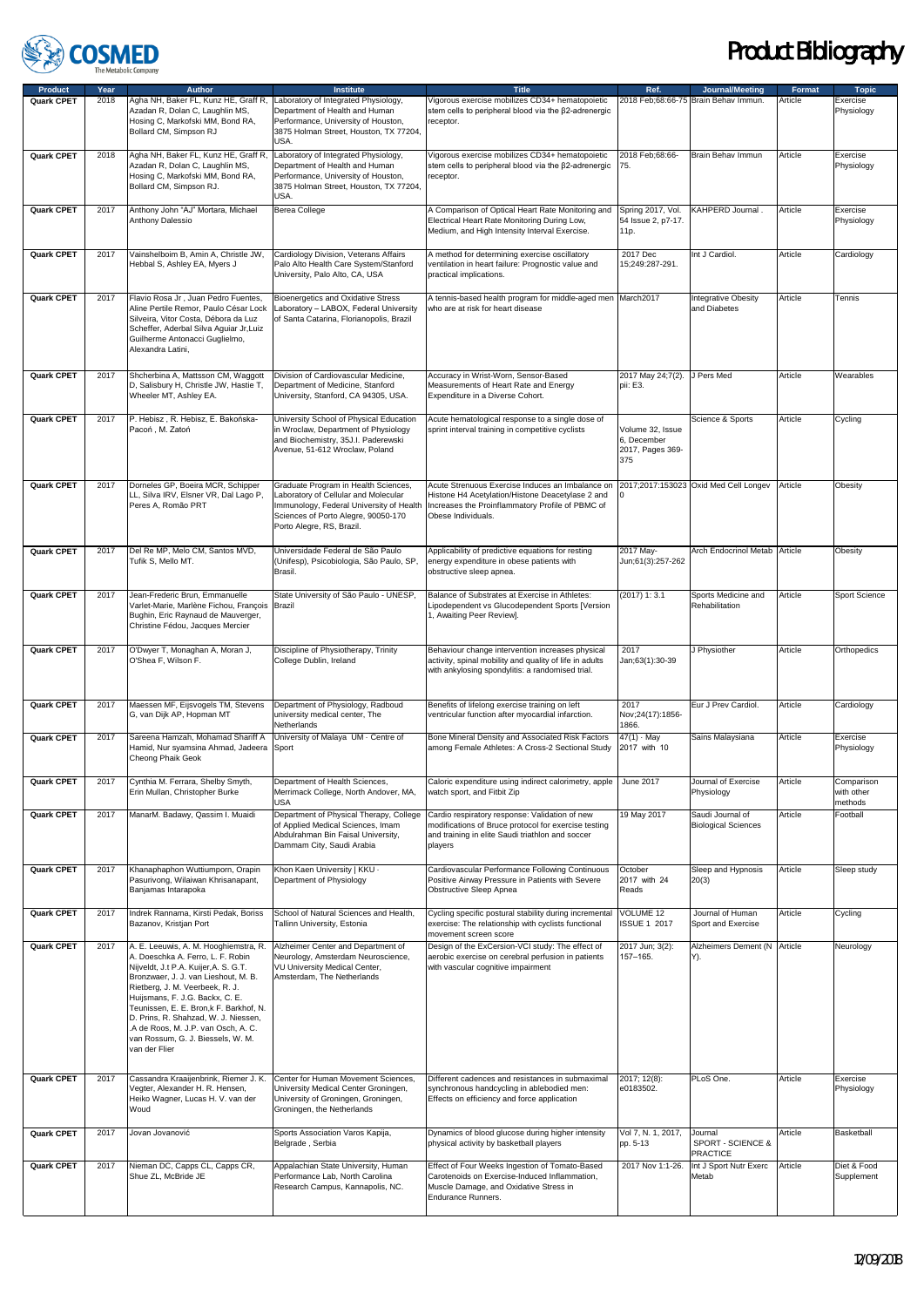

| <b>Product</b>    | Year | <b>Author</b>                                                                                                                                                                                                | <b>Institute</b>                                                                                                                                                                                    | <b>Title</b>                                                                                                                                                                                                                                                               | Ref.                                                      | Journal/Meeting                                                                             | <b>Format</b> | <b>Topic</b>              |
|-------------------|------|--------------------------------------------------------------------------------------------------------------------------------------------------------------------------------------------------------------|-----------------------------------------------------------------------------------------------------------------------------------------------------------------------------------------------------|----------------------------------------------------------------------------------------------------------------------------------------------------------------------------------------------------------------------------------------------------------------------------|-----------------------------------------------------------|---------------------------------------------------------------------------------------------|---------------|---------------------------|
| Quark CPET        | 2017 | Clamp LD, Hume DJ, Lambert EV,<br>Kroff J.                                                                                                                                                                   | Division of Exercise Science and Sports<br>Medicine, Department of Human Biology,<br>Faculty of Health Sciences, University of<br>Cape Town, Cape Town, South Africa.                               | Enhanced insulin sensitivity in successful, long-<br>term weight loss maintainers compared with<br>matched controls with no weight loss history.                                                                                                                           | 2017 Jun<br>19;7(6):e282.                                 | Nutr Diabetes.                                                                              | Article       | Diabetology               |
| Quark CPET        | 2017 | Sora Shin, Yung Bin Kim, Hae-Hyun<br>Choi, Joo Young Lee                                                                                                                                                     | Department of Textiles, Merchandising<br>and Fashion Design, Seoul National<br>University, Seoul, Korea                                                                                             | Evaluation of body heating protocols with graphene<br>heated clothing in a cold environment                                                                                                                                                                                | November<br>2017 with 10<br>Reads 29(6):830-<br>844       | International Journal of Article<br>Clothing Science and<br>Technology                      |               | Ergonomics                |
| Quark CPET        | 2017 | Sora Shin, Hae-Hyun Choi, Yung Bin<br>Kim, Byung-Hee Hong, Joo-Young Lee                                                                                                                                     | Department of Textiles, Merchandising<br>and Fashion Design, Seoul National<br>University, Seoul, Korea                                                                                             | Evaluation of body heating protocols with graphene<br>heated clothing in a cold environment                                                                                                                                                                                | Volume: 29 Issue:<br>6, 2017                              | International Journal of<br>Clothing Science and<br>Technology,                             | Article       | Ergonomics                |
| Quark CPET        | 2017 | Marcus L, Soileau J, Judge LW, Bellar<br>D                                                                                                                                                                   | School of Kinesiology, University of<br>Louisiana at Lafayette, Lafayette, LA<br>70503 USA.                                                                                                         | Evaluation of the effects of two doses of alpha<br>glycerylphosphorylcholine on physical and<br>psychomotor performance.                                                                                                                                                   | 2017 Oct 5;14:39                                          | J Int Soc Sports Nutr                                                                       |               | Diet & Food<br>Supplement |
| Quark CPET        | 2017 | Morris NB, Filingeri D, Halaki M, Jay                                                                                                                                                                        | Thermal Ergonomics Laboratory, Faculty<br>of Health Sciences, University of Sydney,<br>NSW, Australia                                                                                               | Evidence of viscerally-mediated cold-defence<br>thermoeffector responses in man.                                                                                                                                                                                           | 2017 Feb<br>15;595(4):1201-<br>1212.                      | J Physiol.                                                                                  | Article       | Research                  |
| Quark CPET        | 2017 | A Rusdiana, I Imanudin, H R D Ray, M<br>Ruhiat, S Hardwis, U Umaran and<br>Nuryadi                                                                                                                           | Departement of Sport Science, Faculty of<br>Physical Education and Health,<br>Universitas Pendidikan Indonesia, Jl. Dr.<br>Setiabudi no 229, Bandung, Indonesia                                     | Fatigue Impact to Mechanical Movement of<br>Maximal Instep Kicking in Soccer                                                                                                                                                                                               | g 180 (2017)<br>012234                                    | <b>IOP Publishing</b>                                                                       | Article       | Football                  |
| Quark CPET        | 2017 | Kamil Michalik, Zatoń Marek, Hebisz<br>Paulina, Hebisz Rafał                                                                                                                                                 | University School of Physical Education<br>in Wroclaw, Faculty of Physical<br>Education, Chair of Physiology and<br>Biochemistry                                                                    | Heart Rate and Oxygen Uptake Recovery and the<br>Level of Aerobic Capacity in Mountain Bikers                                                                                                                                                                              | 2017, 24                                                  | Pol. J. Sport Tourism                                                                       | Article       | Cycling                   |
| <b>Quark CPET</b> | 2017 | Sperandio EF, Arantes RL, Chao TP,<br>Romiti M, Gagliardi AR, Dourado VZ                                                                                                                                     | Department of Human Movement<br>Sciences, Universidade Federal de São<br>Paulo (Unifesp), Santos (SP), Brazil.                                                                                      | Living near the port area is associated with physical<br>inactivity and sedentary behavior.                                                                                                                                                                                | 2017 Jan-<br>Feb;135(1):34-41.                            | Sao Paulo Med J                                                                             | Article       | Exercise<br>Physiology    |
| Quark CPET        | 2017 | Gregor Koporec, Rok Mandeljc,<br>Vildana Sulic Kenk, Janez Perš                                                                                                                                              | 22nd Computer Vision Winter Workshop<br>Nicole M. Artner, Ines Janusch, Walter<br>G. Kropatsch (eds.) Retz, Austria,                                                                                | Observation of selected human physiological<br>parameters using computer vision                                                                                                                                                                                            | February 6-8,<br>2017                                     | 22nd Computer Vision<br>Winter Workshop<br>(eds.) Retz, Austria,                            | Article       | Computer<br>Games         |
| Quark CPET        | 2017 | Vancini RL, Rayes ABR, Lira CAB,<br>Sarro KJ, Andrade MS                                                                                                                                                     | Universidade Federal do Espírito Santo,<br>Centro de Educação Física e Desportos,<br>Laboratório de Força e<br>Condicionamento, Vitória ES, Brasil                                                  | Pilates and aerobic training improve levels of<br>depression, anxiety and quality of life in overweight<br>and obese individuals.                                                                                                                                          | 2017<br>Dec; 75(12): 850-<br>857                          | Arq Neuropsiquiatr                                                                          | Article       | Obesity                   |
| Quark CPET        | 2017 | Abu-Farha M, Cherian P, Al-Khairi I,<br>Madhu D, Tiss A, Warsam S, Alhubail<br>A, Sriraman D, Al-Refaei F, Abubaker                                                                                          | Biochemistry and Molecular Biology Unit<br>Dasman Diabetes Institute, Kuwait City,<br>Kuwait.                                                                                                       | Plasma and adipose tissue level of angiopoietin-like<br>7 (ANGPTL7) are increased in obesity and reduced<br>after physical exercise.                                                                                                                                       | 2017 Mar<br>6;12(3):e0173024                              | PLoS One                                                                                    | Article       | Obesity                   |
| Quark CPET        | 2017 | Watson A, Brickson S, Brooks MA,<br>Dunn W                                                                                                                                                                   | Department of Orthopedics, University of<br>Wisconsin School of Medicine and Public<br>Health, Madison, Wisconsin, USA.                                                                             | Preseason Aerobic Fitness Predicts In-Season<br>Injury and Illness in Female Youth Athletes.                                                                                                                                                                               | 2017 Sep<br>5;5(9):2325967117<br>726976                   | Orthop J Sports Med                                                                         | Article       | Orthopedics               |
| Quark CPET        | 2017 | TN Mann, RP Lamberts, A Nummela,<br>MI Lambert                                                                                                                                                               | Division of Exercise Science and Sports<br>Medicine, Department of Human Biology,<br>Faculty of Health Sciences, University of<br>Cape Town, PO BOX 115, Newlands,<br>Cape Town, South Africa, 7725 | Relationship between perceived exertion during<br>exercise and subsequent recovery measurements                                                                                                                                                                            | 2017 Mar; 34(1):<br>$3 - 9.$                              | <b>Biol Sport</b>                                                                           | Article       | Exercise<br>Physiology    |
| Quark CPET        | 2017 | Fares EJ, Isacco L, Monnard CR,<br>Miles-Chan JL, Montani JP, Schutz Y,<br>Dulloo AG.                                                                                                                        | Department of Medicine/Physiology,<br>University of Fribourg, Fribourg,<br>Switzerland.                                                                                                             | Reliability of low-power cycling efficiency in energy<br>expenditure phenotyping of inactive men and<br>women.                                                                                                                                                             | 2017 May;5(9).<br>pii: e13233                             | Physiol Rep                                                                                 | Article       | Exercise<br>Physiology    |
| Quark CPET        | 2017 | Wilson LC, Peebles KC, Hoye NA,<br>Manning P, Sheat C, Williams MJA,<br>Wilkins GT, Wilson GA, Baldi JC.                                                                                                     | Department of Medicine, University of<br>Otago, Dunedin, New Zealand                                                                                                                                | Resting heart rate variability and exercise capacity<br>in Type 1 diabetes.                                                                                                                                                                                                | 2017 Apr;5(8)                                             | Physiol Rep                                                                                 | Article       | Diabetology               |
| Quark CPET        | 2017 | Bahar Ateş, Çetin E.                                                                                                                                                                                         | Usak Üniversitesi · Sport Science Faculty                                                                                                                                                           | Roller-Ski Aerobic High-Intensity Interval Training<br>Improves the VO2max and Anaerobic Power in<br>Cross-Country Skiers                                                                                                                                                  | August 2017                                               | International Journal of Article<br><b>Applied Exercise</b><br>Physiology, 6(2), 27-<br>33. |               | Skiing                    |
| Quark CPET        | 2017 | Lund Ohlsson M, Laaksonen MS                                                                                                                                                                                 | Swedish Winter Sports Research Centre,<br>Department of Health Science, Mid<br>Sweden University, Hus D, 83125,<br>Östersund, Sweden                                                                | Sitting position affects performance in cross-country<br>sit-skiing.                                                                                                                                                                                                       | 2017<br>Jun;117(6):1095-<br>1106                          | Eur J Appl Physiol                                                                          | Article       | Skiing                    |
| Quark CPET        | 2017 | Emily C. LaVoy, Maryam Hussain,<br>Justin Reed, Hawley Kunz, Mira<br>Pistillo, Austin B. Bigley, and Richard<br>J. Simpson                                                                                   | Department of Health & Human<br>Performance, University of Houston,<br>Houston, Texas                                                                                                               | T-cell redeployment and intracellular cytokine<br>expression following exercise: effects of exercise<br>intensity and cytomegalovirus infection                                                                                                                            | Physiol Rep                                               | 2017 Jan; 5(1): e13070 Article                                                              |               | Exercise<br>Physiology    |
| Quark CPET        | 2017 | Jillian R. Hallworth, Jennifer L.<br>Copeland, Jon Doan, and Tom J.<br>Hazell                                                                                                                                | Department of Kinesiology and Physical<br>Education, University of Lethbridge,<br>Lethbridge, AB, Canada T1K 3M4                                                                                    | The Effect of Exercise Intensity on Total PYY and<br>GLP-1 in Healthy Females: A Pilot Study                                                                                                                                                                               | Volume 2017<br>(2017), Article ID<br>4823102, 7 pages     | Journal of Nutrition<br>and Metabolism                                                      | Article       | Exercise<br>Physiology    |
| Quark CPET        | 2017 | R H Ali, H R D Ray                                                                                                                                                                                           | Faculty of Sport and Health Education,<br>Universitas Pendidikan Indonesia                                                                                                                          | The Effect of Turmeric Consumption to VO 2 Max<br>and Lactate Threshold                                                                                                                                                                                                    | March<br>2017 with 115<br>Reads                           | IOP Publishing                                                                              | Article       | Diet & Food<br>Supplement |
| Quark CPET        | 2017 | Ronald D Ray Hamidie, Rizki Hazazi<br>Ali and Kazumi Masuda                                                                                                                                                  | Universitas Pendidikan Indonesia UPI<br>Department of Health Education and<br>Recreation                                                                                                            | The Effect of Turmeric Consumption to VO2 Max<br>and Lactate Threshold                                                                                                                                                                                                     | Materials Science<br>and Engineering<br>180 (2017) 012175 | <b>IOP Publishing</b>                                                                       | Article       | Diet & Food<br>Supplement |
| Quark CPET        | 2017 | Noel Brick, Megan J. McElhinney,<br><b>Richard Metcalfe</b>                                                                                                                                                  | Ulster University · Psychology Research<br>Institute                                                                                                                                                | The effects of facial expression and relaxation cues<br>on movement economy, physiological, and<br>perceptual responses during running                                                                                                                                     | September<br>2017 with 327<br>Reads                       | Psychology of Sport<br>and Exercise                                                         | Article       | Exercise<br>Physiology    |
| Quark CPET        | 2017 | Xu Yan, Nir Eynon, Ioannis D.<br>Papadimitriou, Jujiao Kuang, Fiona<br>Munson, Oren Tirosh, Lannie O'Keefe,<br>Lyn R. Griffiths, Kevin J. Ashton,<br>Nuala Byrne, Yannis P. Pitsiladis and<br>David J. Bisho | Victoria University Melbourne   VU -<br>College of Health and Biomedicine                                                                                                                           | The gene SMART study: method, study design, and<br>preliminary findings                                                                                                                                                                                                    | 2017 18(Suppl<br>8):821                                   | <b>BMC Genomics</b>                                                                         | Article       | Research                  |
| Quark CPET        | 2017 | Nowak R, Buryta R, Krupecki K, Zając<br>T, Zawartka M, Proia P, Kostrzewa-<br>Nowak D                                                                                                                        | Faculty of Physical Education and Health<br>Promotion, University of Szczecin,<br>Szczecin, Poland.                                                                                                 | The Impact of the Progressive Efficiency Test on a<br>Rowing Ergometer on White Blood Cells Distribution 28;60:255-263<br>and Clinical Chemistry Changes in Paralympic<br>Rowers During the Preparatory Stage Before the<br>Paralympic Games in Rio, 2016 - A Case Report. | 2017 Dec                                                  | J Hum Kinet                                                                                 | Article       | Rowing                    |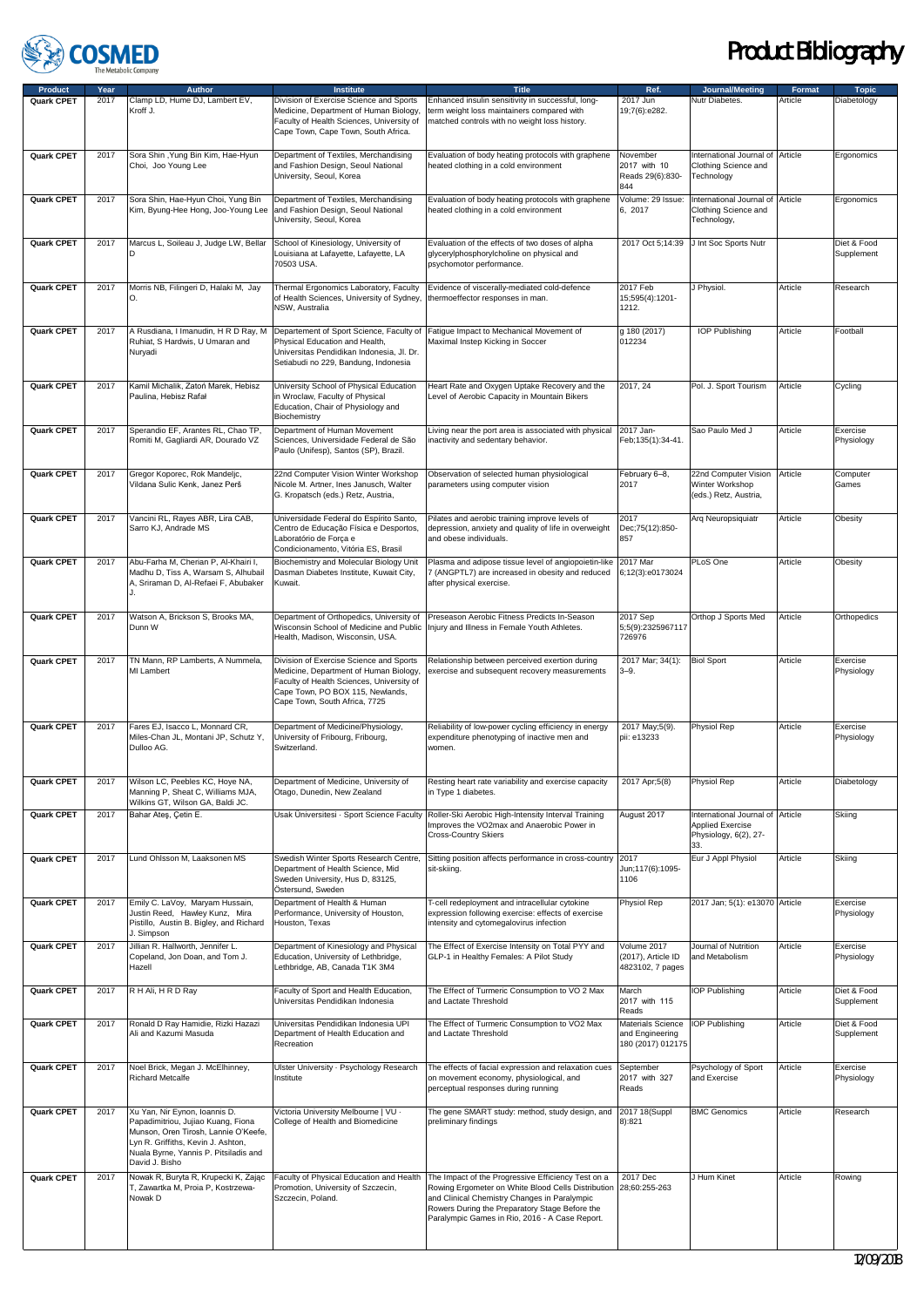

| <b>Product</b> | Year         | <b>Author</b>                                                                                                                                                                                       | <b>Institute</b>                                                                                                                                                                                                                               | <b>Title</b>                                                                                                                                                               | Ref.                                                            | Journal/Meeting                                                               | Format       | <b>Topic</b>                        |
|----------------|--------------|-----------------------------------------------------------------------------------------------------------------------------------------------------------------------------------------------------|------------------------------------------------------------------------------------------------------------------------------------------------------------------------------------------------------------------------------------------------|----------------------------------------------------------------------------------------------------------------------------------------------------------------------------|-----------------------------------------------------------------|-------------------------------------------------------------------------------|--------------|-------------------------------------|
| Quark CPET     | 2017         | Inglis EC, Iannetta D, Murias JM                                                                                                                                                                    | Faculty of Kinesiology, University of<br>Calgary, Calgary, Alberta, Canada.                                                                                                                                                                    | The plateau in the NIRS-derived [HHb] signal near<br>the end of a ramp incremental test does not indicate<br>the upper limit of O2 extraction in the vastus<br>lateralis.  | 2017 Dec<br>1;313(6):R723-<br>R729                              | Am J Physiol Regul<br>Integr Comp Physiol                                     | Article      | Exercise<br>Physiology              |
| Quark CPET     | 2017         | Jamie F. Burr, Jenny L. Beck, John J.<br>Durocher                                                                                                                                                   | Department of Human Health and<br>Nutritional Sciences, University of<br>Guelph, Guelph, ON N1G 2W1, Canada                                                                                                                                    | The relationship of high-intensity cross-training with<br>arterial stiffness                                                                                               | 20 January 2017                                                 | Journal of Sport and<br><b>Health Science</b>                                 | Article      | Exercise<br>Physiology              |
| Quark CPET     | 2016         | Gitte Hedermann, Christoffer Rasmus<br>Vissing, Karen Heje, Nicolai Preisler,<br>Nanna Witting, and John Vissing                                                                                    | Copenhagen Neuromuscular Center,<br>Department of Neurology, Rigshospitalet,<br>University of Copenhagen, Copenhagen,<br>Denmark                                                                                                               | Aerobic Training in Patients with Congenital<br>Myopathy                                                                                                                   | 2016; 11(1):<br>e0146036.                                       | PLoS One                                                                      | Article      | Cardiology                          |
| Quark CPET     | 2016         | Gianluca Vernillo, Aldo Savoldelli,<br>Spyros Skafidas, Andrea Zignoli,<br>Antonio La Torre, Barbara Pellegrini,<br>Guido Giardini, Pietro Trabucchi,<br>Grégoire P. Millet, and Federico<br>Schena | Research Center for Sport, Mountain and<br>Health (CeRiSM), University of Verona,<br>Rovereto, Italy                                                                                                                                           | An Extreme Mountain Ultra-Marathon Decreases<br>the Cost of Uphill Walking and Running                                                                                     | 2016; 7:530.                                                    | Front Physiol.                                                                | Article      | Running                             |
| Quark CPET     | 2016         | Cataldo, A; Zangla, D; Cerasola, D;<br>Bellavia, D; Traina, M                                                                                                                                       | 1Sport and Exercise Sciences "DISMOT<br>Research Unit, University of Palermo,<br>Italy                                                                                                                                                         | Association of cardio-pulmonary stress test<br>parameters and heart rate recovery in obese<br>subjects with or without type II diabetes                                    | 2016 32(32), 889-<br>896                                        | Acta Medica<br>Mediterranea                                                   | Article      | Obesity                             |
| Quark CPET     | 2016         | Inés T. Abella, Alejandro C. Tocci,<br>Diego E. Iglesias, Claudio Morós,<br>Alberto F. Leveroni, Mirta Calatayud,<br>Karina Anatrella, María Grippo                                                 | Servicio de Cardiología - Hospital de<br>Niños Dr. Ricardo Gutiérrez - Gallo<br>(Argentina)                                                                                                                                                    | Cardiopulmonary Exercise Testing in Healthy<br>Children                                                                                                                    | 2016;84:431-437                                                 | Rev Argent Cardiol                                                            | Article      | Paediatric &<br>Children            |
| Quark CPET     | 2016         | Tamara Stojmenović, ĐorCe Ćurĉić,<br>Milica Vukašinović-Vesić, Marija<br>AnĆelković, Nenad Dikić, Marija<br>Kostić - Vuĉićević, Ivana Baralić,<br>Vladimir Jakovljević, Vladimir Tivković;          | Sports Medicine Associtaion of Serbia,<br>Belgrade, Serbia                                                                                                                                                                                     | Changes in maximal oxygen uptake during growth<br>and development in girls who actively participate in<br>basketball and in non-athletes girls: A longitudinal<br>study    | January<br>2016 with 54<br>Reads                                | Vojnosanitetski<br>pregled. Military-<br>medical and<br>pharmaceutical review | Article      | Basketball                          |
| Quark CPET     | 2016         | Abu-Farha M, Sriraman D, Cherian P,<br>AlKhairi I, Elkum N, Behbehani K,<br>Abubaker J                                                                                                              | Biochemistry and Molecular Biology Unit<br>Dasman Diabetes Institute, Kuwait City,<br>Kuwait                                                                                                                                                   | Circulating ANGPTL8/Betatrophin Is Increased in<br>Obesity and Reduced after Exercise Training                                                                             | 2016 Jan 19;11(1) PLoS One.                                     |                                                                               | Article      | Obesity                             |
| Quark CPET     | 2016         | Shanely RA, Nieman DC, Perkins-<br>Veazie P, Henson DA, Meaney MP,<br>Knab AM, Cialdell-Kam L                                                                                                       | Human Performance Laboratory,<br>Appalachian State University, North<br>Carolina Research Campus, Kannapolis,<br>NC 28081, USA.                                                                                                                | Comparison of Watermelon and Carbohydrate<br>Beverage on Exercise-Induced Alterations in<br>Systemic Inflammation, Immune Dysfunction, and<br>Plasma Antioxidant Capacity. | 2016 Aug<br>22;8(8). pii: E518.                                 | Nutrients                                                                     | Article      | Diet & Food<br>Supplement           |
| Quark CPET     | 2016         | Felipe Mattioni Maturana, Daniel A.<br>Keir, Kaitlin M. McLay, Guillaume Y.<br>Millet, Juan M. Murias                                                                                               | University of Calgary, Calgary, AB,<br>Canada. 2The University of Western<br>Ontario, London, ON, Canada                                                                                                                                       | Critical Power Measurement: Comparison And<br>Validation Of Five Time-to-exhaustion Trials Versus<br>A 3-minute All-out Test                                               | June 2016                                                       | Medicine & Science in<br>Sports & Exercise 48                                 | Poster       | Comparison<br>with other<br>methods |
| Quark CPET     | 2016         | Dana Badau, Valeriu Tomescu, Adela<br>Badau, Ștefan Adrian Martin                                                                                                                                   | University of Medicine and Pharmacy<br>Tîrgu Mures, Faculty of Medicine,<br>Department of Human Movement<br>Science, Romania                                                                                                                   | Differences among Elite Female Rowers Regarding<br>Carbohydrate Consumption at Rest                                                                                        | Vol 4, No 2 (2016)                                              | International Journal of Article<br>Science Culture and<br>Sport (IntJSCS)    |              | Rowing                              |
| Quark CPET     | 2016         | Imdat Yarim, Ebru Çetin and Bahar<br>Ateş Keleş                                                                                                                                                     | Faculty of Sport Science, Gazi<br>University, Ankara 06330, Turkey                                                                                                                                                                             | Effect of Aerobic High-Intensity Interval Training on<br>VO2max and Anaerobic Power in Cross-Country<br><b>Skiers</b>                                                      | 4 (2016) 287-292                                                | Journal of Sports<br>Science                                                  | Article      | Skiing                              |
| Quark CPET     | 2016         | Lepsen UW, Munch GD, Rugbjerg M,<br>Rinnov AR, Zacho M, Mortensen SP,<br>Secher NH, Ringbaek T, Pedersen BK,<br>Hellsten Y, Lange P, Thaning P                                                      | The Centre of Inflammation and<br>Metabolism and the Centre for Physical<br>Activity Research, Rigshospitalet,<br>University of Copenhagen, Denmark.                                                                                           | Effect of endurance versus resistance training on<br>quadriceps muscle dysfunction in COPD: a pilot<br>study.                                                              | 2016 Oct<br>27;11:2659-2669                                     | Int J Chron Obstruct<br>Pulmon Dis                                            | Article      | Pneumology                          |
| Quark CPET     | 2016         | Lopes Krüger R, Costa Teixeira B,<br>Boufleur Farinha J, Cauduro Oliveira<br>Macedo R, Pinto Boeno F, Rech A,<br>Lopez P, Silveira Pinto R, Reischak-<br>Oliveira A.                                | rogram of Human Movement Sciences,<br>Faculty of Physical Education,<br>Physiotherapy and Dance (ESEFID),<br>Federal University of Rio Grande do Sul<br>(UFRGS), 750 Felizardo Street, Porto<br>Alegre, Rio Grande do Sul 90690-200,<br>Brazil | Effect of exercise intensity on postprandial lipemia.<br>markers of oxidative stress, and endothelial<br>function after a high-fat meal.                                   | 2016<br>Dec;41(12):1278-<br>1284.                               | Appl Physiol Nutr<br>Metab                                                    | Article      | Diet & Food<br>Supplement           |
| Quark CPET     | 2016         | Podlogar, Tim; Debevec, Tadej                                                                                                                                                                       | School of Sport, Exercise and<br>Rehabilitation Sciences, University of<br>Birmingham, Birmingham, United<br>Kingdom                                                                                                                           | Effects of a 14-day high-carbohydrate diet on<br>exercise performance of a low-carbohydrate<br>adapted athlete - case study                                                | 2016, Vol. 22<br>Issue 1, p37-46.<br>10p. 1 Chart, 3<br>Graphs. | Kinesiologia Slovenica Article                                                |              | Diet & Food<br>Supplement           |
| Quark CPET     | 2016         | Pichon AP, Connes P, Robach P                                                                                                                                                                       | Laboratory Mobility, aging & exercise<br>(MOVE) - EA 6314, Faculty of Sport<br>Sciences, University of Poitiers, Poitiers,<br>France.                                                                                                          | Effects of acute and chronic hematocrit modulations<br>on blood viscosity in endurance athletes.                                                                           | <b>2016 Nov</b><br>25;64(2):115-123.                            | Clin Hemorheol<br>Microcirc.                                                  | Article      | Exercise<br>Physiology              |
| Quark CPET     | 2016         | Victor José Bastos-Silva, Sara Kely<br>Learsi, Alan de Albuquerque Melo,<br>Adriano Eduardo Lima-Silva, Gustavo<br>Gomes de Araujo                                                                  | Universidade Federal de Alagoas,<br>Departamento de Educação<br>Física, Grupo de Pesquisa em Ciências<br>Aplicadas ao Esporte, Maceió, AL, Brasil                                                                                              | Effects of carbohydrate intake on time to exhaustion<br>and anaerobic contribution during supramaximal<br>exercise                                                         | vol.29 no.5<br>Campinas<br>Sept./Oct. 2016                      | Rev. Nutr.                                                                    | Article      | Diet & Food<br>Supplement           |
| Quark CPET     | 2016         | Elie-Jacques Fares, Nathalie<br>Charrière, Jean-Pierre Montani, Yves<br>Schutz, Abdul G. Dulloo, Jennifer L.<br>Miles-Chan                                                                          | Laboratory of Integrative Cardiovascular<br>and Metabolic Physiology, Division of<br>Physiology, Department of Medicine,<br>University of Fribourg, Fribourg,<br>Switzerland                                                                   | Energy Expenditure and Substrate Oxidation in<br>Response to Side-Alternating Whole Body Vibration<br>across Three Commonly-Used Vibration<br>Frequencies                  | March 14, 2016<br>11(9): e0163822                               | PLOS ONE                                                                      | Article      | Exercise<br>Physiology              |
| Quark CPET     | 2016         | Songsorn P, Lambeth-Mansell A, Mair<br>JL, Haggett M, Fitzpatrick BL, Ruffino<br>J, Holliday A, Metcalfe RS, Vollaard<br>NB.                                                                        | Department for Health, University of<br>Bath, Bath, BA2 7AY, UK.                                                                                                                                                                               | Exercise training comprising of single 20-s cycle<br>sprints does not provide a sufficient stimulus for<br>improving maximal aerobic capacity in sedentary<br>individuals. | 2016<br>Aug; 116(8): 1511-<br>7.                                | Eur J Appl Physiol                                                            | Article      | Exercise<br>Physiology              |
| Quark CPET     | 2016         | Jin S, Iwamoto N, Hashimoto K,<br>Yamamoto M.                                                                                                                                                       | Yanbian University · School of<br>Engineering                                                                                                                                                                                                  | Experimental Evaluation of Energy Efficiency for a<br>Soft Wearable Robotic Suit.                                                                                          | 2016 Oct 12.                                                    | <b>IEEE Trans Neural</b><br>Syst Rehabil Eng                                  | Article      | Robotics                            |
| Quark CPET     | 2016<br>2016 | Seeger, J.P.H.                                                                                                                                                                                      | Radboud Universiteit Nijmegen                                                                                                                                                                                                                  | Ischaemic preconditioning in exercise and disease:<br>One size fits all?                                                                                                   | 2016                                                            |                                                                               | Dissertation | Cardiology                          |
| Quark CPET     |              | Paula-Ribeiro, M.; Freitas, T.O.;<br>Sabino-Carvalho, J.L.; Lopes, T.R.;<br>Ferreira, T.N.; Succi, J.E.; Silva, A.C.;<br>Silva, B.M.                                                                | Federal University of Sao Paulo                                                                                                                                                                                                                | Ischemic preconditioning improves cardiac<br>autonomic recovery in middle-and-long-distance<br>runners: a randomized, placebo and nocebo-<br>controlled study              | July 2016 with 77 Poster<br>Reads                               |                                                                               | Article      | Cardiology                          |
| Quark CPET     | 2016         | Xu G, Hansen JS, Zhao XJ, Chen S,<br>Hoene M, Wang XL, Clemmesen JO,<br>Secher NH, Häring HU, Pedersen BK,<br>Lehmann R, Weigert C, Plomgaard P                                                     | Key Laboratory of Separation Science for<br>Analytical Chemistry (G.X., X.J.Z.,<br>X.L.W.), Dalian Institute of Chemical<br>Physics, Chinese Academy of Sciences,<br>Dalian, China                                                             | Liver and Muscle Contribute Differently to the<br>Plasma Acylcarnitine Pool During Fasting and<br>Exercise in Humans.                                                      | 2016<br>Dec;101(12):5044-<br>5052                               | Clin Endocrinol Metab                                                         | Article      | Exercise<br>Physiology              |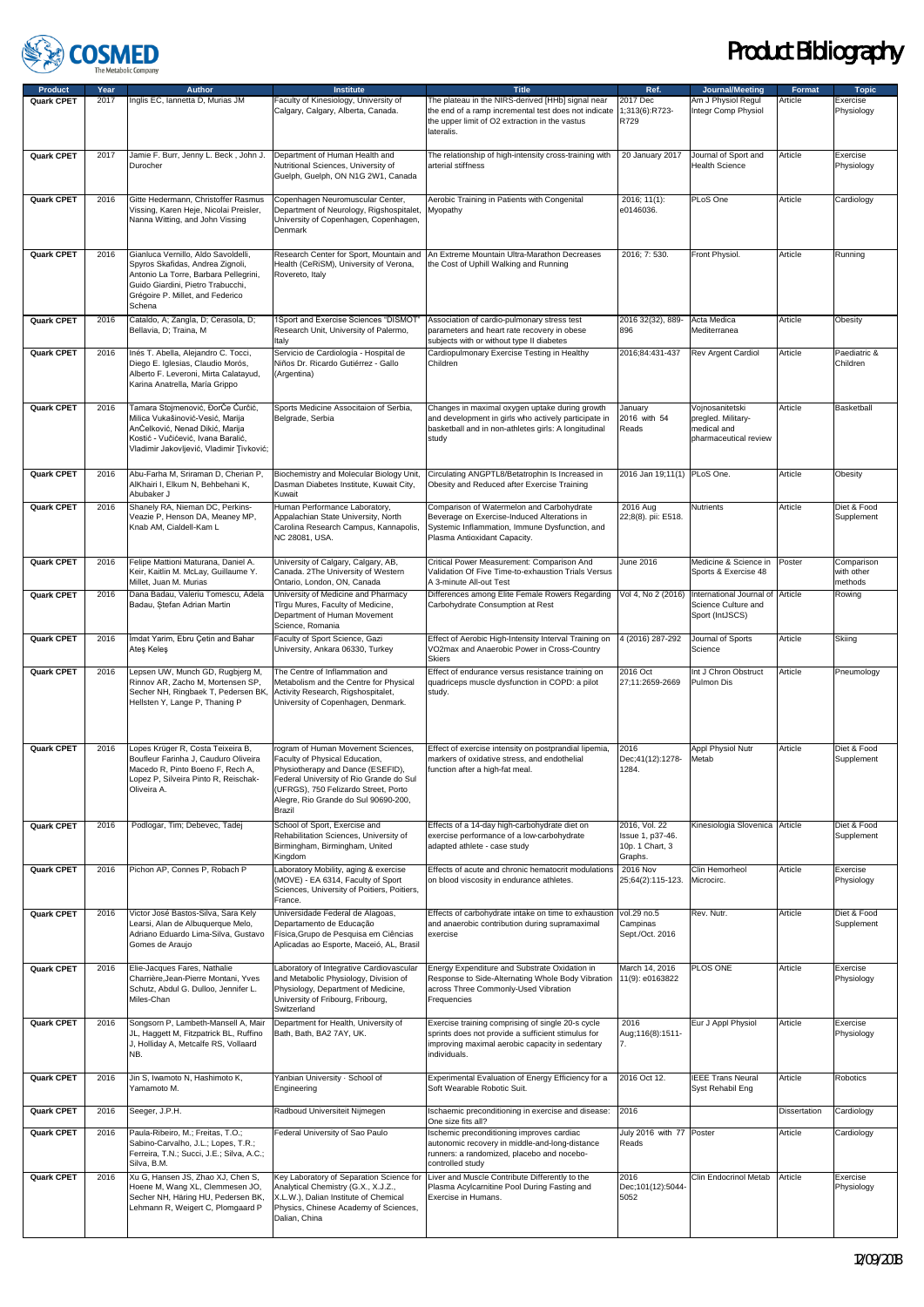

| <b>Product</b>    | Year | Author                                                                                                                                                                                                                                                                               | <b>Institute</b>                                                                                                                                                                                                                                                                                                            | <b>Title</b>                                                                                                                                                                                            | Ref.                                        | Journal/Meeting                                                                             | Format  | <b>Topic</b>                        |
|-------------------|------|--------------------------------------------------------------------------------------------------------------------------------------------------------------------------------------------------------------------------------------------------------------------------------------|-----------------------------------------------------------------------------------------------------------------------------------------------------------------------------------------------------------------------------------------------------------------------------------------------------------------------------|---------------------------------------------------------------------------------------------------------------------------------------------------------------------------------------------------------|---------------------------------------------|---------------------------------------------------------------------------------------------|---------|-------------------------------------|
| Quark CPET        | 2016 | Gennaro Boccia, Cantor Tarperi,<br>Davide Dardanello, Alberto Rainoldi                                                                                                                                                                                                               | Università degli Studi di Torino   UNITO -<br>Department of Medical Science                                                                                                                                                                                                                                                 | Lower fatigability of locomotor than non-locomotor<br>muscles in endurance runners                                                                                                                      | July 2016 with 55<br>Reads                  | Sport Sciences for<br>Health -                                                              | Article | Running                             |
| <b>Quark CPET</b> | 2016 | Matthew J. Graham. Samuel J. E.<br>Lucas, Monique E. Francois, Stasinos<br>Stavrianeas, Evelyn B. Parr, Kate N.<br>Thomas and James D. Cotter                                                                                                                                        | School of Physical Education, Sport and<br>Exercise Sciences, University of Otago,<br>Dunedin, New Zealand                                                                                                                                                                                                                  | Low-Volume Intense Exercise Elicits Post-exercise<br>Hypotension and Subsequent Hypervolemia,<br>Irrespective of Which Limbs Are Exercised                                                              | 2016; 7: 199.                               | <b>Front Physiol</b>                                                                        | Article | Exercise<br>Physiology              |
| <b>Quark CPET</b> | 2016 | Rodica Doros, Daniela Lixandru,<br>Laura Petcu, Ariana Picu, Manuela<br>Mitu, Janeta Tudosoiu, Constantin<br>Ionescu-Tîrgoviste                                                                                                                                                      | National Institute of Diabetes, Nutrition<br>and Metabolic Diseases "Prof. Dr. N.C.<br>Paulescu", Bucharest, Romania Romania                                                                                                                                                                                                | Obesity Influence on Insulin Activity and Resting<br>Metabolic Rate in Type 2 Diabetes                                                                                                                  | 30/12/2016                                  | he Journal of<br>Romanian Society of<br>Diabetes Nutrition and<br><b>Metabolic Diseases</b> | Article | Obesity                             |
| <b>Quark CPET</b> | 2016 | Rittweger J, Debevec T, Frings-<br>Meuthen P, Lau P, Mittag U, Ganse B,<br>Ferstl PG, Simpson EJ, Macdonald IA,<br>Eiken O, Mekjavic IB.                                                                                                                                             | Institute of Aerospace Medicine, German<br>Aerospace Center (DLR), 51147<br>Cologne, Germany; Department of<br>Pediatrics and Adolescent Medicine,<br>University of Cologne, Cologne,<br>Germany.                                                                                                                           | On the combined effects of normobaric hypoxia and<br>bed rest upon bone and mineral metabolism:<br>Results from the PlanHab study.                                                                      | 2016 Oct;91:130-                            | Bone                                                                                        | Article | Space                               |
| Quark CPET        | 2016 | Stephan van der Zwaard, Richard T.<br>Jaspers, Ilse J. Blokland, Chantal<br>Achterberg, Jurrian M. Visser, Anne R.<br>den Uil, Mathijs J. Hofmijster Koen<br>Levels, Dionne A. Noordhof, Arnold de<br>Haan, Jos J. de Koning, Willem J. van<br>der Laarse, and Cornelis J. de Ruiter | Department of Human Movement<br>Sciences, Vrije Universiteit Amsterdam,<br>MOVE Research Institute Amsterdam,<br>the Netherlands                                                                                                                                                                                            | Oxygenation Threshold Derived from Near-Infrared<br>Spectroscopy: Reliability and Its Relationship with<br>the First Ventilatory Threshold                                                              | 2016; 11(9):<br>e0162914.                   | PLoS One                                                                                    | Article | Comparison<br>with other<br>methods |
| Quark CPET        | 2016 | Indrek Rannama, Kirsti Pedak,<br>Karmen Reinpöld, Kristjan Port                                                                                                                                                                                                                      | School of Natural Sciences and Health,<br>Tallinn University, Estonia                                                                                                                                                                                                                                                       | Pedalling technique and postural stability during<br>incremental cycling exercise - Relationship with<br>cyclist FMSTM score                                                                            | 2016/7/1                                    | LASE Journal of sport<br>science                                                            | Article | Cycling                             |
| <b>Quark CPET</b> | 2016 | Marquet LA, Hausswirth C, Molle O,<br>Hawley JA, Burke LM7,8, Tiollier E9,<br>Brisswalter J10.                                                                                                                                                                                       | Laboratory of Sport, Expertise and<br>Performance, French National Institute of<br>Sport, Expertise and Performance<br>(INSEP), 75012 Paris, France.                                                                                                                                                                        | Periodization of Carbohydrate Intake: Short-Term<br>Effect on Performance.                                                                                                                              | 2016 Nov                                    | Nutrients. 2016 Nov<br>25;8(12). pii: E755. 25;8(12). pii: E755                             | Article | Diet & Food<br>Supplement           |
| <b>Quark CPET</b> | 2016 | Youn JC, Lee HS, Choi SW, Han SW,<br>Ryu KH, Shin EC, Kang SM                                                                                                                                                                                                                        | Division of Cardiology, Dongtan Sacred<br>Heart Hospital, Hallym University College<br>of Medicine, Hwaseong, Republic of<br>Korea.                                                                                                                                                                                         | Post-Exercise Heart Rate Recovery Independently<br>Predicts Clinical Outcome in Patients with Acute<br>Decompensated Heart Failure.                                                                     | 2016 May<br>2;11(5):e0154534                | PLoS One                                                                                    | Article | Cardiology                          |
| Quark CPET        | 2016 | RODICA DOROS, DANIELA<br>LIXANDRU, LAURA PETCU, JANETA<br>TUDOSOIU, MANUELA MITU,<br>ARIANA PICU, CONSTANTIN<br>IONESCUTÎRGOVISTE, CRISTIAN<br><b>GUJA</b>                                                                                                                           | National Institute of Diabetes, Nutrition<br>and Metabolic Diseases prof. dr. N.C.<br>Paulescu, 12 I.L. Caragiale Street, code<br>020045, Bucharest, Romania                                                                                                                                                                | Resting Metabolic rate in type 2 diabetes - accuracy<br>of predictive equations                                                                                                                         | 22(6):12033-<br>12038 · January<br>2016     | Romanian<br>Biotechnological<br>Letters                                                     | Article | Diabetology                         |
| Quark CPET        | 2016 | Han EY, Im SH, Kim BR, Seo MJ, Kim<br>MO.                                                                                                                                                                                                                                            | Department of Rehabilitation Medicine,<br>Jeju National University Hospital                                                                                                                                                                                                                                                 | Robot-assisted gait training improves brachial-ankle<br>pulse wave velocity and peak aerobic capacity in<br>subacute stroke patients with totally dependent<br>ambulation: Randomized controlled trial. | 2016<br>Oct;95(41):e5078.                   | Medicine (Baltimore)                                                                        | Article | Robotics                            |
| Quark CPET        | 2016 | Ortmeyer HK, Ryan AS, Hafer-Macko<br>C, Oursler KK                                                                                                                                                                                                                                   | Department of Medicine, Division of<br>Gerontology and Geriatric Medicine,<br>University of Maryland School of<br>Medicine, Baltimore, Maryland Baltimore<br>Veterans Affairs Medical Center Geriatric<br>Research, Education, and Clinical<br>Center, Veterans Affairs Maryland Health<br>Care System, Baltimore, Maryland | Skeletal muscle cellular metabolism in older HIV-<br>infected men.                                                                                                                                      | 2016 May; 4(9).<br>pii: e12794              | Physiol Rep                                                                                 | Article | HIV                                 |
| <b>Quark CPET</b> | 2016 | Sergej M. Ostojic, Marko Stojanovic,<br>Patrik Drid, Jay R. Hoffman, Damir<br>Sekulic and Natasa Zenic                                                                                                                                                                               | Faculty of Sport and Physical Education,<br>University of Novi Sad, Novi Sad, Serbia                                                                                                                                                                                                                                        | Supplementation with Guanidinoacetic Acid in<br>Women with Chronic Fatigue Syndrome                                                                                                                     | 2016, 8, 72                                 | Nutrients                                                                                   | Article | Diet & Food<br>Supplement           |
| Quark CPET        | 2016 | Martin Ş.A., Tomescu V.                                                                                                                                                                                                                                                              | University of Medicine and Pharmacy<br>Tîrgu Mureş, Romania; Romania Rowing<br>Federation                                                                                                                                                                                                                                   | The evolution and interpretation of respiratory<br>indices 24 hours post physical effort on a group of<br>elite athletes                                                                                | February<br>2016 with 80<br>Reads           | ResearchGate                                                                                | Article | Exercise<br>Physiology              |
| Quark CPET        | 2016 | Prokopios Chatzakis, Giorgos<br>Paradisis, Maria Maridaki, Eirini<br>Zanni, Elias Zacharogiannis                                                                                                                                                                                     | School of Physical Education and Sports<br>Science, National and Kapodistrian<br>University of Athens, Greece                                                                                                                                                                                                               | The Impact of Running with Minimal Shoes on<br>Physiological Responses and Endurance<br>Performance                                                                                                     | December 2016<br>Volume 19<br>Number 6      | Journal of Exercise<br>Physiologyonline                                                     | Article | Exercise<br>Physiology              |
| Quark CPET        | 2016 | JILLIAN R. HALLWORTH                                                                                                                                                                                                                                                                 | Department of Kinesiology University of<br>Lethbridge LETHBRIDGE, ALBERTA,<br>CANADA                                                                                                                                                                                                                                        | The influence of exercise intensity on appetite<br>regulating hormones GLP-1 and PYY in active<br>healthy adults                                                                                        | April 12, 2016                              |                                                                                             | Thesis  | Exercise<br>Physiology              |
| Quark CPET        | 2016 | MARTIN, STEFAN ADRIAN;<br>TOMESCU, VALERIU                                                                                                                                                                                                                                           | University of Medicine and Pharmacy<br>Tîrgu Mureș, Romania Rowing<br>Federation,                                                                                                                                                                                                                                           | The respiratory exchange ration in athletes'<br>nutritional practice                                                                                                                                    | Jun2016, Vol. 21<br>Issue 2, p57-60.<br>4p. | Acta Medica<br>Transilvanica                                                                | Article | Exercise<br>Physiology              |
| Quark CPET        | 2016 | Marianna Bellafiore, Antonino Bianco,<br>Giuseppe Battaglia, Maria Silvia<br>Naccari, Giovanni Caramazza, Johnny<br>Padulo, Karim Chamari, Antonio Paoli,<br>Antonio Palma                                                                                                           | Sport and Exercise Sciences Research<br>Unit, University of Palermo; Palermo, Italy                                                                                                                                                                                                                                         | Training session intensity affects plasma redox<br>status<br>in amateur rhythmic gymnasts                                                                                                               | April (2016) 1-6                            | Journal of Sport and<br><b>Health Science</b>                                               | Article | Exercise<br>Physiology              |
| Quark CPET        | 2016 | Jozo Grgic, Vlatko Vucetic, Hana<br>Brborovic                                                                                                                                                                                                                                        | Victoria University Melbourne, Institute<br>of Sport, Exercise and Active Living<br>(ISEAL)                                                                                                                                                                                                                                 | Variations in metabolism and body composition<br>estimates throughout a day                                                                                                                             | August 2016 /<br>Vol. 5, No. 2,<br>pp.24-29 | Journal of Fitness<br>Research                                                              | Article | Exercise<br>Physiology              |
| Quark CPET        | 2015 | Larisa B. Postnikova, Ivan A.<br>Dorovskoy, Vladimir A. Kostrov, Igor<br>V. Dolbin, Andrey A. Fedorenko                                                                                                                                                                              | Nizhny Novgorod, Russia                                                                                                                                                                                                                                                                                                     | A capability of cardiopulmonary exercise testing in<br>the assessment of physical health and functional<br>condition of respiratory system in healthy persons                                           | 616.24-008.7-07                             | УДК                                                                                         | Article | Exercise<br>Physiology              |
| Quark CPET        | 2015 | Goessler KF, Cornelissen VA, de<br>Oliveira EM, de F Mota G, Polito MD                                                                                                                                                                                                               | Research Group of Cardiovascular<br>Response and Exercise, State University<br>of Londrina, Brazil                                                                                                                                                                                                                          | ACE polymorphisms and the acute response of<br>blood pressure to a walk in medicated hypertensive<br>patients                                                                                           | 2015 Dec; 16(4)                             | J Renin Angiotensin<br>Aldosterone Syst.                                                    | Article | Cardiology                          |
| Quark CPET        | 2015 | Zahra Alizadeh; Masoumeh<br>Mostafaee; Reza Mazaheri; Shima<br>Younespour                                                                                                                                                                                                            | Sports Medicine Research Center,<br>Tehran University of Medical Sciences,<br>Tehran, IR Iran                                                                                                                                                                                                                               | Acute Effect of Morning and Afternoon Aerobic<br>Exercise on Appetite of Overweight Women                                                                                                               | 2015 June; 6(2)                             | Asian J Sports Med.                                                                         | Article | Obesity                             |
| Quark CPET        | 2015 | Sarah T. Henes; Abby Johnson; Marti<br>Toner;<br>Kamille Mamaril; Maya Kelkar3;<br>Yuanhui Xiao; and Gordon L. Warren,                                                                                                                                                               | Department of Nutrition, Georgia State<br>University, Atlanta,<br>Georgia; 2Children's Health Care of<br>Atlanta, Aerodigestive Clinic, Atlanta,<br>Georgia                                                                                                                                                                 | Assessing Resting Metabolic Rate in Overweight<br>and Obese Adolescents With a Portable Indirect<br>Calorimeter: A Pilot Study for Validation and<br>Reliability                                        | September 9,<br>2015                        | Nutr Clin Pract                                                                             | Article | Obesity                             |
| Quark CPET        | 2015 | Nourane Y. Azab, Ibrahim I. El<br>Mahalawy, Gehan A. Abd El Aal,<br>Manar H. Taha                                                                                                                                                                                                    | Chest Department, Faculty of Medicine,<br>Menoufia University, Egypt                                                                                                                                                                                                                                                        | Breathing pattern in asthmatic patients during<br>exercise                                                                                                                                              | 2015                                        | Egyptian Journal of<br>Chest Diseases and<br>Tuberculosis                                   | Article | Pneumology                          |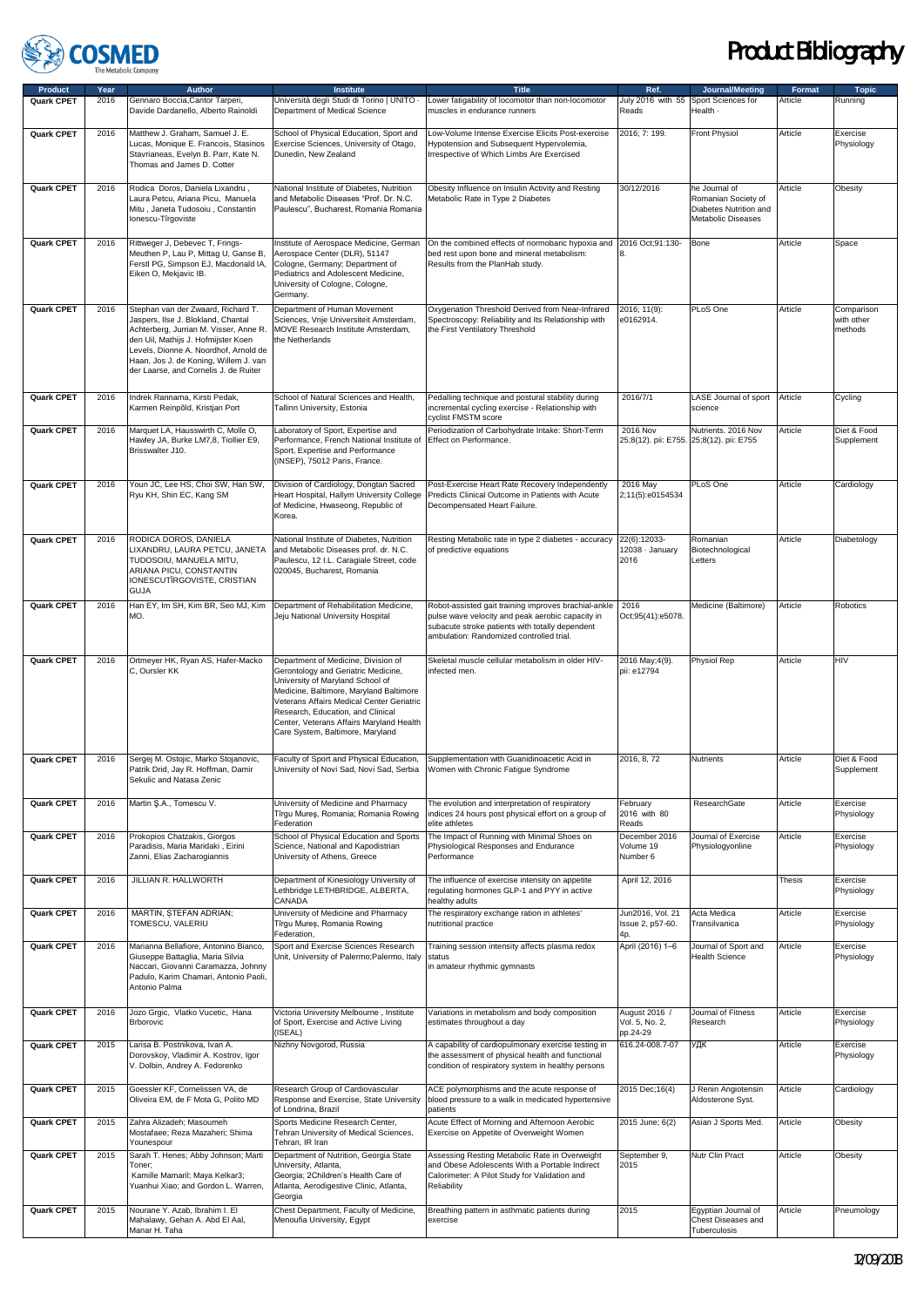

| <b>Product</b>    | Year              | <b>Author</b>                                                                                                                                                                                | <b>Institute</b>                                                                                                                                                                                  | <b>Title</b>                                                                                                                                                                                    | Ref.                                      | Journal/Meeting                                               | Format   | <b>Topic</b>              |
|-------------------|-------------------|----------------------------------------------------------------------------------------------------------------------------------------------------------------------------------------------|---------------------------------------------------------------------------------------------------------------------------------------------------------------------------------------------------|-------------------------------------------------------------------------------------------------------------------------------------------------------------------------------------------------|-------------------------------------------|---------------------------------------------------------------|----------|---------------------------|
| Quark CPET        | $\overline{2015}$ | Finocchiaro G, Haddad F, Knowles<br>JW. Caleshu C. Pavlovic A.<br>Homburger J, Shmargad Y, Sinagra G,<br>Magavern E, Wong M, Perez M,<br>Schnittger I, Myers J, Froelicher V,<br>Ashley EA   | Stanford University School of Medicine,<br>Department of Medicine, Division of<br>Cardiovascular Medicine, Stanford,<br>California; St. George's University of<br>London, London, United Kingdom. | Cardiopulmonary responses and prognosis in<br>hypertrophic cardiomyopathy: a potential role for<br>comprehensive noninvasive hemodynamic<br>assessment.                                         | 2015<br>May; 3(5): 408-418                | JACC Heart Fail                                               | Article  | Cardiology                |
| Quark CPET        | 2015              | Sung-Sik Ko, Jae-Soon Chung, Wi-<br>Young So                                                                                                                                                 | College of Humanities and Arts, Sports<br>and Health Care Major, Korea National<br>University of Transportation, Republic of<br>Korea                                                             | Correlation between waist and mid-thigh<br>circumference and cardiovascular fitness in Korean<br>college students: a case study                                                                 | 27: 3019-3021,<br>2015                    | J. Phys. Ther. Sci.                                           | Article  | Exercise<br>Physiology    |
| Quark CPET        | 2015              | Ahmed S. Ahmed, Waleed S.<br>Mahmoud                                                                                                                                                         | Physical Therapy and Health<br>Rehabilitation Department College of<br>Applied Medical Sciences, Prince Sattam<br>bin Abdulaziz University, Alkharj, Saudi<br>Arabia                              | Effect of Aerobic Training on Lung Functions in<br><b>Smoking University Students</b>                                                                                                           | 136(3):269-278 -<br>December 2015         | European Journal of<br>Scientific Research                    | Article  | Smoking                   |
| Quark CPET        | 2015              | Conor McClean, Ryan A. Harris,<br>Malcolm Brown, John C. Brown, and<br>Gareth W. Davison                                                                                                     | Sport and Exercise Sciences Research<br>Institute, Ulster University, Jordanstown,<br>UK                                                                                                          | Effects of Exercise Intensity on Postexercise<br><b>Endothelial Function and Oxidative Stress</b>                                                                                               | August 2015<br>Article ID 723679          | <b>Oxidative Medicine</b><br>and Cellular Longevity           | Article  | Exercise<br>Physiology    |
| Quark CPET        | 2015              | Min-Sung Ha, Yeong-Ho Baek, Jong-<br>Won Kim, Do-Yeon Kim                                                                                                                                    | Department of Physical Education,<br>Pusan National University, Republic of<br>Korea                                                                                                              | Effects of yoga exercise on maximum oxygen<br>uptake, cortisol level, and creatine kinase<br>myocardial bond activity in female patients with<br>skeletal muscle pain syndrome                  | 27: 1451-1453,<br>2015                    | J. Phys. Ther. Sci.                                           | Article  | Yoga                      |
| Quark CPET        | 2015              | Jiraporn Khengkhan, Wilaiwan<br>Khrisanapant, Poungrat, Pakdeechote,<br>Watchara Boonsawat, Boonsong<br>Patjanasoontorn, Burabha<br>Pussadhamma, Tichanon Promsrisuk,<br>Nattha Muangritdach | Department of Physiology, Faculty of<br>Medicine, KhonKaen University, Thailand                                                                                                                   | Evaluation of Cardiovascular Performance During<br>Incremental Exercise Testing in Healthy Thais                                                                                                | 2015; 30 (1)                              | Srinagarind 2 Med J                                           | Article  | Exercise<br>Physiology    |
| Quark CPET        | 2015              | Yusuke Osawa, Yoshinobu Saito,<br>Naomi Tsunekawa, Tomohiro Manabe,<br>Yuko Oguma                                                                                                            | Center for Supercentenarian Medical<br>Research, Keio University School of<br>Medicine, Tokyo, Japan                                                                                              | Exercise Workload of the "Fujisawa +10 Exercise"<br>Program in Older Women                                                                                                                      | October 2015<br>Volume 18<br>Number 5     | Journal of Exercise<br>Physiologyonline                       | Article  | Geriatrics                |
| Quark CPET        | 2015              | David Moon, Donna A. Santillan,<br>Colleen K. Stockdale, Crystal Adams<br>and Oksana Shynlova                                                                                                | Department of Nutrition, Universitat de<br>Barcelona, Spain                                                                                                                                       | Impact of Omega-3 PUFAs Supplementation with<br>Lifestyle Modification on Anthropometric Indices<br>and Vo2 max in Overweight Women                                                             | 2015, 5:4                                 | J Nutr Disorders Ther                                         | Article  | Diet & Food<br>Supplement |
| Quark CPET        | 2015              | Steding Ehrenborg, Katarina; Boushel,<br>Robert C; Calbet, José A; Åkeson,<br>Per; Mortensen, Stefan P                                                                                       | Department of Clinical Physiology, Lund<br>University Skåne University Hospital,<br>Lund 221 85 Lund, Sweden                                                                                      | Left ventricular AV-plane displacement is preserved<br>with lifelong endurance training and is the main<br>determinant of maximal cardiac output                                                | October<br>2015 with 33<br>Reads          | The Journal of<br>Physiology                                  | Article  | Exercise<br>Physiology    |
| Quark CPET        | 2015              | Astrid CJ Balemans, Leontien van<br>Wely, Jules G Becher, Annet J<br>Dallmeijer                                                                                                              | Department of Rehabilitation Medicine,<br>MOVE Research Institute Amsterdam,<br>VU University Medical Centre,<br>Amsterdam, the Netherlands.                                                      | Longitudinal Relationship between Physical Fitness,<br>Walking-related Physical Activity and Fatigue in<br>Children with Cerebral Palsy                                                         | 2015<br>Jul;95(7):996-1005                | Phys Ther.                                                    | Chapter  | Neurology                 |
| Quark CPET        | 2015              | Shirley Telles, Nilkamal Singh,<br>Acharya Balkrishna                                                                                                                                        | Department of Yoga Research, Patanjali<br>Research Foundation, Haridwar, India                                                                                                                    | Metabolic and Ventilatory Changes During and After 2015; 21: 161-171<br>High-Frequency Yoga Breathing                                                                                           |                                           | Med Sci Monit Basic<br>Res                                    | Article  | Yoga                      |
| Quark CPET        | 2015              | David C. Nieman, Nicholas D. Gillitt,<br>Mary Pat Meaney and Dustin A. Dew                                                                                                                   | Human Performance Laboratory,<br>Appalachian State University, North<br>Carolina Research Campus, Kannapolis,<br>NC 28081, USA                                                                    | No Positive Influence of Ingesting Chia Seed Oil on<br>Human Running Performance                                                                                                                | 2015, 7, 3666-<br>3676                    | Nutrients                                                     | Article  | Running                   |
| Quark CPET        | 2015              | Leif Hasselquist, Meghan O'Donovan,<br>Kari Loverro, and Carolyn K. Bensel                                                                                                                   | Natick Soldier Research, Development<br>and Engineering Center, Natick MA                                                                                                                         | Physiological and biomechanical changes during<br>execution of three load carriage paradigms                                                                                                    | 2015                                      | American Society of<br>Biomechanics                           | Abstract | Ergonomics                |
| <b>Quark CPET</b> | 2015              | Javier Arturo Hall-López, Paulina<br>Yesica Ochoa-Martínez, José<br>Moncada-Jiménez,<br>Mara Alessandra Ocampo Méndez,<br>Issael Martínez García y Marco<br>Antonio Martínez García          | Facultad de Deportes, Universidad<br>Autónoma de Baja California. México.                                                                                                                         | Reliability fo the maximal oxygen uptake following<br>two consecutive trials by indirect calorimetry                                                                                            | 2015;31(4):1726-<br>1732                  | Nutr Hosp.                                                    | Article  | Exercise<br>Physiology    |
| <b>Quark CPET</b> | 2015              | Hall-López JA, Ochoa-Martínez PY,<br>Moncada-Jiménez J, Ocampo Méndez<br>MA, Martínez García I, Martínez<br>García MA                                                                        | Facultad de Deportes, Universidad<br>Autónoma de Baja California. México                                                                                                                          | Reliability of the maximal oxygen uptake following<br>two consecutive trials by indirect calorimetry.                                                                                           | 2015 Apr<br>1;31(4):1726-32.              | Nutr Hosp.                                                    | Article  | Exercise<br>Physiology    |
| Quark CPET        | 2015              | Diana Simona Stefan, Daiana Bajko,<br>Daniela Lixandru, Manuela Mitu,<br>Janeta Tudosoiu, Bogdan Smeu,<br>Catalin Copaescu, Constantin Ionescu-<br>Tirgoviste and Cristian Guja              | National Institute of Diabetes, Nutrition<br>and Metabolic Diseases "Prof. N.C.<br>Paulescu", Bucharest, Romania                                                                                  | Resting metabolic rate in obese type 2 diabetic<br>patients candidates for metabolic surgery                                                                                                    | 2015, Supplement<br>1, p. 214-217         | Proc. Rom. Acad.,<br>Series B.                                | Article  | Obesity                   |
| Quark CPET        | 2015              | Diana Simona Stefan, Daiana Bajko,<br>Daniela Lixandru, Manuela Mitu,<br>Janeta Tudosoiu, Bogdan Smeu,<br>Catalin Copaescu, Constantin Ionescu-<br>Tirgoviste and Cristian Guja              | National Institute of Diabetes, Nutrition<br>and Metabolic Diseases "Prof. N.C.<br>Paulescu", Bucharest, Romania                                                                                  | Resting metabolic rate in obese type-2 diabetic<br>patients candidates for metabolic surgery                                                                                                    | 2015                                      | Supplement 1/2015,<br>4th ISAA                                | Article  | Diabetology               |
| Quark CPET        | 2015              | Chao Wu, Xinying Wang, Wenkui Yu,<br>Pei Li, Sitong Liu, Jieshou Li, Ning Li                                                                                                                 | Department of General Surgery, Jinling<br>Hospital, School of Medicine, Nanjing<br>University, Nanjing, Jiangsu, China                                                                            | Short-term consequences of continuous renal<br>replacement therapy on body composition and<br>metabolic status in sepsis                                                                        | Volume 24, issue<br>3 (September<br>2015) | Asia Pacific Journal of<br><b>Clinical Nutrition</b>          | Article  | Nephrology                |
| Quark CPET        | 2015              | Aubry A, Hausswirth C, Louis J, Coutts<br>AJ, Buchheit M, Le Meur Y                                                                                                                          | Laboratory of Sport, Expertise and<br>Performance (INSEP), EA, 7370,<br>National Institute of Sport, Expertise and<br>Performance, Paris, France                                                  | The Development of Functional Overreaching Is<br>Associated with a Faster Heart Rate Recovery in<br><b>Endurance Athletes</b>                                                                   | 2015 Oct<br>21;10(10)                     | PLoS One.                                                     | Article  | Exercise<br>Physiology    |
| Quark CPET        | 2015              | Kelsey Corrigan                                                                                                                                                                              | Dept. Kinesiology University of Maryland                                                                                                                                                          | The effect of a 10 day cessation of training in older<br>endurance athletes on pathological production of<br>nitric oxide and reactive oxygen species levels in<br>circulating angiogenic cells | 2015                                      |                                                               | Thesis   | Exercise<br>Physiology    |
| Quark CPET        | 2015              | Eddy MD, Hasselquist L, Giles G,<br>Hayes JF, Howe J, Rourke J, Coyne<br>M, O'Donovan M, Batty J, Brunyé TT,<br>Mahoney CR                                                                   | U.S. Army Natick Soldier Research,<br>Development, and Engineering Center,<br>Natick, Massachusetts, United<br>States of America                                                                  | The Effects of Load Carriage and Physical Fatigue<br>on Cognitive Performance                                                                                                                   | 2015 Jul 8:10(7)                          | PLoS One.                                                     | Article  | Ergonomics                |
| <b>Quark CPET</b> | 2015              | David C Nieman, R Andrew Shanely,<br>Kevin A Zwetsloot, Mary Pat Meaney<br>and Gerald E Farris                                                                                               | Appalachian State University, Human<br>Performance Lab, North Carolina<br>Research Campus, 600 Laureate Way,<br>Kannapolis, NC 28081, USA                                                         | Ultrasonic assessment of exercise-induced change<br>in skeletal muscle glycogen content                                                                                                         | $(2015)$ 7:9                              | <b>BMC Sports Science,</b><br>Medicine, and<br>Rehabilitation | Article  | Exercise<br>Physiology    |
| Quark CPET        | 2014              | Myers J, McElrath M, Jaffe A, Smith K,<br>Fonda H, Vu A, Hill B, Dalman R                                                                                                                    | Division of Cardiology, Veterans Affairs<br>Palo Alto Health Care System, Palo Alto,<br>СA                                                                                                        | A randomized trial of exercise training in abdominal<br>aortic aneurysm disease                                                                                                                 |                                           | 2014 Jan; 46(1): 2-9 Med Sci Sports Exerc.                    | Article  | Cardiology                |
| Quark CPET        | 2014              | Anupama Tyagi, Marc Cohen, John<br>Reece and Shirley Telles                                                                                                                                  | RMIT, West Campus, Bundoora, Victoria,<br>Australia                                                                                                                                               | An explorative study of metabolic responses to<br>mental stress and yoga practices in yoga<br>practitioners, non-yoga practitioners and individuals<br>with metabolic syndrome                  | 2014, 14:445                              | <b>BMC Complementary</b><br>and Alternative<br>Medicine       | Article  | Yoga                      |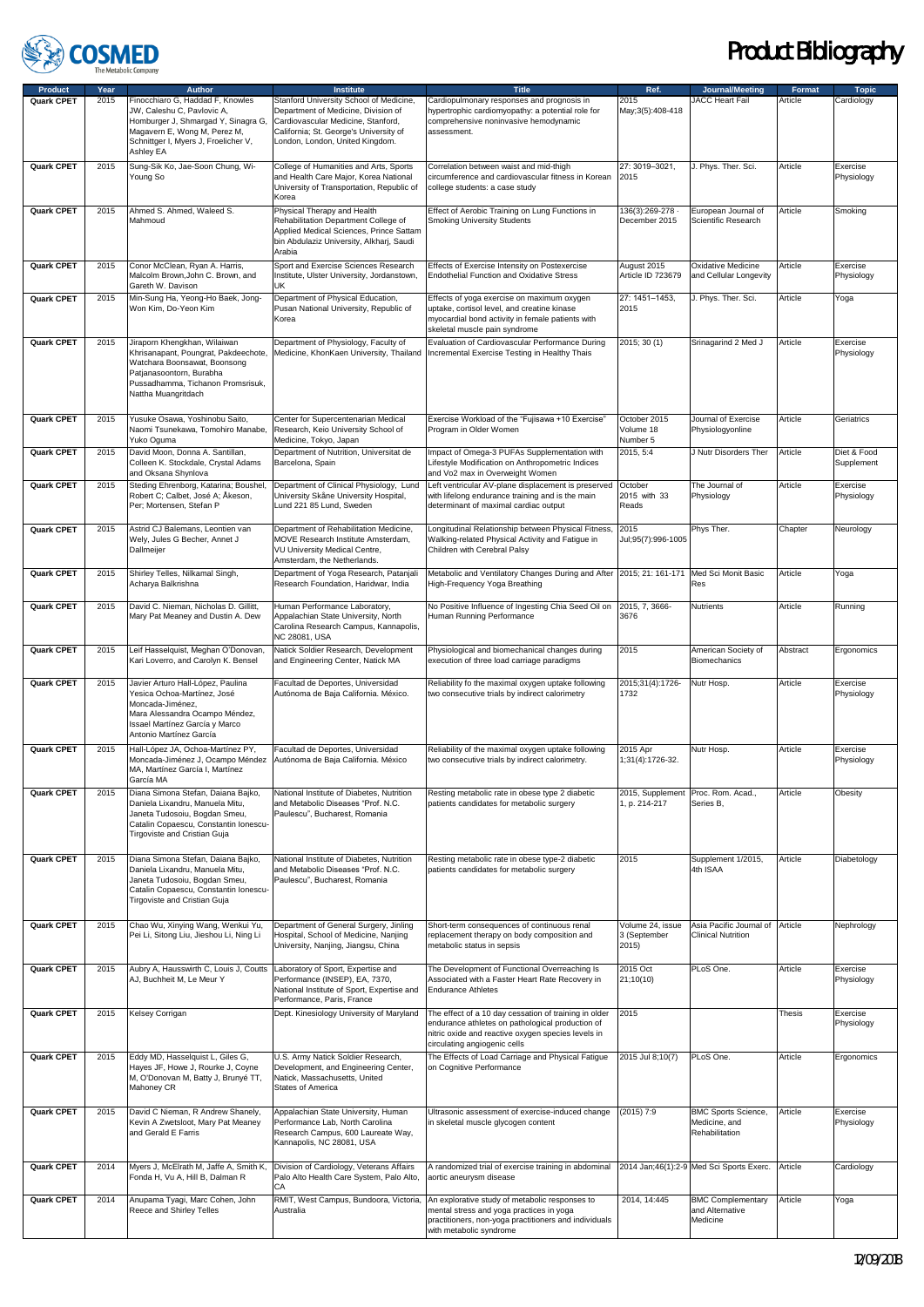

| <b>Product</b>    | Year | Author                                                                                                                                                                                                                                         | <b>Institute</b>                                                                                                                                                                  | <b>Title</b>                                                                                                                                                                              | Ref.                                              | Journal/Meeting                                             | Format        | <b>Topic</b>             |
|-------------------|------|------------------------------------------------------------------------------------------------------------------------------------------------------------------------------------------------------------------------------------------------|-----------------------------------------------------------------------------------------------------------------------------------------------------------------------------------|-------------------------------------------------------------------------------------------------------------------------------------------------------------------------------------------|---------------------------------------------------|-------------------------------------------------------------|---------------|--------------------------|
| Quark CPET        | 2014 | Zachary I Whinnett, S M Afzal Sohaib,<br>Siana Jones, Andreas Kyriacou,<br>Katherine March, Emma Coady, Jamil<br>Mayet, Alun D Hughes, Michael<br>Frenneaux, Darrel P Francis                                                                  | International Centre for Circulatory<br>Health, National Heart and Lung Institute,<br>Imperial College London                                                                     | British randomised controlled trial of AV and VV<br>optimization ("BRAVO") study: rationale, design,<br>and endpoints                                                                     | 2014, 14:42                                       | <b>BMC Cardiovascular</b><br><b>Disorders</b>               | Article       | Cardiology               |
| <b>Quark CPET</b> | 2014 | Howard A. Fortner, Jeanette M.<br>Salgado, Angelica M. Holmstrup, and<br>Michael E. Holmstrup                                                                                                                                                  | Department of Public and Allied Health<br>Sciences, Delaware State University,<br>Dover, DE USA                                                                                   | Cardiovascular and Metabolic Demads of the<br>Kettlebell Swing<br>using Tabata Interval versus a Traditional<br>Resistance Protocol                                                       | 7(3): 179-185,<br>2014                            | International Journal of Article<br><b>Exercise Science</b> |               | Conditioning             |
| Quark CPET        | 2014 | Hisham El-Said Abdel-Aaty,<br>Mohammed Attia Zamzam, Nourane<br>Yehia Azab, Rabab Abd El Razek El<br>Wahsh, Samah Ahmed El Beltagy                                                                                                             | Chest Department, Faculty of Medicine,<br>Menoufia University, Egypt                                                                                                              | Comparison of GOLD classification and modified<br>BODE index as staging systems of COPD                                                                                                   | (2014) 63,<br>821-828                             | Egyptian Journal of<br>Chest Diseases and<br>Tuberculosis   | Article       | Pneumology               |
| Quark CPET        | 2014 | Myoung-Hee Lee, Min Chu                                                                                                                                                                                                                        | Department of Physical Tharepy,<br>Kyungsung University, South Korea                                                                                                              | Correlations between Craniovertebral Angle(CVA)<br>and Cardiorespiratory Function in Young Adults                                                                                         | 2014; 9(1): 107-<br>113                           | J Korean Soc Phys<br>Med,                                   | Article       | Exercise<br>Physiology   |
| Quark CPET        | 2014 | Rahel Waldburger                                                                                                                                                                                                                               | Adipositas-Zentrum des Kantonsspitals<br>St. Gallen,<br>Schweiz                                                                                                                   | Energieverbrauchsmessung und sportmotorische<br>Leistungsfähigkeit bei Adipositas und nach<br>bariatrischer Chirurgie                                                                     | 2014                                              |                                                             | <b>Thesis</b> | Obesity                  |
| Quark CPET        | 2014 | Hausswirth C, Louis J, Aubry A,<br>Bonnet G, Duffield R, LE Meur Y                                                                                                                                                                             | Laboratory of Sport, Expertise and<br>Performance, National Institute of Sport,<br>Paris, France                                                                                  | Evidence of disturbed sleep and increased illness in 2014<br>overreached endurance athletes                                                                                               | May; 46(5): 1036-45                               | Med Sci Sports Exerc.                                       | Article       | Exercise<br>Physiology   |
| Quark CPET        | 2014 | Tadej Debevec, Elizabeth J. Simpson,<br>Ian A. Macdonald, Ola Eiken, Igor B.<br>Mekjavic                                                                                                                                                       | Department of Automation,<br>Biocybernetics and Robotics, Jozef<br>Stefan Institute, Ljubljana, Slovenia                                                                          | Exercise Training during Normobaric Hypoxic<br>Confinement Does Not Alter Hormonal Appetite<br>Regulation                                                                                 | June 2014  <br>Volume 9   Issue<br>6   e98874     | Plos One                                                    | Article       | Altitude                 |
| Quark CPET        | 2014 | Heleen A Russchen, Jorrit Slaman,<br>Henk J Stam, Frederike van Markus-<br>Doornbosch. Rita J van den Berg-<br>Emons, Marij E Roebroeck                                                                                                        | Department of Rehabilitation Medicine,<br>Erasmus MC, University Medical Center,<br>Rotterdam, the Netherlands                                                                    | Focus on fatigue amongst young adults with spastic<br>cerebral palsy                                                                                                                      | 2014, 11:161                                      | Journal of<br>NeuroEngineering and<br>Rehabilitation        | Article       | Neurology                |
| <b>Quark CPET</b> | 2014 | Russchen HA, Slaman J, Stam HJ,<br>van Markus-Doornbosch F, van den<br>Berg-Emons RJ, Roebroeck ME                                                                                                                                             | Department of Rehabilitation Medicine,<br>Erasmus MC, University Medical Center,<br>Rotterdam, the Netherlands.                                                                   | Focus on fatigue amongst young adults with spastic<br>cerebral palsy                                                                                                                      | 2014 Dec<br>11;11(1):161                          | J Neuroeng Rehabil                                          | Article       | Neurology                |
| <b>Quark CPET</b> | 2014 | Andrada Mihai, Cornelia Zetu, Simona<br>Carniciu, Ariana Picu, Laura Petcu,<br>Cristian Guja, Daniela<br>Lixandru, Constantin Ionescu-Tîrgovişte                                                                                               | National Institute of Diabetes, Nutrition<br>and Metabolic Diseases "Prof. N.C.<br>Paulescu", Bucharest, Romania                                                                  | Gender influence on resting metabolic rate and<br>adipocytokines levels in newly diagnosed type 2<br>diabetic patients with metabolic syndrome                                            | 21(3):193-202                                     | Rom J Diabetes Nutr<br>Metab Dis.                           | Article       | Diabetology              |
| Quark CPET        | 2014 | Nooijen C, Slaman J, van der Slot W,<br>Stam H, Roebroeck M, van den Berg-<br>Emons R                                                                                                                                                          | Department of Rehabilitation Medicine,<br>Research Lines MoveFit & Transition and<br>Lifespan Research, Erasmus MC,<br>University Medical Center                                  | Health-related physical fitness of ambulatory<br>adolescents and young adults with spastic cerebral<br>palsy.                                                                             | 2014 Apr 8                                        | J Rehabil Med.                                              | Article       | Neurology                |
| Quark CPET        | 2014 | Ali Tiss, Abdelkrim Khadir, Jehad<br>Abubaker, Mohamed Abu-Farha, Irina<br>Al-Khairi, Preethi Cherian, Jeena<br>John, Sina Kavalakatt, Samia<br>Warsame, Fahad Al-Ghimlas, Naser<br>Elkum, Kazem Behbehani, Said<br>Dermime and Mohammed Dehbi | Department of Biomedical Research,<br>Dasman Diabetes Institute, Kuwait City,<br>Kuwait                                                                                           | Immunohistochemical profiling of the heat shock<br>response in obese non-diabetic subjects revealed<br>impaired expression of heat shock proteins in the<br>adipose tissue                | 2014, 13:106                                      | Lipids in Health and<br>Disease                             | Article       | Obesity                  |
| Quark CPET        | 2014 | David C. Nieman, Johannes Scherr,<br>Beibei Luo, Mary Pat Meaney, Didier<br>Dreau, Wei Sha, Dustin A. Dew, Dru<br>A. Henson, Kirk L. Pappan                                                                                                    | Appalachian State University, Human<br>Performance Lab, North Carolina<br>Research Campus, Kannapolis, NC,<br>United States of America                                            | Influence of Pistachios on Performance and<br>Exercise-Induced Inflammation, Oxidative Stress,<br>Immune Dysfunction, and Metabolite Shifts in<br>Cyclists: A Randomized, Crossover Trial | November 2014<br>Volume 9   Issue<br>11   e113725 | PLOS ONE                                                    | Article       | Cycling                  |
| Quark CPET        | 2014 | Munch GD, Svendsen JH, Damsgaard<br>R. Secher NH. González-Alonso J.<br>Mortensen SP                                                                                                                                                           | Centre of Inflammation and Metabolism,<br>Department of Infectious Diseases,<br>Rigshospitalet, Section 7641<br>Blegdamsvej 9, DK-2100 Copenhagen,<br>Denmark                     | Maximal heart rate does not limit cardiovascular<br>capacity in healthy humans: insight from right atrial<br>pacing during maximal exercise.                                              | 2014 Jan<br>15;592(2):377-90                      | J Physiol                                                   | Article       | Exercise<br>Physiology   |
| Quark CPET        | 2014 | Amadeo F. Salvador, Rafael<br>Penteado, Felipe D. Lisbôa, Rogério<br>B. Corvino, Eduardo S. Peduzzi,<br>Fabrizio Caputo                                                                                                                        | Human Performance Research Group,<br>Santa Catarina State University.<br>Florianópolis - SC - Brazil                                                                              | Physiological and Metabolic Responses to Rescue<br>Simulation in Surf Beach Lifeguarding                                                                                                  | June 2014<br>Volume 17<br>Number 3                | Journal of Exercise<br>Physiology                           | Article       | Surf                     |
| Quark CPET        | 2014 | R. Penteadoa, A.F. Salvadora, R.B.<br>Corvinoa, R. Cruza, F.D. Lisbôaa, F.<br>Caputoa, R.D. de Lucasa                                                                                                                                          | Research Laboratory of Human<br>Performance, Santa Catarina State<br>University, CEP: 88040-900,<br>Florianópolis (SC), Brazil                                                    | Physiological responses at critical running speed<br>during continuous and intermittent exhaustion tests                                                                                  | $(2014)$ 29,<br>e99-e105                          | Science & Sports                                            | Article       | Exercise<br>Physiology   |
| Quark CPET        | 2014 | Suzanne S Kuys, Courtney Clark and<br>Norman R Morris                                                                                                                                                                                          | Griffith Health Institute. Griffith<br>University, Gold Coast, Australia; Metro<br>North Hospital and Health Service,<br>Queensland Health, Brisbane, Australia                   | Portable Multisensor Activity Monitor (SenseWear)<br>Lacks Accuracy in Energy Expenditure<br>Measurement during Treadmill Walking Following<br>Stroke                                     | Volume 1 . Issue<br>1 2014                        | Int J<br>Neurorehabilitation                                | Article       | Wearables                |
| Quark CPET        | 2014 | Carlos Rafaell Correia-Oliveira,<br>Ralmony Alcantara Santos, Marcos<br>David Silva-Cavalcante, Romulo<br>Bertuzzi, Maria Augusta Peduti<br>Dal'Molin Kiss, David John Bishop,<br>Adriano Eduardo Lima-Silva                                   | Sports Science Research Group,<br>Department of Physical Education and<br>Sports Science, CAV, Federal University<br>of Pernambuco, Vitoria de Santo Antao,<br>Pernambuco, Brazil | Prior Low- or High-Intensity Exercise Alters Pacing<br>Strategy, Energy System Contribution and<br>Performance during a 4-km Cycling Time Trial                                           | October 2014  <br>Volume 9   Issue<br>10          | Plos One                                                    | Article       | Exercise<br>Physiology   |
| Quark CPET        | 2014 | Hebestreit H, Schmid K, Kieser S,<br>Junge S, Ballmann M, Roth K,<br>Hebestreit A, Schenk T, Schindler C,<br>Posselt HG, Kriemler S                                                                                                            | Pediatric Department, University of<br>Würzburg, Würzburg, Germany                                                                                                                | Quality of life is associated with physical activity<br>and fitness in cystic fibrosis.                                                                                                   | 2014 Feb 27;14:26 BMC Pulm Med.                   |                                                             | Article       | Pneumology               |
| Quark CPET        | 2014 | Sung-Jin Hong, Jong-Chan Youn,<br>Jaewon Oh, Namki Hong, Hye Sun<br>Lee, Sungha Park, Sang-Hak Lee,<br>Donghoon Choi, and Seok-Min Kang                                                                                                        | Division of Cardiology, Severance<br>Cardiovascular Hospital and<br>Cardiovascular Research Institute,<br>Yonsei University College of Medicine,<br>Seoul, S Korea                | Red Cell Distribution Width as an Independent<br>Predictor of Exercise Intolerance and Ventilatory<br>Inefficiency in Patients with Chronic Heart Failure                                 | 55(3):635-643,<br>2014                            | Yonsei Med J                                                | Article       | Cardiology               |
| Quark CPET        | 2014 | Angelo Cataldo, Dario Cerasola,<br>Daniele Zangla, Giuseppe Russo,<br>Rosalia Lo Presti and Marcello Traina                                                                                                                                    | Angelo Cataldo, Dario Cerasola, Daniele<br>Zangla, Giuseppe Russo, Rosalia Lo<br>Presti and Marcello Traina                                                                       | Relationship Between Heart Rate Recovery After<br>Exercise and Maximal Oxygen Uptake in Sedentary<br>Patients with Type 2 Diabetes                                                        | Volume 20, Issue<br>8, 2014 - Page<br>2113        | Exp Clin Cardiol                                            | Article       | Diabetology              |
| Quark CPET        | 2014 | Amalie Bisgaard, Kaspar Sørensen,<br>Trine Holm Johannsen, Jørn Wulff<br>Helge, Anna-Maria Andersson and<br>Anders Juul                                                                                                                        | Department of Growth and Reproduction,<br>Rigshospitalet, Copenhagen University<br>Hospital, Copenhagen, Denmark                                                                  | Significant gender difference in serum levels of<br>fibroblast growth factor 21 in Danish children and<br>adolescents                                                                     | 2014; 2014(1): 7.                                 | Int J Pediatr<br>Endocrinol.                                | Article       | Paediatric &<br>Children |
| Quark CPET        | 2014 | Barron A, Dhutia N, Mayet J, Hughes<br>AD, Francis DP, Wensel R.                                                                                                                                                                               | International Centre for Circulatory<br>Health, Imperial<br>College, London, UK                                                                                                   | Test-retest repeatability of cardiopulmonary<br>exercise test variables in patients with cardiac or<br>respiratory disease                                                                | 2014<br>Apr;21(4):445-53                          | Eur J Prev Cardiol.                                         | Article       | Validation               |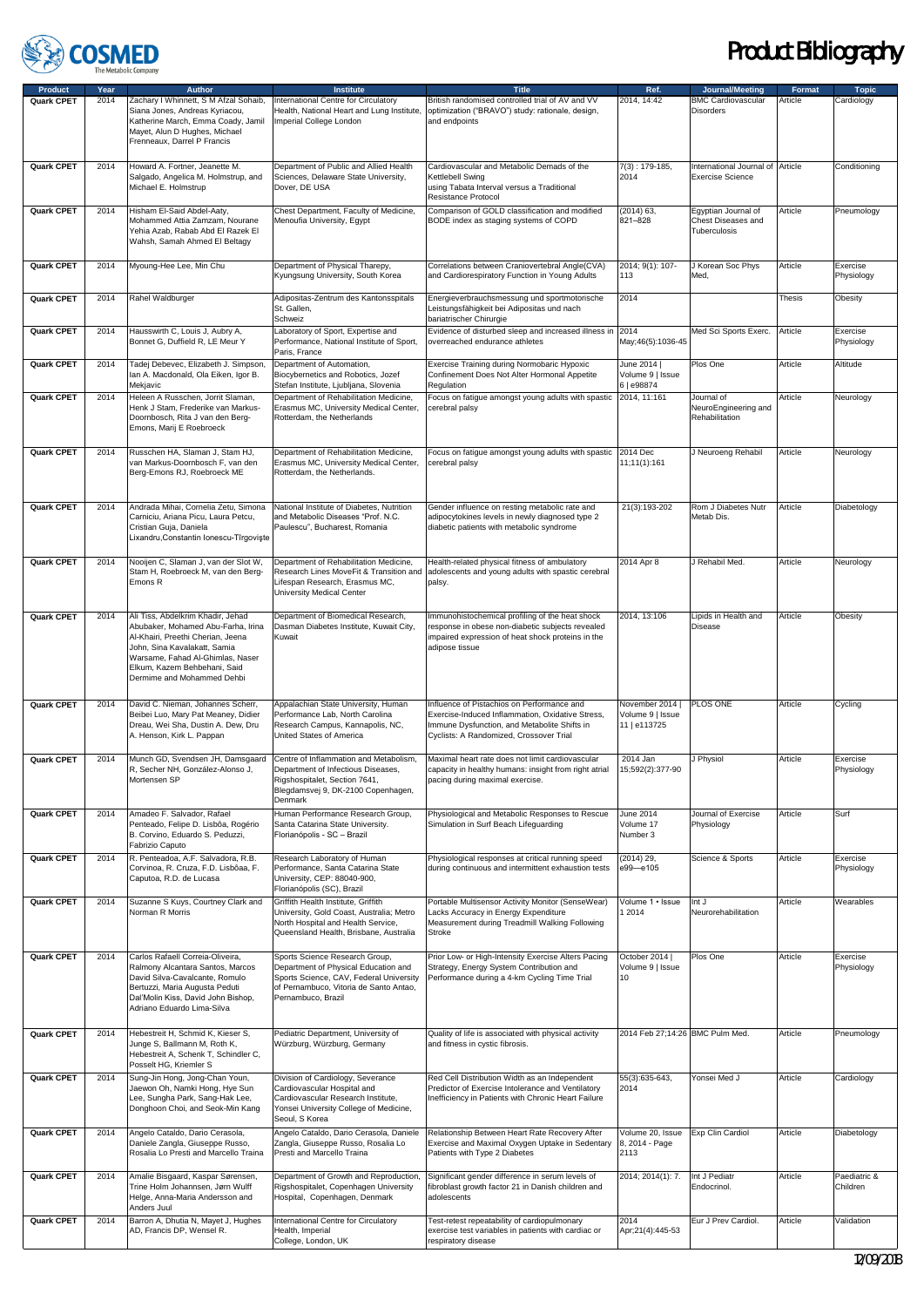

| <b>Product</b>    | Year | <b>Author</b>                                                                                                                                                                                                                                                                | <b>Institute</b>                                                                                                                                                   | <b>Title</b>                                                                                                                                                                   | Ref.                                             | Journal/Meeting                                      | <b>Format</b> | <b>Topic</b>           |
|-------------------|------|------------------------------------------------------------------------------------------------------------------------------------------------------------------------------------------------------------------------------------------------------------------------------|--------------------------------------------------------------------------------------------------------------------------------------------------------------------|--------------------------------------------------------------------------------------------------------------------------------------------------------------------------------|--------------------------------------------------|------------------------------------------------------|---------------|------------------------|
| Quark CPET        | 2014 | Fahad Al-Ghimlas, Kalaivane<br>Subbramaniam, Osama Al-Owaish,<br>Ma. Theresa Bilas, Kazem Behbehani                                                                                                                                                                          | Dasman Diabetes Institute                                                                                                                                          | The effects of supervised exercise program on<br>health-related physical fitness in Kuwait                                                                                     | 4(32):5083-5097,<br>2014                         | British Journal of<br>Medicine & Medical<br>Research | Article       | Exercise<br>Physiology |
| Quark CPET        | 2014 | Nieman DC, Meaney MP, Shanely RA,<br>Farris G.                                                                                                                                                                                                                               | Appalachian State University Human<br>Performance Lab at the North Carolina<br>Research Campus, Kannapolis                                                         | Validation of the MuscleSound® Ultrasound Device<br>for Quantifying Change in Skeletal Muscle<br>Glycogen Content                                                              | 2014 May                                         |                                                      | Study         | Wearables              |
| Quark CPET        | 2013 | Kelly A Brooks, Jeremy G Carter and<br>Jay J Dawes                                                                                                                                                                                                                           | Department of Kinesiology, Texas A&M<br>University, USA                                                                                                            | A Comparison of VO2 Measurement Obtained by a<br>Physiological Monitoring Device and the Cosmed<br>Quark CPET                                                                  | 2013.3:1                                         | J Nov Physiother                                     | Article       | Wearables              |
| Quark CPET        | 2013 | Beijst C, Schep G, Breda Ev, Wijn PF,<br>Pul Cv.                                                                                                                                                                                                                             | Eindhoven University of Technology,<br>Department of Applied Physics, The<br>Netherlands                                                                           | Accuracy and precision of CPET equipment: a<br>comparison of breath-by-breath and mixing<br>chamber systems.                                                                   | 42                                               | 2013 Jan; 37(1): 35- J Med Eng Technol.              | Article       | Validation             |
| Quark CPET        | 2013 | Jaelson Gonçalves Ortiz, Fernando<br>Diefenthaeler, Vinícius Milanez, Fabio<br>Yuzo Nakamura, Luiz Guilherme<br>Antonacci Guglielmo, Juliano<br>Fernandes da Silva                                                                                                           | Laboratório de Esforço Físico,<br>Universidade Federal de Santa Catarina,<br>Florianópolis/ SC. Brasil                                                             | Acute physiological responses of recreational<br>soccer in adult untrained women                                                                                               | $18(4):435-436$<br>Jul/2013                      | Rev Bras Ativ Fis e<br>Saúde                         | Article       | Football               |
| <b>Quark CPET</b> | 2013 | Jeffrey Beans, Troy Stevenson, Leslie<br>Katzel, John D Sorkin, Alberta L<br>Warner, Stephen S. Gottlieb, Kristina<br>Crothers, Adeel A Butt, David A Leaf,<br>Matthew S Freiberg and Krisann K<br>Oursler                                                                   | University of Maryland School of<br>Medicine, USA                                                                                                                  | Ambulatory Function in Men with and without HIV<br>Infection: Association with Cardiorespiratory Fitness                                                                       | 2013, S9                                         | J AIDS Clinic Res                                    | Article       | Epidemiology           |
| <b>Quark CPET</b> | 2013 | Jehad Abubaker, Ali Tiss, Mohamed<br>Abu-Farha, Fahad Al-Ghimlas, Irina Al-<br>Khairi, Engin Baturcam, Preethi<br>Cherian, Naser Elkum, Maha<br>Hammad, Jeena John, Sina<br>Kavalakatt, Abdelkrim Khadir, Samia<br>Warsame, Said Dermime, Kazem<br>Behbehani, Mohammed Dehbi | Biomedical Research Department,<br>Dasman Diabetes Institute, Kuwait,<br>Kuwait                                                                                    | Cochaperone Is Downregulated in Obese Humans<br>and Is Restored by Physical Exercise                                                                                           | 2013 Jul 24;8(7)                                 | PLOS ONE                                             | Article       | Obesity                |
| <b>Quark CPET</b> | 2013 | Jehad Abubaker, Ali Tiss, Mohamed<br>Abu-Farha, Fahad Al-Ghimlas, Irina Al-<br>Khairi, Engin Baturcam, Preethi<br>Cherian, Naser Elkum, Maha<br>Hammad, Jeena John, Sina<br>Kavalakatt, Abdelkrim Khadir, Samia<br>Warsame, Said Dermime, Kazem<br>Behbehani, Mohammed Dehbi | Biomedical Research Department,<br>Dasman Diabetes Institute, Kuwait,<br>Kuwait                                                                                    | DNAJB3/HSP-40 Cochaperone is downregulated in<br>obese humans and is restorer by physical exercise                                                                             | July 2013  <br>Volume 8   Issue<br>7   e69217    | Plos One                                             | Article       | Obesity                |
| Quark CPET        | 2013 | Thor Munch-Andersen, Kaspar<br>Sorensen,<br>Niels-Jacob Aachmann-Andersen,<br>Lise Aksglaede, Anders Juul and Jørn<br>W. Helge                                                                                                                                               | Department of Biomedical Sciences,<br>Center for Healthy Aging, University of<br>Copenhagen, Denmark                                                               | Ethnic differences in leptin and adiponectin levels<br>between Greenlandic Inuit and Danish children                                                                           | 2013, 72: 21458                                  | Int J Circumpolar<br>Health                          | Article       | Ethnic                 |
| Quark CPET        | 2013 | Balemans AC, Van Wely L, De Heer<br>SJ, Van den Brink J, De Koning JJ,<br>Becher JG, Dallmeijer AJ.                                                                                                                                                                          | VU University Medical Centre,<br>Department of Rehabilitation Medicine,<br>MOVE Research Institute, Amsterdam,<br>the Netherlands                                  | Maximal Aerobic and Anaerobic Exercise<br>Responses in Children with Cerebral Palsy                                                                                            | 2013<br>Mar;45(3):561-8                          | Med Sci Sports Exerc.                                | Article       | Neurology              |
| Quark CPET        | 2013 | Colin McAuslan                                                                                                                                                                                                                                                               | Faculty of Human Kinetics, University of<br>Windsor, Canada                                                                                                        | Physiological Responses to a Battling Rope High<br>Intensity Interval Training Protocol                                                                                        | 2013                                             |                                                      | <b>Thesis</b> | Exercise<br>Physiology |
| Quark CPET        | 2013 | Mohamed Abu-Farha, Ali Tiss, Jehad<br>Abubaker, Abdelkrim Khadir, Fahad Al-<br>Ghimlas, Irina Al-Khairi, Engin<br>Baturcam, Preethi Cherian, Naser<br>Elkum, Maha Hammad, Jeena John,<br>Sina Kavalakatt, Samia Warsame,<br>Kazem Behbehani, Said Dermime,<br>Mohammed Dehbi | Department of Biomedical Research,<br>Dasman Diabetes Institute, Kuwait,<br>Kuwait                                                                                 | Proteomics Analysis of Human Obesity Reveals the<br>Epigenetic Factor HDAC4 as a Potential Target for<br>Obesity                                                               | September 2013<br>Volume 8   Issue<br>9   e75342 | PLOS ONE                                             | Article       | Obesity                |
| Quark CPET        | 2013 | Shulman LM, Katzel LI, Ivey FM,<br>Sorkin JD, Favors K, Anderson KE,<br>Smith BA, Reich SG, Weiner WJ,<br>Macko RF                                                                                                                                                           | University of Maryland School of<br>Medicine, Department of Neurology,<br>Baltimore, MD21201, USA                                                                  | Randomized clinical trial of 3 types of physical<br>exercise for patients with Parkinson disease.                                                                              | 2013<br>Feb;70(2):183-90.                        | <b>JAMA Neurol.</b>                                  | Article       | Neurology              |
| Quark CPET        | 2013 | So Young Lee, Sa-Yoon Kang, Sang<br>Hee Im, Bo Ryun Kim, Sun Mi Kim, Ho<br>Min Yoon, Eun Young Han                                                                                                                                                                           | Departments of Rehabilitation Medicine<br>and 2Neurology, Jeju National University<br>Hospital, Jeju National University College<br>of Medicine, Jeju, South Korea | The Effects of Assisted Ergometer Training With a<br>Functional Electrical Stimulation on Exercise<br>Capacity and Functional Ability in Subacute Stroke<br>Patients           | 2013;37(5):619-<br>627                           | Ann Rehabil Med                                      | Article       | Cardiology             |
| Quark CPET        | 2013 | Gaetano Rocco, Tindaro Gatani,<br>Massimo Di Maio, Ilernando Meoli,<br>Antonello La Rocca, Nicola Martucci,<br>Carmine La Manna, and Francesco<br>Stefanelli                                                                                                                 | Department of Thoracic Surgery and<br>Oncology, Division of Thoracic Surgery<br>and Service of Physiopathology, National<br>Cancer Institute, Naples, Italy        | The impact of decreasing cutoff values for maximal<br>oxygen consumption (VO2max) in the decision-<br>making process for candidates to lung cancer<br>surgery                  | 2013 Feb; 5(1):<br>$12 - 18.$                    | J Thorac Dis.                                        | Article       | Oncology               |
| <b>Quark CPET</b> | 2013 | Gaetano Rocco, Tindaro Gatani,<br>Massimo Di Maio, Ilernando Meoli,<br>Antonello La Rocca, Nicola Martucci,<br>Carmine La Manna, Francesco<br>Stefanelli                                                                                                                     | Department of Thoracic Surgery and<br>Oncology, Division of Thoracic Surgery<br>and Service of Physiopathology, National<br>Cancer Institute, Naples, Italy        | The impact of decreasing cutoff values for maximal<br>oxygen consumption (VO2max) in the decision-<br>making process for candidates to lung cancer<br>surgery                  | 2013;5(1):12-18                                  | J Thorac Dis                                         | Article       | Oncology               |
| Quark CPET        | 2013 | Gaetano Rocco, Tindaro Gatani,<br>Massimo Di Maio, Ilernando Meoli,<br>Antonello La Rocca, Nicola Martucci,<br>Carmine La Manna, Francesco<br>Stefanelli                                                                                                                     | 1Department of Thoracic Surgery and<br>Oncology, Division of Thoracic Surgery<br>and Service of Physiopathology, National<br>Cancer Institute, Naples, Italy       | The impact of decreasing cutoff values for maximal<br>oxygen consumption (VO2max) in the decision-<br>making process for candidates to lung cancer<br>surgery                  | 2013;5(1):12-18                                  | J Thorac Dis                                         | Article       | Oncology               |
| Quark CPET        | 2013 | Carolina Baptista Menezes, Lisiane<br>Bizarro,<br><b>Shirley Telles</b>                                                                                                                                                                                                      | Faculdade de Psicologia, Universidade<br>Federal de Pelotas, Pelotas, Brasil                                                                                       | Yoga, Psychophysiology, and Health: Studies from<br>the Yoga Department Research, Patanjali<br>University, India                                                               | 2013, Vol. 21, nº<br>2, 411-417                  | Temas em Psicologia                                  | Article       | Yoga                   |
| Quark CPET        | 2012 | Yoon-Ho Lim, Jeong-Jin Yeo, Mun-Ho<br>Ryu and Yoon-Seok Yang                                                                                                                                                                                                                 | Department of Healthcare Engineering,<br>Chonbuk National University, Republic of<br>Korea                                                                         | A Hula-Hoop Inspired Human-Powered Electric<br>Generator and Estimation of Conversion Efficiency<br>based on Quantitative Assessment of Metabolic<br><b>Energy Expenditure</b> | ASTL Volume 6,<br>2012                           | <b>Advanced Science</b><br>and Technology Letters    | Article       | Sport Science          |
| <b>Quark CPET</b> | 2012 | Yoon-Ho Lim, Jeong-Jin Yeo, Mun-Ho<br>Ryu and Yoon-Seok Yang                                                                                                                                                                                                                 | Department of Healthcare Engineering,<br>Chonbuk National University, Jeonju-si,<br>Republic of Korea                                                              | A Hula-Hoop Inspired Human-Powered Electric<br>Generator and Estimation of Conversion Efficiency<br>based on Quantitative Assessment of Metabolic<br><b>Energy Expenditure</b> | 2012, Vol. 6                                     | onlinepresent.org                                    | Article       | Wearables              |
| Quark CPET        | 2012 | David C. Nieman, Nicholas D. Gillitt,<br>Dru A. Henson, Wei Sha, R. Andrew<br>Shanely, Amy M. Knab, Lynn Cialdella-<br>Kam, Fuxia Jin                                                                                                                                        | Human Performance Laboratory,<br>Appalachian State University, North<br>Carolina Research Campus, Kannapolis,<br>North Carolina, United States of America          | Bananas as an Energy Source during Exercise: A<br>Metabolomics Approach                                                                                                        | May 2012  <br>Volume 7   Issue<br>5   e37479     | PLOS ONE                                             | Article       | Sport Science          |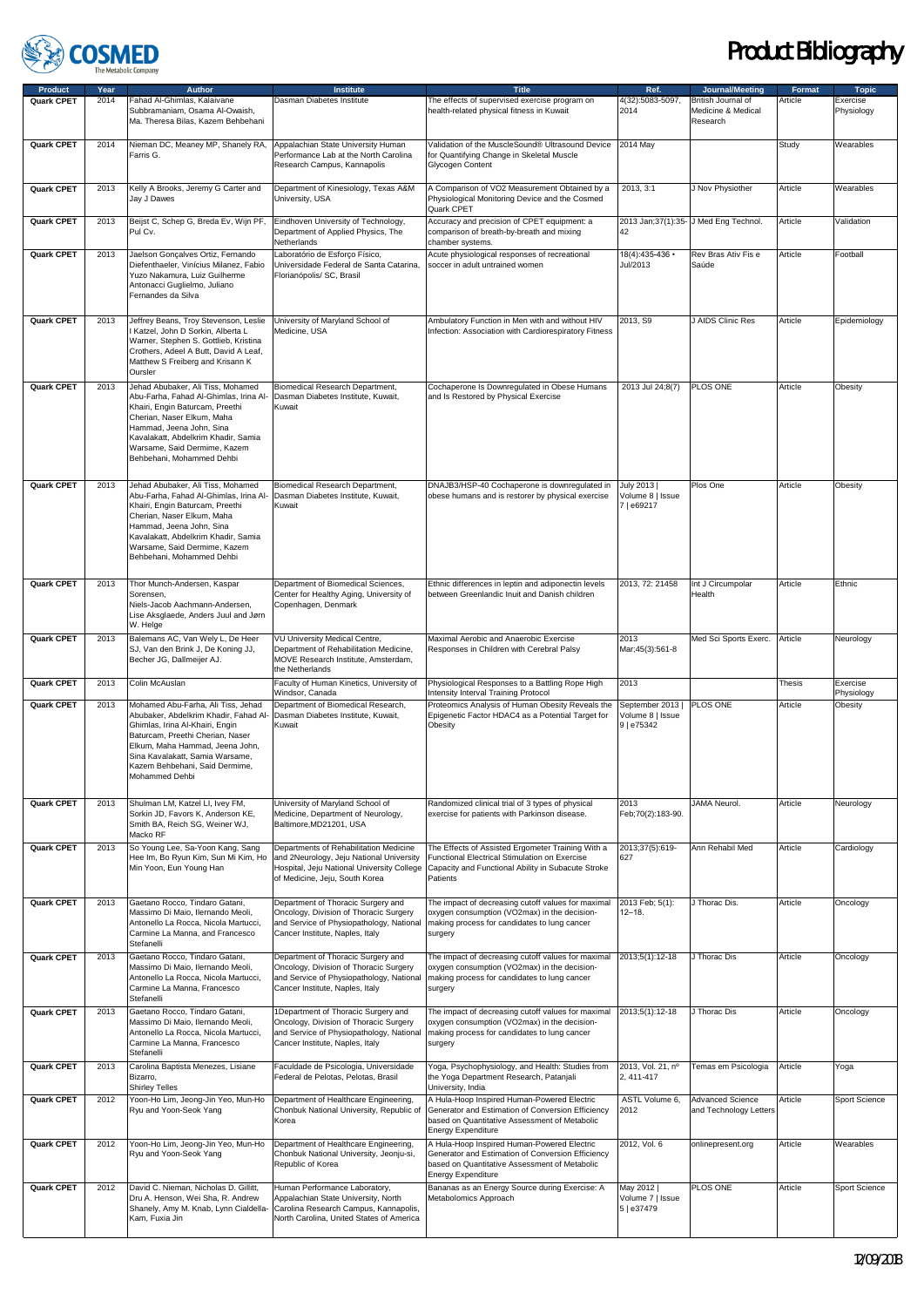

| <b>Product</b>    | Year | <b>Author</b>                                                                                                                                          | <b>Institute</b>                                                                                                                                                                                                              | <b>Title</b>                                                                                                                                                                              | Ref.                                             | Journal/Meeting                                                            | Format        | <b>Topic</b>              |
|-------------------|------|--------------------------------------------------------------------------------------------------------------------------------------------------------|-------------------------------------------------------------------------------------------------------------------------------------------------------------------------------------------------------------------------------|-------------------------------------------------------------------------------------------------------------------------------------------------------------------------------------------|--------------------------------------------------|----------------------------------------------------------------------------|---------------|---------------------------|
| Quark CPET        | 2012 | David C. Nieman, Nicholas D. Gillitt,<br>Dru A. Henson, Wei Sha, R. Andrew<br>Shanely, Amy M. Knab, Lynn Cialdella-<br>Kam, Fuxia Jin                  | Human Performance Laboratory,<br>Appalachian State University, North<br>Carolina Research Campus, Kannapolis,<br>North Carolina, United States of America                                                                     | Bananas as an Energy Source during Exercise: A<br>Metabolomics Approach                                                                                                                   | May 2012  <br>Volume 7   Issue 5                 | PLOS ONE                                                                   | Article       | Diet & Food<br>Supplement |
| Quark CPET        | 2012 | Shivangi Pathak, Shirley Telles,<br>Acharya<br>Balkrishna                                                                                              | Patanjali Research foundation, Haridwar,<br>India                                                                                                                                                                             | Effect of right nostril yoga breathing and breath<br>awareness on energy<br>expenditure, tidal volume and ventilation                                                                     | 2012                                             | International<br>Conference on Yoga<br>Naturopathy and<br>Arogya Expo 2012 | Abstract      | Sport Science             |
| Quark CPET        | 2012 | Nilkamal Singh and Shirley Telles                                                                                                                      | Patanjali Research Foundation,<br>Haridwar, India                                                                                                                                                                             | High frequency yoga breathing increases energy<br>expenditure from carbohydrates                                                                                                          | Vol 56, No 5,<br>Supplement 2012                 | Indian Journal of<br>Physiology and<br>Pharmacology                        | Article       | Yoga                      |
| Quark CPET        | 2012 | G. Mamprin, M. Donà, S. Gambazza                                                                                                                       | U.O.S. di Fibrosi Cistica, Trevisoo Italia                                                                                                                                                                                    | La valutazione della prestazione fisica negli<br>adolescenti con fibrosi cistica: relazioni tra diversi<br>test di valutazione                                                            | Maggio-Agosto<br>2012                            | Rivista italiana di<br>fisioterapia e<br>riabilitazione<br>respiratoria    | Article       | Pneumology                |
| Quark CPET        | 2012 | Michael Nyberg, James R Blackwell,<br>Ramsus Damsgaard, Andrew M<br>Jones, Ylva Hellsten, Stefan P<br>Mortensen                                        | Department of Exercise and Sport<br>Sciences, University of Copenhagen                                                                                                                                                        | Lifelong physical activity prevents an age-related<br>reduction in arterial and skeletal muscle nitric oxide<br>bioavailability in humans                                                 | August 7, 2012                                   | Journal of Physiology                                                      | Abstract      | Sport Science             |
| Quark CPET        | 2012 | Michael Nyberg, James R. Blackwell,<br>Rasmus Damsgaard, AndrewM.<br>Jones, Ylva Hellsten<br>and Stefan P. Mortensen                                   | Department of Exercise and Sport<br>Sciences, University of Copenhagen,<br>Copenhagen, Denmark                                                                                                                                | Lifelong physical activity prevents an age-related<br>reduction in arterial and skeletal muscle nitric oxide<br>bioavailability in humans                                                 | 590.21 (2012) pp<br>5361-5370                    | J Physiol                                                                  | Article       | Exercise<br>Physiology    |
| Quark CPET        | 2012 | Wendy M. Miller, Thomas J. Spring,<br>Kerstyn C. Zalesin, Kaylee R. Kaeding,<br>Katherine E. Nori Janosz, Peter A.<br>McCullough and Barry A. Franklin | Department of Medicine, Divisions of<br>Nutrition and Preventive Medicine and<br>Preventive Cardiology, Oakland<br>University, William Beaumont School of<br>Medicine,<br>Beaumont Health System, Royal Oak,<br>Michigan, USA | Lower Than Predicted Resting Metabolic Rate Is<br>Associated With Severely Impaired<br>Cardiorespiratory Fitness in Obese Individuals                                                     | (2012) 20,<br>505-511                            | Obesity                                                                    | Article       | Obesity                   |
| Quark CPET        | 2012 | Assia A Bada, Jesper H Svendsen,<br>Niels H Secher, Bengt Saltin and<br>Stefan P Mortensen                                                             | Rigshospitalet, Copenhagen, Denmark                                                                                                                                                                                           | Peripheral vadodilation determines cardiac output in<br>exercising humans: Insight from atrial pacing                                                                                     |                                                  | February 14, 2012 Journal of Physiology                                    | Abstract      | Sport science             |
| Quark CPET        | 2012 | Bada AA1, Svendsen JH, Secher NH,<br>Saltin B. Mortensen SP.                                                                                           | The Copenhagen Muscle Research<br>Centre, Rigshospitalet, Denmark.                                                                                                                                                            | Peripheral vasodilatation determines cardiac output<br>in exercising humans: insight from atrial pacing.                                                                                  | 2012 Apr<br>15;590(8):2051-60                    | J Physiol                                                                  | Article       | Cardiology                |
| Quark CPET        | 2012 | So Young Lee, Sang Hee Im, Bo Ryun<br>Kim, Jun Hwan Choi, Seog Jae Lee,<br>Eun Young Han                                                               | Departments of Rehabilitation Medicine<br>and 2Neurology, Jeju National University<br>Hospital, Jeju National University College<br>of Medicine, Jeju, South Korea                                                            | The Effects of Neuromuscular Electrical Stimulation<br>on cardiopulmonary Function in Healthy Adults                                                                                      | 2012; 36(6): 849-<br>856                         | Ann Rehabil Med                                                            | Article       | Rehabilitation            |
| Quark CPET        | 2012 | Stefan P. Mortensesn, Christopher D.<br>Askew, Meegan Walker, Michael<br>Nyberg, Ylva Hellsten                                                         | Rigshospitalet, Copenhagen, Denmark                                                                                                                                                                                           | The hyperaemic responsive to passive leg<br>movement is dependent on nitric oxide: a new tool<br>to evaluate endothelial nitric oxide function                                            | June 21, 2012                                    | Journal of Physiology                                                      | Abstract      | Medical<br>engineering    |
| Quark CPET        | 2012 | Christoph Andreas Siebenmann                                                                                                                           | University of Zurich                                                                                                                                                                                                          | The impact of hypoxia on aerobic exercise capacity                                                                                                                                        | 2012                                             |                                                                            | <b>Thesis</b> | Altitude                  |
| Quark CPET        | 2012 | Thelma P Polyviou, Yannis P<br>Pitsiladis, Wu Chean Lee, Takas<br>Pantazis, Catherine Hambly, John R<br>Speakman3 and Dalia Malkova2                   | Institute of Cardiovascular and Medical<br>Sciences, Glasgow United Kingdom                                                                                                                                                   | Thermoregulatory and cardiovascular responses to<br>creatine, glycerol and alpha lipoic acid in trained<br>cyclists                                                                       | 2012, 9:29                                       | Journal of the<br>International Society of<br>Sports Nutrition             | Article       | Cycling                   |
| Quark CPET        | 2012 | Nieman DC, Konrad M, Henson DA,<br>Kennerly K, Shanely RA, Wallner-<br>Liebmann SJ                                                                     | Human Performance Laboratory,<br>Appalachian State University,<br>Kannapolis, North Carolina 28081, USA.                                                                                                                      | Variance in the acute inflammatory response to<br>prolonged cycling is linked to exercise intensity.                                                                                      |                                                  | 2012 Jan;32(1):12- J Interferon Cytokine<br>Res                            | Abstract      | Sport Science             |
| Quark CPET        | 2011 | Amy M. Knab, R. Aandrew Shanely,<br>Karen D. Corbin, Fuxia Jin, Wei Sha,<br>and David C. Niemna                                                        | Human Performance Laboratory,<br>Appalachian State University, North<br>Carolina Research Campus, Kannapolis,<br>ΝC                                                                                                           | A 45-Minute Vigorous Exercise Bout Increases<br>Metabolic Rate for 14 Hours                                                                                                               | 2011<br>Sep; 43(9): 1643-8.                      | Med Sci Sports Exerc.                                                      | Article       | Sport Science             |
| <b>Quark CPET</b> | 2011 | M. E. Keramidas, S. N. Kounalakis, T.<br>Debevec, B. Norman, T. Gustafsson,<br>O. Eiken and I. B. Mekjavic                                             | Department of Automation,<br>Biocybernetics and Robotics, Jozef<br>Stefan Institute, Ljubljana, Slovenia                                                                                                                      | Acute normobaric hyperoxia transiently attenuates<br>plasma erythropoietin concentration in healthy<br>males: evidence against the 'normobaric oxygen<br>paradox' theory                  | 2011, 202, 91-98                                 | Acta Physiol                                                               | Article       | Altitude                  |
| Quark CPET        | 2011 | Dong Hoon Lee, Seung Hwan Lee,<br>Kiyong An, Jin Young Moon, So Hun<br>Kim, Yoon Jin Choi, Moonsuk Nam,<br>Justin Y. Jeon                              | Department of Sport and Leisure<br>Studies, Yonsei University, South Korea                                                                                                                                                    | Effects of 6 Weeks of Lifestyle Modification<br>Including Combined Exercise Program on the Risk<br>of Metabolic Parameters and Macrovascular<br>Complications in Type 2 Diabetic Patients | 2011<br>Sep; 20(3): 147-<br>159.                 | Korean J Obes.                                                             | Article       | Metabolic<br>Syndrome     |
| Quark CPET        | 2011 | Christophe Hausswirth, Julien Louis,<br>Francois Bieuzen, Herve Pournot,<br>Jean Fournier, Jean-Robert Filliard,<br>Jeanick Brisswalter                | Research Department, National Institute<br>of Sport, Expertise and Performance<br>(INSEP), Paris, France                                                                                                                      | Effects of Whole-Body Cryotherapy vs. Far-Infrared<br>vs. Passive Modalities on Recovery from Exercise-<br>Induced Muscle Damage in Highly-Trained Runners                                | December 2011<br>Volume 6   Issue<br>12   e27749 | <b>PLOS ONE</b>                                                            | Article       | Sport Science             |
| Quark CPET        | 2011 | Shirley Telles, Nilkamal Singh and<br>Acharya Balkrishna                                                                                               | Patanjali Research Foundation, Patanjali<br>Yogpeeth, Haridwar, India                                                                                                                                                         | Heart rate variability changes during high frequency<br>yoga breathing and breath awareness                                                                                               | 2011, 5:4                                        | BioPsychoSocial<br>Medicine                                                | Article       | Sport Science             |
| Quark CPET        | 2011 | Pantalone, Giovanni                                                                                                                                    | Durban University of Technology                                                                                                                                                                                               | The effect of Phosphoricum acidum 200CH on the<br>adverse physiological effects induced by exercise in<br>cyclists                                                                        | 2011                                             |                                                                            | Abstract      | Sport Science             |
| Quark CPET        | 2011 | Mohsen Ibrahim Ahmed                                                                                                                                   | Faculty of Physical Education, Menia<br>University, EGYPT                                                                                                                                                                     | The effects of concurrent training on cardiovascular<br>response and strength among young baketball<br>players                                                                            | 11th edition,<br>Constanta, 20-21<br>May 2011    | Conference<br>"Perspectives in<br>physical education and<br>sport"         | Abstract      | Sport Science             |
| Quark CPET        | 2011 | Tadej Debevec                                                                                                                                          | Jožef Stefan International Postgraduate<br>School<br>Ljubljana, Slovenia                                                                                                                                                      | The use of normobaric hypoxia for the<br>enhancement of sea level and/or altitude exercise<br>performance                                                                                 | October 2011                                     |                                                                            | Thesis        | Sport Science             |
| Quark CPET        | 2011 | Karen Estellé Welman                                                                                                                                   | Faculty of Education Department of Sport<br>Science, University of Stellenbosch                                                                                                                                               | The value of graduated compression socks as a<br>postexercise<br>recovery modality in long distance runners                                                                               | March 2011                                       |                                                                            | Thesis        | Sport Science             |
| Quark CPET        | 2011 | Herve Pournot, Francois Bieuzen,<br>Julien Louis, Jean-Robert Fillard,<br>Etienne Barbiche, Christophe<br>Hausswirth                                   | Research Department, National Institute<br>of Sport, Expertise and Performance<br>(INSEP), Paris, France                                                                                                                      | Time-Course of Changes in Inflammatory Response<br>after Whole-Body Cryotherapy Multi Exposures<br>following Severe Exercise                                                              | July 2011  <br>Volume 6   Issue<br>7   e22748    | PLOS ONE                                                                   | Article       | Exercise<br>Physiology    |
| Quark CPET        | 2011 | Herve Pournot, Francois Bieuzen,<br>Julien Louis, Jean-Robert Fillard,<br>Etienne Barbiche, Christophe<br>Hausswirth                                   | Research Department, National Institute<br>of Sport, Expertise and Performance<br>(INSEP), Paris, France                                                                                                                      | Time-Course of Changes in Inflammatory Response<br>after Whole-Body Cryotherapy Multi Exposures<br>following Severe Exercise                                                              | July 2011  <br>Volume 6   Issue 7                | PLOS ONE                                                                   | Article       | Exercise<br>Physiology    |
| Quark CPET        | 2011 | Emily R. Bowles, Alan C. Utter,<br>Melanie D. Austin, David C. Nieman,<br>D. Dew, Anne Moody, Ben Cartner,<br>(Alan C. Utter)                          | Human Performance Laboratory,<br>Appalachian State University, Boone, NC<br>USA                                                                                                                                               | Validation of COSMED's Quark CPET with Mixing<br>Chamber System                                                                                                                           | 2011                                             |                                                                            | Presentation  | Validation                |